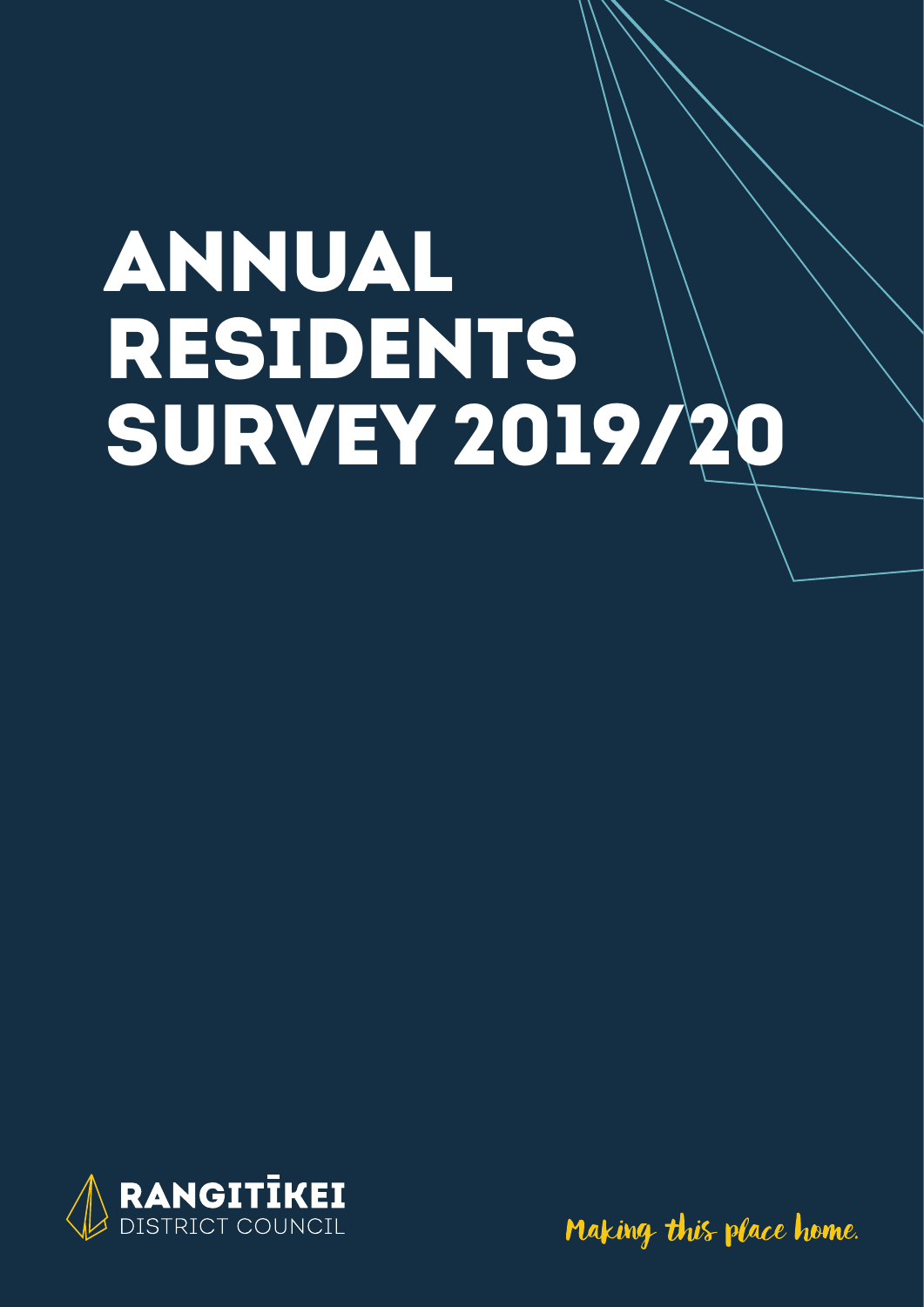#### Table of Contents  $P<sub>1</sub>$

| Roading network (excluding state highways) |  |
|--------------------------------------------|--|
|                                            |  |
|                                            |  |
|                                            |  |
|                                            |  |
|                                            |  |
|                                            |  |
|                                            |  |
|                                            |  |
|                                            |  |
|                                            |  |
|                                            |  |
|                                            |  |
|                                            |  |
|                                            |  |
|                                            |  |
|                                            |  |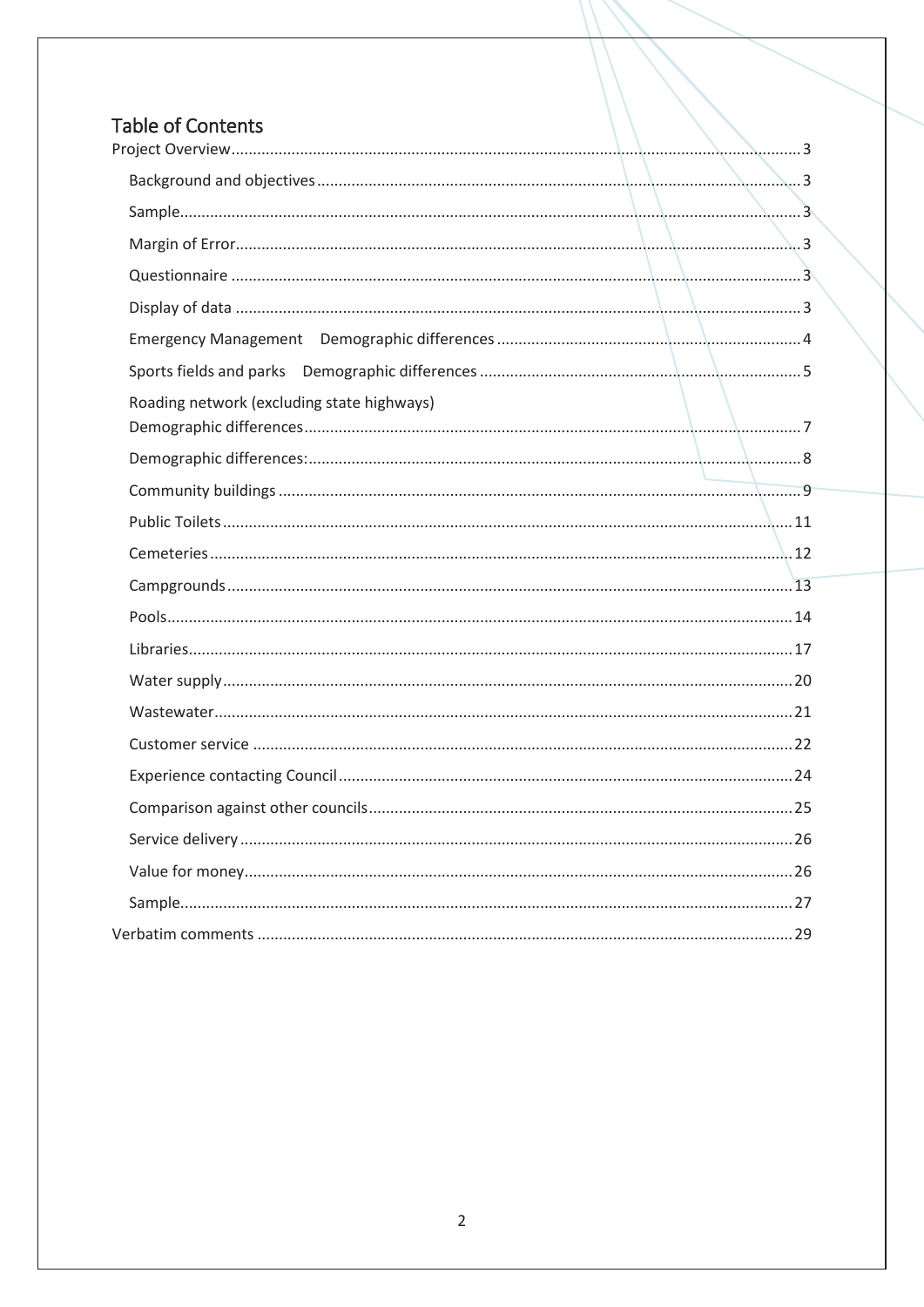#### Project Overview

#### Background and objectives

In 2012 Rangitikei District Council established a benchmark for performance monitoring in key service areas through an Annual Residents Survey. The aim of this Survey is to capture residents' perceptions of Council services. Results from this 2020 resident survey are compared with, 2019<sup>1</sup>, 2018, 2017, 2016, and 2015 results, for the purposes of monitoring and tracking progress over time.

#### Sample

This year saw a sample with a total of 371 responses. The Survey was advertised in the District Monitor (14,000 plus distributions) three times, a flyer was developed and distributed through the District monitor, advertised in the Talk Up Taihape Newsletter, Bulls Bulletin, Hunterville Huntaway Bulletin, Council website and Facebook page. The Survey was distributed to Council Community Committees and Boards concurrently with Councils business contact list and newsletter distribution list. The Survey was also advertised in Council buildings, flyers were handed out at the Doors Open Marton parade.

#### Margin of Error

Margin of Error (MOE) is a statistic used to express the amount of random sampling error there is in a survey's results. The MOE is particularly relevant when analysing a subset of the data as smaller samples sizes incur a greater MOE. The final sample size, n = 371, gives an overall MOE of 5 at the 95% confidence interval. These terms simply mean that if the survey were conducted 100 times, the data would be within +/- 5% of the reported percentage most of the time (95 times out of 100).

#### Questionnaire

The questionnaire focused on engaging resident perceptions of Council core services, such as roading, parks and community buildings, and remained the same as the previous year with the aim of keeping respondents engaged with the survey. Questions involving being asked if something was "better than last year", "about the same as last year", worse than last year", or "don't know" was not asked in 2019. Comparisons for parts of the survey involving these questions have been drawn against 2018, 2017, 2016 and 2015.

A copy of the 2020 Rangitikei District Council Annual Resident Survey is attached as Appendix 1.

#### Display of data

The findings of the survey have been analysed at the total level, and where there are differences between answers between demographics (ward, age, gender) these have been commented on. Charts are used to display the results data with tracking made available to compare previous year's results. For each chart, the question has been footnoted along with along with the total number of people who responded to the question. Please note that not all percentages shown add up to 100% due to rounding.

<sup>&</sup>lt;sup>1</sup> Where possible as some questions were not asked in 2019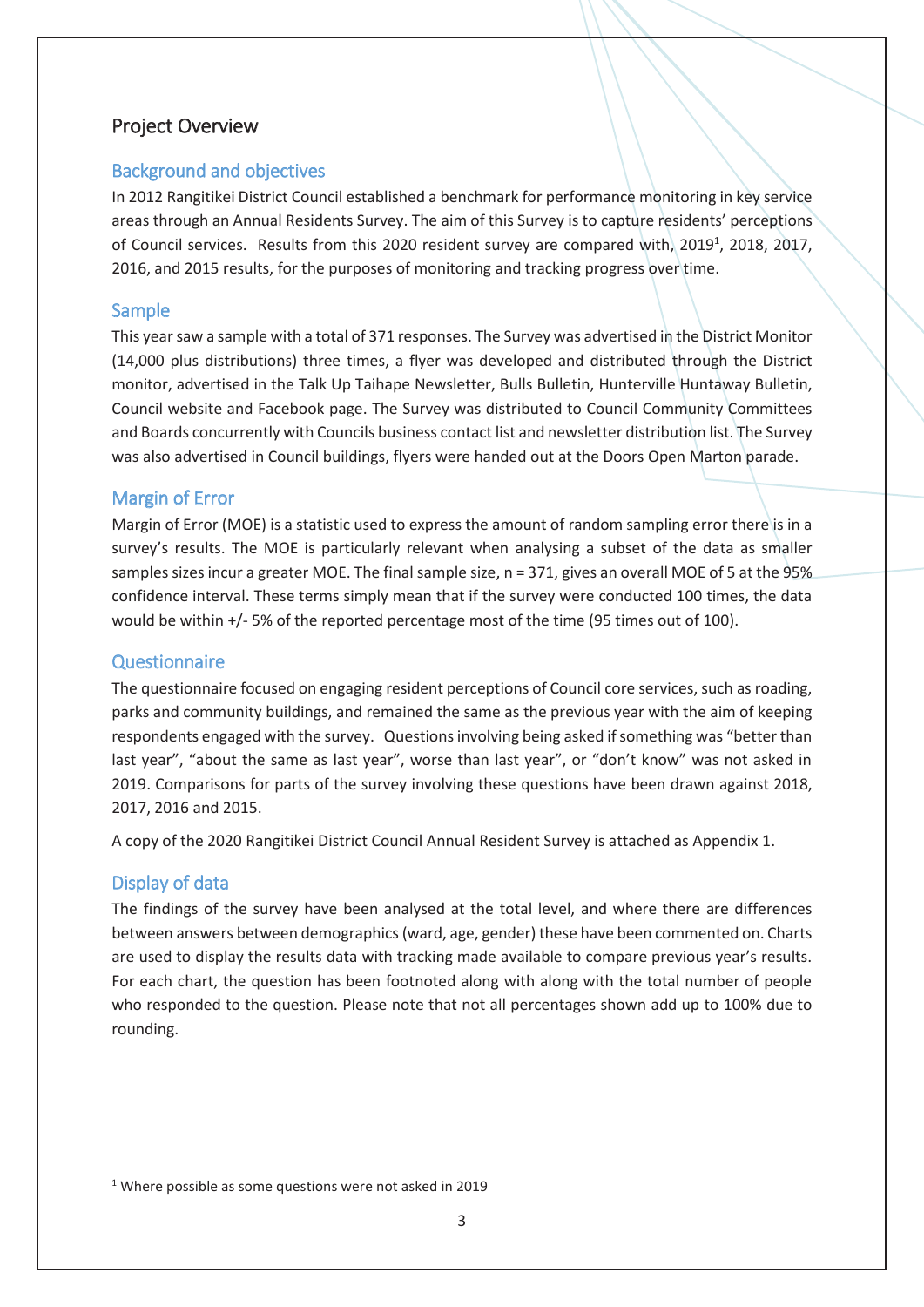# Emergency Management and agement Demographic differences Emergency Management Readiness for an emergency<sup>2</sup> Readiness for an emergency<sup>2</sup>

43% of residents answered that they have an emergency supply/survival kit. 36% of respondants indicated that they have discussed a plan to be prepared for an emergency. Residents from Turakina (57%) and Ratana (57%) were more liekly to have discussed a plan for an emergency. After other and A new question was introduced this year canvasing residents on their preparedness for an emergency. 43% of residents answered that they have an emergency supply/survival kit. 36% of respondants indicated that they have discussed a plan to be prepared for an emergency. Residents from Turakina (57%) and Ratana (57%) were more liekly to have discussed a plan for an emergency. After other and A new question was introduced this year canvasing residents on their preparedness for an emergency. outside the District, 24% of respondants from Taihape did not have a plan. outside the District, 24% of respondants from Taihape did not have a plan.



| Ó<br>ららいつう<br>١<br>١<br>ļ  |
|----------------------------|
| nr an<br>١                 |
| くらいついろ<br>j                |
| ١<br>ć                     |
| ۱<br>C<br>l<br>١<br>Į<br>I |

# Demographic differences

| I don't have a plan     |          |     |        |          |        |             |                  |         |                                          |       | OS <sub>o</sub> |       |           | 9%    |              |     |                         |
|-------------------------|----------|-----|--------|----------|--------|-------------|------------------|---------|------------------------------------------|-------|-----------------|-------|-----------|-------|--------------|-----|-------------------------|
|                         |          | 21% | 14%    | 14%      | 20%    | 10%         | 20%              | 24%     | 100%                                     | 25%   |                 | 32%   | 25%       |       | 20%          | 23% | 20%                     |
| I have an emergency kit |          | 42% | 29%    | 29%      | 44%    | 50%         | 60%              | 41%     | 0%                                       | 58%   | 100%            | 21%   | 32%       | 43%   | 45%          | 53% | 20%                     |
| I have discussed a plan |          | 37% | 57%    | 57%      | 36%    | 40%         | 20%              | 35%     | 0%                                       | 17%   | 0%              | 47%   | 43%       | 48%   | 34%          | 24% | 60%                     |
|                         | Location |     | Ratana | Turakina | Martor | Hunterville | <b>Mangaweka</b> | Taihape | <b>District</b><br>the<br><b>Outside</b> | Other | 14-18           | 19-29 | $30 - 45$ | 46-54 | <b>55-64</b> |     | answer<br>Prefer not to |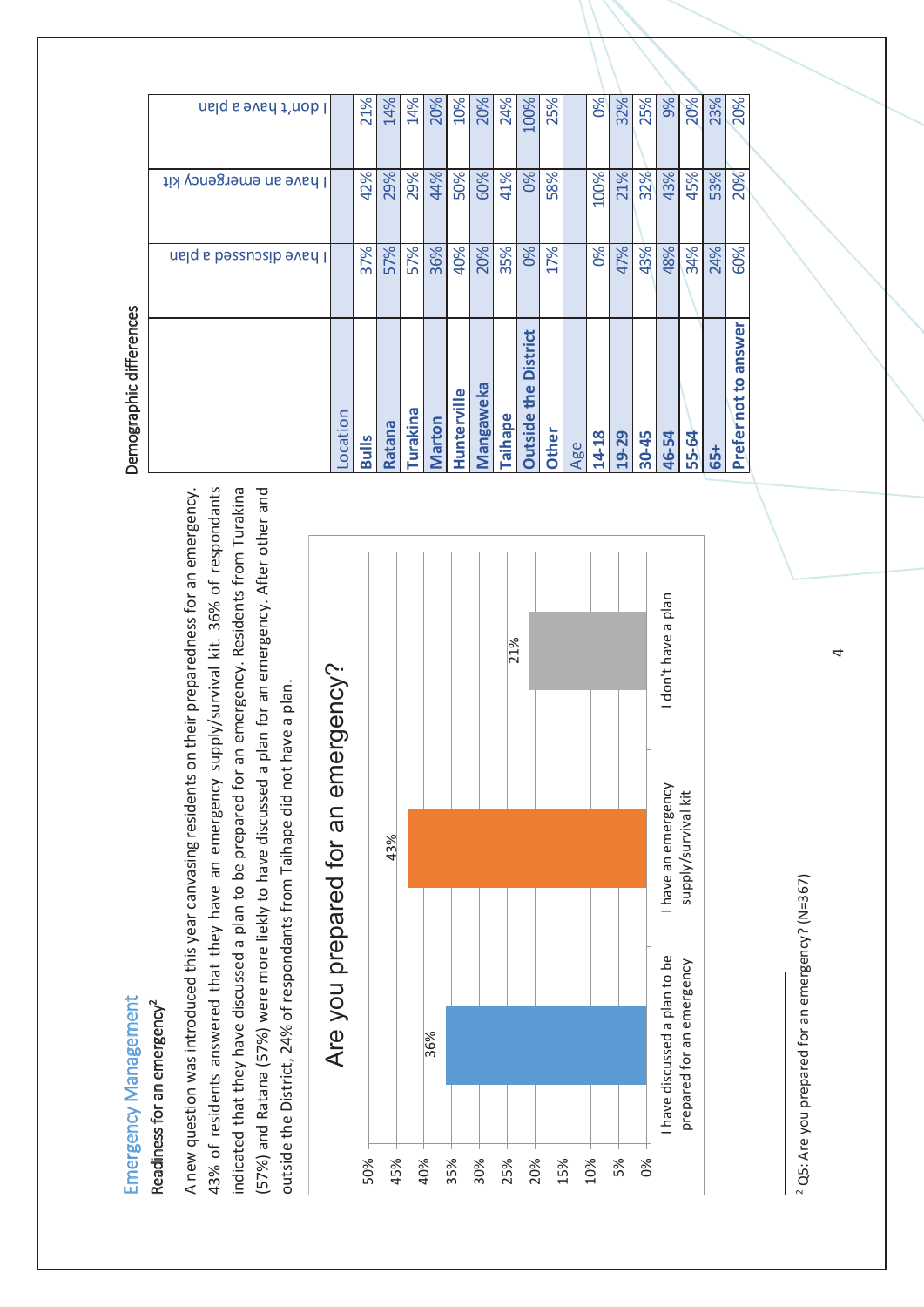# Sports fields and parks **Demographic differences** Sports fields and parks

#### Overall measure<sup>3</sup> Overall measure<sup>3</sup>

Residents were asked if they felt Council's sports fields and parks were, better, worse or about the same as last year. The majority of responses were "about the same as last year" (60%), followed by "Don't know" (18%). Marton residents (16%) thought that Council's sports (60%), followed by "Don't know" (18%). Marton residents(16%) thought that Council's sports fields and parks were better compared with last year. Ratana residents (29%) thought that Residents were asked if they felt Council's sports fields and parks were, better, worse or fields and parks were better compared with last year. Ratana residents (29%) thought that about the same as last year. The majority of responses were "about the same as last year" Council's sports fields and parks were worse than last year. Council's sports fields and parks were worse than last year.

Please tell us what you think of Council's sports fields and

Please tell us what you think of Council's sports fields and



'Q6: Please tell us what you think of Councils sports fields and parks? (N=369) 3Q6: Please tell us what you think of Councils sports fields and parks? (N=369)

| Demographic differences                  |                       |                             |                      |                 |
|------------------------------------------|-----------------------|-----------------------------|----------------------|-----------------|
|                                          | Better than last year | About the same as last year | Worse than last year | Don't know      |
| ocation                                  |                       |                             |                      |                 |
| <b>Bulls</b>                             | 4%                    | 65%                         | 12%                  | 20%             |
| Ratana                                   | 0%                    | 29%                         | 29%                  | 43%             |
| <b>Turakina</b>                          | 0%                    | 57%                         | 14%                  | 29%             |
| Marton                                   | 16%                   | 62%                         | 5%                   | 16%             |
| Hunterville                              | 10%                   | 60%                         | 0%                   | 30%             |
| Mangaweka                                | 0%                    | 75%                         | 0%                   | 25%             |
| Taihape                                  | 11%                   | 63%                         | 7%                   | 20%             |
| <b>District</b><br>the<br><b>Outside</b> | 0%                    | 50%                         | 0%                   | 50%             |
| Other                                    | $\infty$              | 82%                         | $\infty$             | 18%             |
| Age                                      |                       |                             |                      |                 |
| 14-18                                    | 0%                    | 0%                          | 100%                 | OS <sub>o</sub> |
| 19-29                                    | 11%                   | 78%                         | 11%                  | OS <sub>o</sub> |
| $30 - 45$                                | 6%                    | 69%                         | 11%                  | 14%             |
| 46-54                                    | 7%                    | 69%                         | 5%                   | 18%             |
| 55-64                                    | 12%                   | 61%                         | 7%                   | 20%             |
| 65+                                      | 17%                   | 56%                         | 3%                   | 24%             |
| Prefer-not to answer                     | 0%                    | 25%                         | 25%                  | 50%             |

ഗ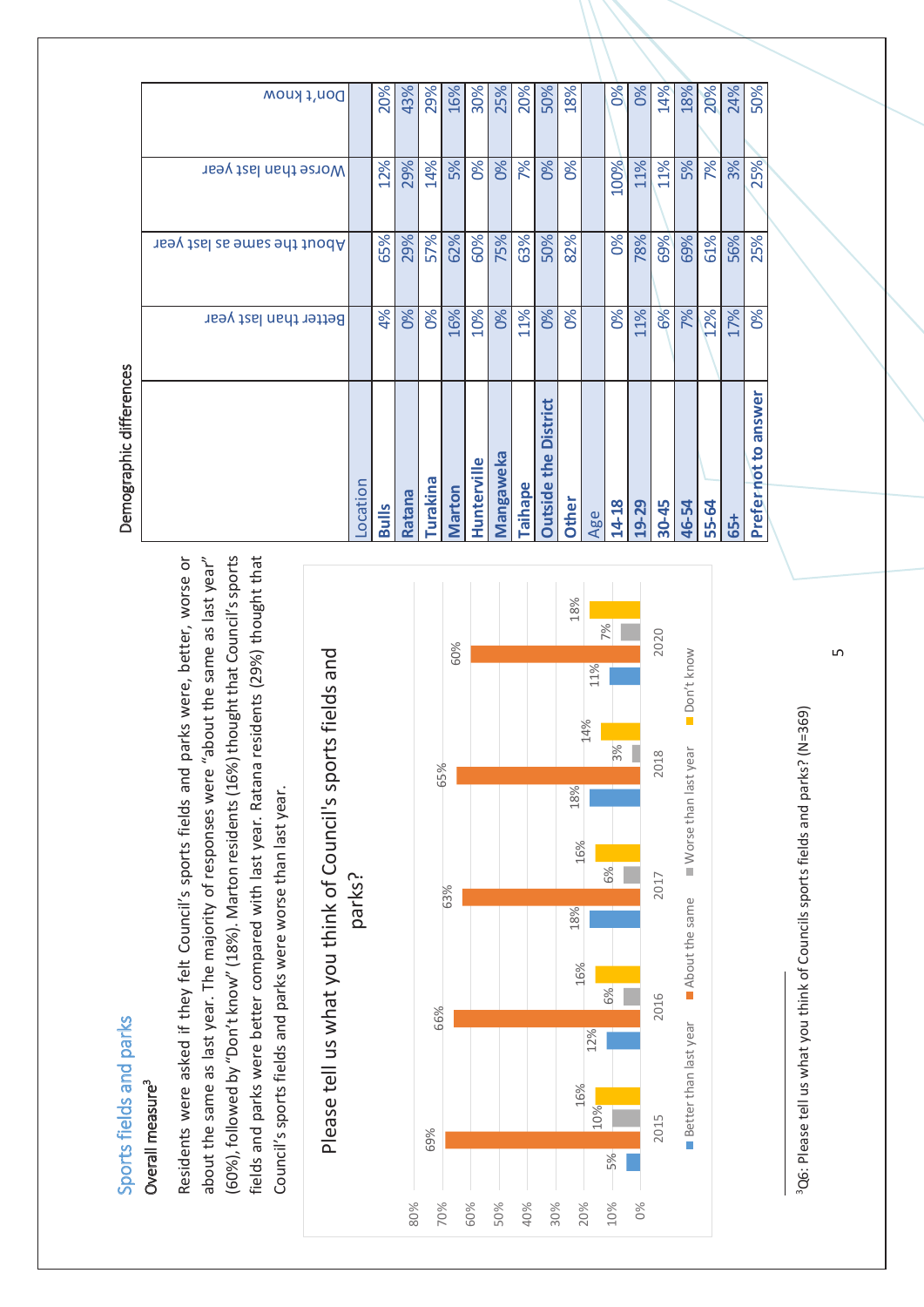# Satisfaction measure $^4$ Satisfaction measure<sup>4</sup>

with Council's parks, sports fields, reserves and other open spaces, compared to 49% in 2018. 9% recorded they were dissatisfied with Council's parks, sports fields, reserves and other open spaces compared to 5% in 2019. Residents from Turakina (29%) were Ratana were the least satisfied being either dissatisfied (29%) or very dissatisfied Residents were asked how satisfied they were with Council's parks, sports fields, reserves and other open spaces. 42% of residents answered that they were satisfied reserves and other open spaces. 42% of residents answered that they were satisfied with Council's parks, sports fields, reserves and other open spaces, compared to 49% in 2018. 9% recorded they were dissatisfied with Council's parks, sports fields, reserves and other open spaces compared to 5% in 2019. Residents from Turakina (29%) were very satisfied with Council's parks, sports fields, reserves and other open spaces. very satisfied with Council's parks, sports fields, reserves and other open spaces. Ratana were the least satisfied being either dissatisfied (29%) or very dissatisfied Residents were asked how satisfied they were with Council's parks, sports fields,  $(14%)$ .



4 Q7: How satisfied are you with Council's parks, sports fields, reserves and other open spaces? (N=371)\*Don't know and Don't use any weren't asked last year Q7: How satisfied are you with Council's parks, sports fields, reserves and other open spaces? (N=371)\*Don't know and Don't use any weren't asked last year.

# Demographic differences

| Don't use any                         |          | 11%          | 43%    | 14%      | 6%            | 0%              | 0%               | 15%     | 50%                         | 8%              |     | 0%              | 0%    | 4%        | 14%   | 7%    | 14% | 20%                  |  |
|---------------------------------------|----------|--------------|--------|----------|---------------|-----------------|------------------|---------|-----------------------------|-----------------|-----|-----------------|-------|-----------|-------|-------|-----|----------------------|--|
| Don't know                            |          | O%           | 0%     | 0%       | 3%            | 0%              | 20%              | 5%      | 0%                          | 8%              |     | 0%              | 0%    | 1%        | 2%    | 5%    | 3%  | 0%                   |  |
| Very dissistied                       |          | 8%           | 14%    | 0%       | 2%            | OS <sub>0</sub> | 20%              | 5%      | OS <sub>o</sub>             | OS <sub>0</sub> |     | OS <sub>o</sub> | 5%    | 8%        | 2%    | 3%    | 2%  | 20%                  |  |
| beit zite da                          |          | 11%          | 29%    | 14%      | 9%            | 0%              | 0%               | 5%      | 0%                          | 17%             |     | 0%              | 26%   | 12%       | 9%    | 12%   | 2%  | 20%                  |  |
| beitsistacib non<br>Neither satisfied |          | 32%          | 0%     | 0%       | 23%           | 10%             | 20%              | 28%     | 0%                          | 42%             |     | 100%            | 26%   | 37%       | 23%   | 22%   | 18% | 20%                  |  |
| beitzited                             |          | 30%          | 14%    | 43%      | 48%           | 80%             | 40%              | 38%     | 50%                         | 25%             |     | O%              | 42%   | 30%       | 45%   | 40%   | 51% | 20%                  |  |
| Very Satisfied                        |          | 7%           | 0%     | 29%      | 10%           | 10%             | 0%               | 5%      | 0%                          | 0%              |     | O%              | 0%    | 7%        | 5%    | 10%   | 11% | 0%                   |  |
|                                       | Location | <b>Bulls</b> | Ratana | Turakina | <b>Marton</b> | Hunterville     | <b>Mangaweka</b> | Taihape | <b>Outside the District</b> | <b>Other</b>    | Age | 14-18           | 19-29 | $30 - 45$ | 46-54 | 55-64 | 65+ | Prefer not to answer |  |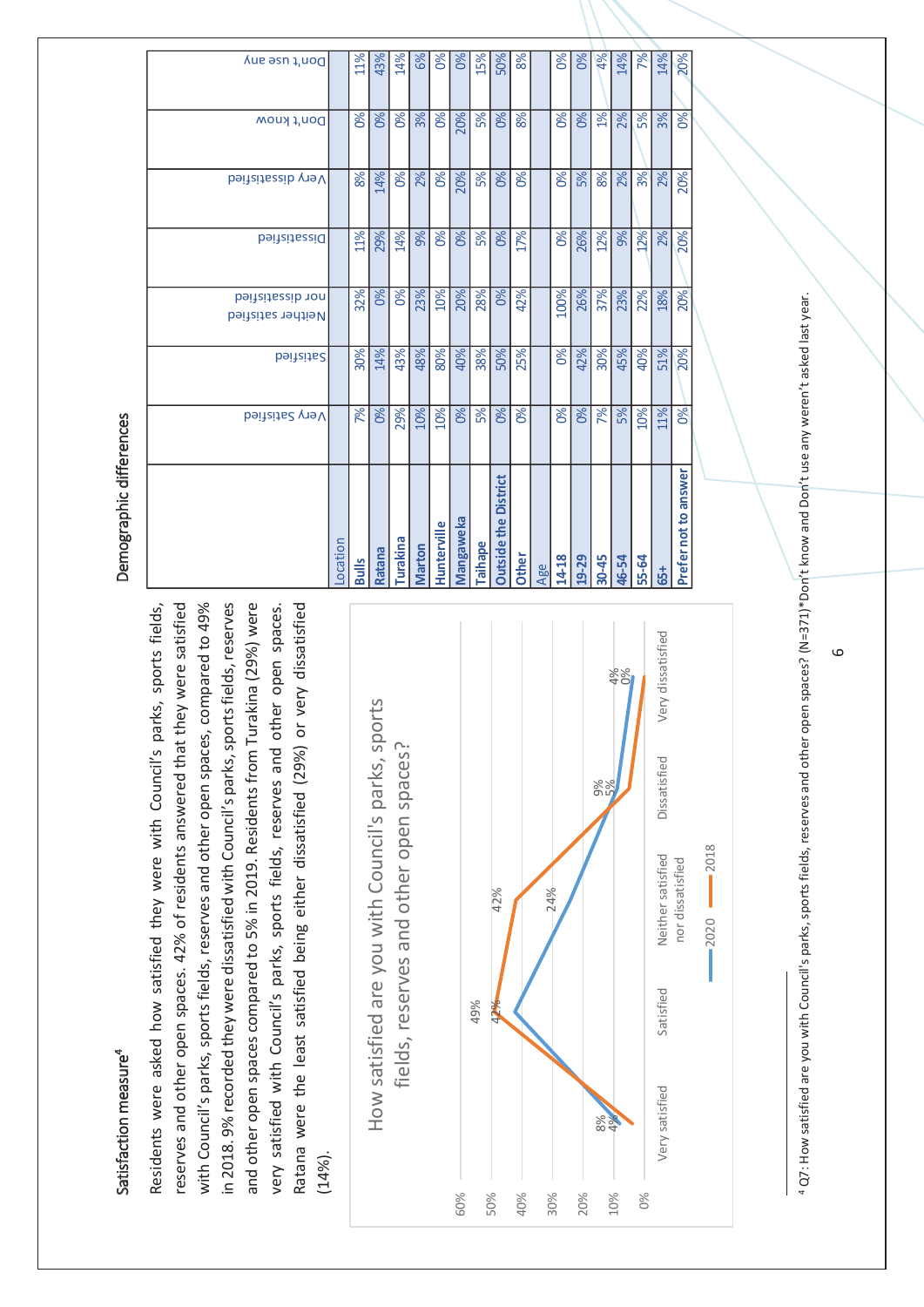# Roading network (excluding state highways) and the manner of the mographic differences Roading network (excluding state highways)

# Demographic differences

#### Overall measure<sup>5</sup> Overall measure<sup>5</sup>

Residents were asked if they felt Council's roading network was better, worse or about the same as Residents were asked if they felt Council's roading network was better, worse or about the same as last year. The majority of responses were "about the same as last year" (59%), followed by "worse last year. The majority of responses were "about the same as last year" (59%), followed by "worse than last year" (22%). Ratana residents (43%) thought that Council's roads were better compared than last year" (22%). Ratana residents (43%) thought that Council's roads were better compared with last year. with last year.



5 Q8: Please tell us what you think of Councils roading network? (Council does not maintain state highways)(N=370) Q8: Please tell us what you think of Councils roading network? (Council does not maintain state highways)(N=370)

| Don't know                 |          | 8%           | OS <sub>o</sub> | 14%      | 5%     | <b>Sol</b>  | 0%               | 1%      | 50%                                      | 10%          |     | O%    | OS <sub>o</sub> | 9%        | 2%    | 6%    | 4%  | 20%                        |
|----------------------------|----------|--------------|-----------------|----------|--------|-------------|------------------|---------|------------------------------------------|--------------|-----|-------|-----------------|-----------|-------|-------|-----|----------------------------|
| Worse than last year       |          | 28%          | 14%             | 29%      | 24%    | 20%         | 50%              | 15%     | 50%                                      | 40%          |     | 0%    | 26%             | 26%       | 41%   | 25%   | 11% | 40%                        |
| hout the same as last year |          | 60%          | 43%             | 43%      | 59%    | 70%         | 50%              | 80%     | $\infty$                                 | 40%          |     | 100%  | 63%             | 57%       | 54%   | 56%   | 75% | 20%                        |
| Better than last year      |          | 4%           | 43%             | 14%      | 12%    | 10%         | 0%               | 4%      | OS <sub>o</sub>                          | 10%          |     | O%    | 11%             | 9%        | 4%    | 13%   | 10% | 20%                        |
|                            | Location | <b>Bulls</b> | Ratana          | Turakina | Marton | Hunterville | <b>Mangaweka</b> | Taihape | <b>District</b><br>the<br><b>Outside</b> | <b>Other</b> | Age | 14-18 | 19-29           | $30 - 45$ | 46-54 | 55-64 | 65+ | answer<br>not to<br>Prefer |

 $\bar{}$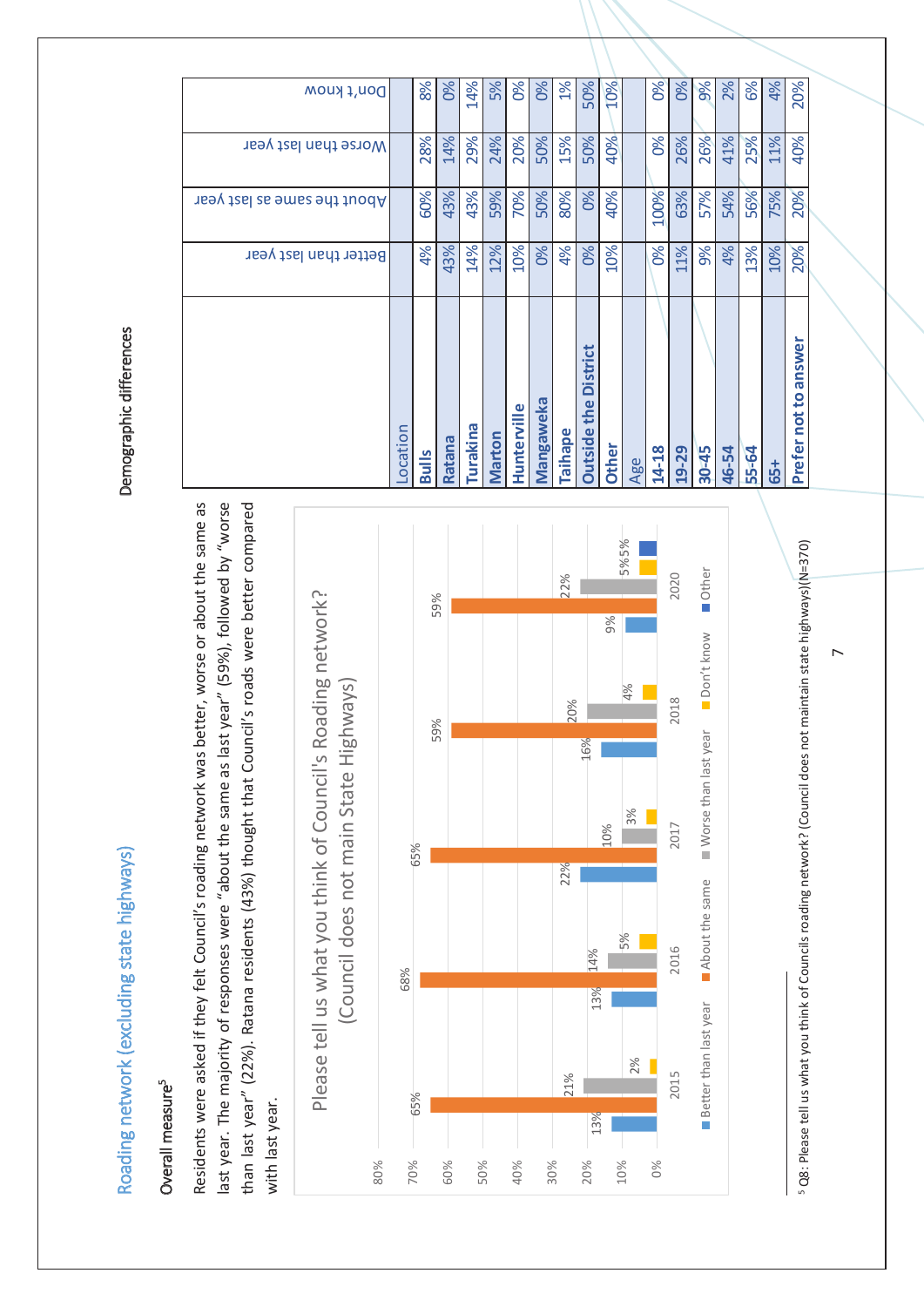## Satisfaction Measure<sup>6</sup> Satisfaction Measure<sup>6</sup>

Residents were asked how satisfied they were with Council's roading network. 39% of Residents were asked how satisfied they were with Council's roading network. 39% of residents answered that they were satisfied with the roading network, compared to 47% residents answered that they were satisfied with the roading network, compared to 47% in 2018. 15% recorded they were dissatisfied with the roading network compared to 18% in 2018. 15% recorded they were dissatisfied with the roading network compared to 18% in 2018. Those most satisfied with Council's roading network were residents from in 2018. Those most satisfied with Council's roading network were residents from Turakina (57%) and Hunterville (60%). Those outside the district were most likely to be Turakina (57%) and Hunterville (60%). Those outside the district were most likely to be dissatisfied with Councils roading network. dissatisfied with Councils roading network.



<sup>6</sup> Q9: How SATISFIED are you with Councils roading network? (Council does not maintain State Highways) (N=368). Q9: How SATISFIED are you with Councils roading network? (Council does not maintain State Highways) (N=368).

# Demographic differences: Demographic differences:

|                                       | Location | <b>Bulls</b> | Ratana | Turakina | Marton | Hunterville   | <b>Mangaweka</b> | Taihape       | the<br><b>Outside</b> | Other         | Age | 14-18          | 19-29 | 30-45 | 46-54 | 55-64 | 65+ | $\overline{\mathbf{5}}$<br>Prefer not<br>answer |
|---------------------------------------|----------|--------------|--------|----------|--------|---------------|------------------|---------------|-----------------------|---------------|-----|----------------|-------|-------|-------|-------|-----|-------------------------------------------------|
|                                       |          |              |        |          |        |               |                  |               | <b>District</b>       |               |     |                |       |       |       |       |     |                                                 |
| Very Satisfied                        |          | 0%           | 14%    | 0%       | 5%     | $\frac{8}{3}$ | $\frac{8}{3}$    | $\frac{8}{3}$ | 0%                    | $\frac{8}{6}$ |     | 0%             | 26%   | 1%    | 2%    | 1%    | 2%  | 0%                                              |
| <b>b</b> əitzite2                     |          | 26%          | 29%    | 57%      | 40%    | 60%           | 20%              | 46%           | 0%                    | 25%           |     | 0%             | 58%   | 30%   | 27%   | 39%   | 53% | 20%                                             |
| hor dissatisfied<br>Neither satisfied |          | 43%          | 29%    | 14%      | 33%    | 40%           | 20%              | 41%           | 50%                   | 33%           |     | 100%           | 11%   | 41%   | 34%   | 37%   | 29% | 20%                                             |
| beitsitessid                          |          | 19%          | 29%    | 29%      | 15%    | 0%            | 20%              | 8%            | 50%                   | 25%           |     | 0%             | 5%    | 18%   | 23%   | 16%   | 9%  | 0%                                              |
| Very dissatisfied                     |          | 9%           | 0%     | 0%       | 8%     | $\frac{8}{6}$ | 40%              | 5%            | $\frac{8}{20}$        | 17%           |     | 0%             | 0%    | 8%    | 14%   | 6%    | 4%  | 40%                                             |
| Don't know                            |          | 2%           | 0%     | 0%       | 2%     | 0%            | 0%               | 1%            | 0%                    | 0%            |     | $\frac{6}{20}$ | 5%    | 1%    | 0%    | 1%    | 2%  | 20%                                             |
|                                       |          |              |        |          |        |               |                  |               |                       |               |     |                |       |       |       |       |     |                                                 |

 $\infty$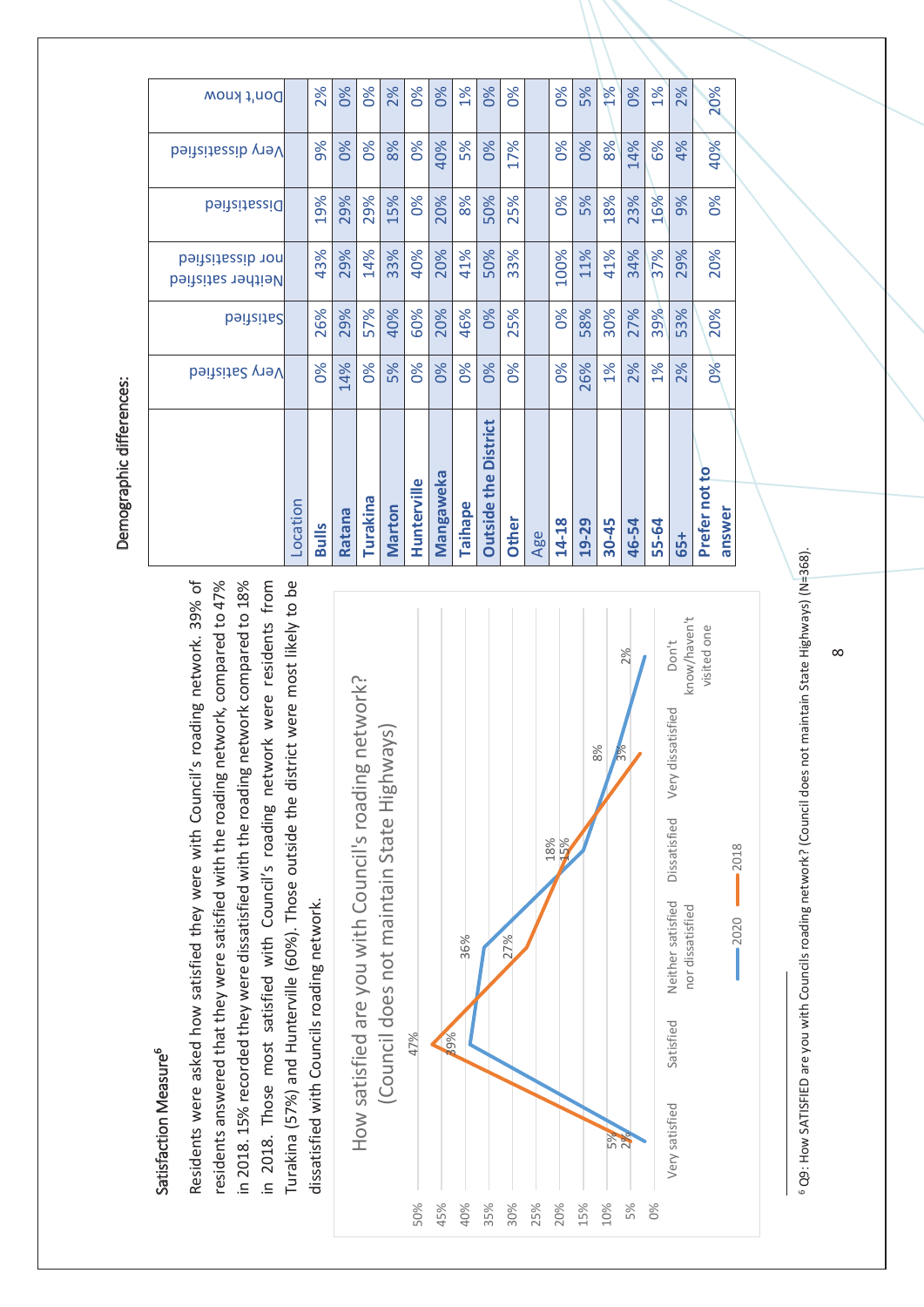#### s<br>bo uildin Overall measure<sup>7</sup> Overall measure**7** nity b u  $\mathsf{E}% _{T}$ Ē o  $\mathsf{\circ}$

Residents were asked if they felt Council's community buildings were better, worse or about the same as last year (including town halls). The better, worse or about the same as last year (including town halls). The majority of responses were "about the same as last year" (56%), followed thought that Council's community buildings were worse compared with thought that Council's community buildings were worse compared with Residents were asked if they felt Council's community buildings were majority of responses were "about the same as last year" (56%), followed by "worse than last year" (18%). Bulls (43%) and Mangaweka (40%) by "worse than last year" (18%). Bulls (43%) and Mangaweka (40%) last year.

Demographic differences ographic differences



|                                          | Better than last year | About the same as last year | Worse than last year | Don't know      |
|------------------------------------------|-----------------------|-----------------------------|----------------------|-----------------|
| ocation                                  |                       |                             |                      |                 |
| <b>Bulls</b>                             | 5%                    | 36%                         | 43%                  | 17%             |
| Ratana                                   | 17%                   | 50%                         | 17%                  | 17%             |
| <b>Turakina</b>                          | OS <sub>o</sub>       | 71%                         | 14%                  | 14%             |
| Marton                                   | 1%                    | 63%                         | 14%                  | 22%             |
| Hunterville                              | $\infty$              | 67%                         | OS <sub>o</sub>      | 33%             |
| <b>Mangaweka</b>                         | OS <sub>o</sub>       | 40%                         | 40%                  | 20%             |
| <b>Taihape</b>                           | 3%                    | 65%                         | 24%                  | 8%              |
| <b>District</b><br>the<br><b>Outside</b> | $\infty$              | 100%                        | 0%                   | OS <sub>o</sub> |
| <b>Other</b>                             | 9%                    | 91%                         | OS <sub>o</sub>      | $\infty$        |
| Age                                      |                       |                             |                      |                 |
| 14-18                                    | 0%                    | 100%                        | O%                   | O%              |
| 19-29                                    | 5%                    | 79%                         | 5%                   | 11%             |
| 30-45                                    | 1%                    | 59%                         | 19%                  | 21%             |
| 46-54                                    | 2%                    | 61%                         | 19%                  | 19%             |
| 55-64                                    | 2%                    | 58%                         | 23%                  | 17%             |
| $\overline{5}$                           | 3%                    | 64%                         | 18%                  | 15%             |
| Prefer not to answer                     | 0%                    | 0%                          | 40%                  | 60%             |

თ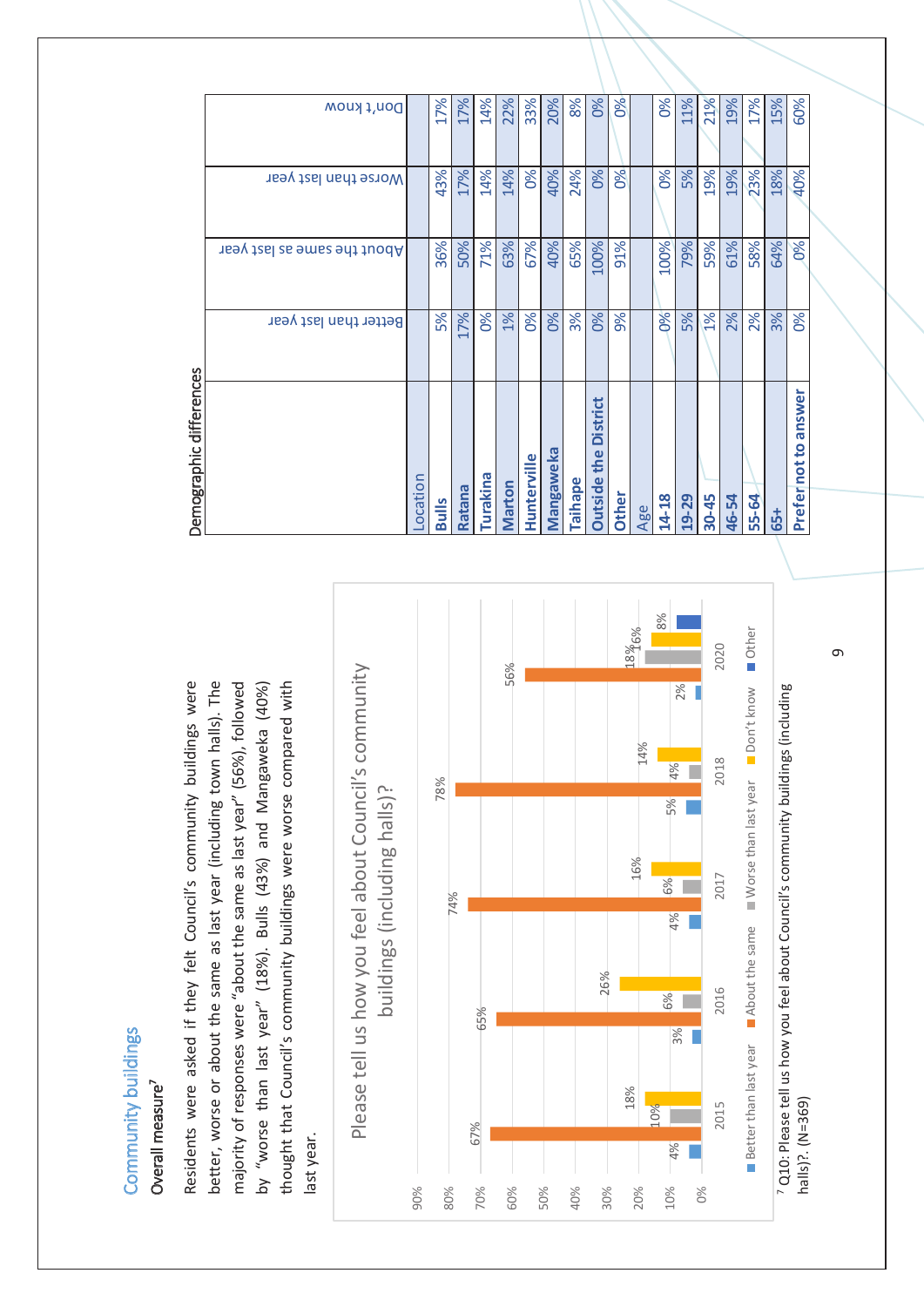### Satisfaction measure<sup>8</sup> Satisfaction measure<sup>8</sup>

Residents were asked how satisfied they were with Council's community buildings (including halls). 30% (down 19% on 2018) of residents indicated buildings (including halls). 30% (down 19% on 2018) of residents indicated that they were satisfied with Council's community buildings (including halls). 16% recorded they were dissatisfied compared to 5% in 2018. 60% halls). 16% recorded they were dissatisfied compared to 5% in 2018. 60% of Hunterville residents were satisfied with Council's community buildings (including halls). Bulls' respondents had the highest combined level of (including halls). Bulls' respondents had the highest combined level of dissatisfaction (47%) very dissatisfied (13%) or dissatisfied (34%). This is dissatisfaction (47%) very dissatisfied (13%) or dissatisfied (34%). This is Residents were asked how satisfied they were with Council's community that they were satisfied with Council's community buildings (including of Hunterville residents were satisfied with Council's community buildings more than likely attributed to the New Community Centre in Bulls. more than likely attributed to the New Community Centre in Bulls.



<sup>8</sup> Q11: How satisfied are you with Council's community buildings (including Q11: How satisfied are you with Council's community buildings (including halls)?. (N=368) halls)?. (N=368)

# Demographic differeneces **Demographic differeneces**

| Don't know                          |          | 9%           | 14%             | 0%       | 15%    | 20%             | $\infty$         | 9%      | $\infty$                    | 8%              |  | $\infty$ | 5%                    | 11%       | 9%    | 16%       |
|-------------------------------------|----------|--------------|-----------------|----------|--------|-----------------|------------------|---------|-----------------------------|-----------------|--|----------|-----------------------|-----------|-------|-----------|
| Very dissatisfied                   |          | 13%          | OS <sub>o</sub> | O%       | 4%     | OS <sub>o</sub> | OS <sub>o</sub>  | 6%      | OS <sub>o</sub>             | OS <sub>o</sub> |  | O%       | 5%                    | 8%        | 4%    | 6%        |
| <b>b</b> əitzitazid                 |          | 34%          | 14%             | 0%       | 12%    | 0%              | 40%              | 19%     | O%                          | 8%              |  | 0%       | 5%                    | 18%       | 20%   | 19%       |
| peiteistisfied<br>Neither satisfied |          | 28%          | 57%             | 43%      | 35%    | 20%             | 20%              | 35%     | 100%                        | 50%             |  | O%       | 53%                   | 41%       | 41%   | 29%       |
| beitzited                           |          | 15%          | 14%             | 57%      | 32%    | 60%             | 40%              | 31%     | O%                          | 33%             |  | 100%     | 32%                   | 22%       | 27%   | 29%       |
| Very Satisfied                      |          | 0%           | 0%              | O%       | 2%     | 0%              | $\frac{8}{20}$   | O%      | 0%                          | $\infty$        |  | O%       | 0%                    | 0%        | 0%    | <b>D%</b> |
|                                     |          |              |                 |          |        |                 |                  |         |                             |                 |  |          |                       |           |       |           |
|                                     |          |              |                 |          |        | Hunterville     | <b>Mangaweka</b> |         | <b>Outside the District</b> |                 |  |          |                       |           |       |           |
|                                     | Location | <b>Bulls</b> | Ratana          | Turakina | Marton |                 |                  | Taihape |                             | <b>Other</b>    |  |          | 14-18<br>19-29<br>Age | $30 - 45$ | 46-54 | 55-64     |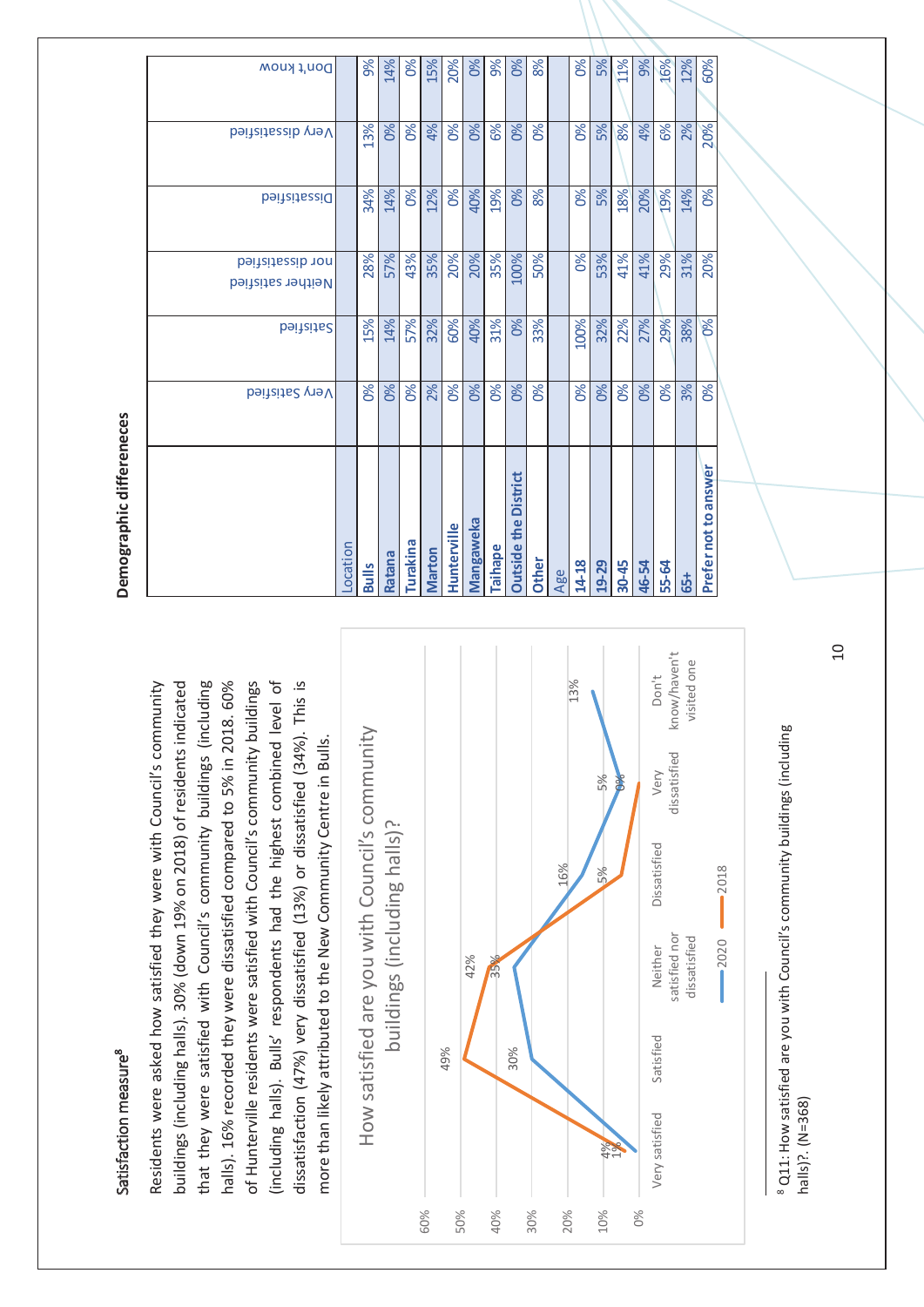#### **Public Toilets** Public Toilets

#### Overall measure<sup>9</sup> Overall measure**9**

Residents were asked if they felt Council's public toilets were better, worse Residents were asked if they felt Council's public toilets were better, worse or about the same as last year. Most respondents said "about the same as or about the same as last year. Most respondents said "about the same as last year" (50%), followed by "worse than last year" (25%). Turakina (43%) residents thought that Council's public toilets were better compared with residents thought that Council's public toilets were better compared with last year. The age brackets 46-54 (9%) and 55-64 (18%) thought that public last year. The age brackets 46-54 (9%) and 55-64 (18%) thought that public last year" (50%), followed by "worse than last year" (25%). Turakina (43%) toilets were worse than last year. toilets were worse than last year.



<sup>9</sup> Q12: Please tell us how you feel about Council's public toilets? (n=367) Q12: Please tell us how you feel about Council's public toilets? (n=367)

# Demographic differences Demographic differences

| Worse than last year<br>About the same as last year<br>Better than last year |          | 14%<br>58%<br>0% | 0%<br>80%<br>0% | 14%<br>29% | 12%<br>46%<br>6% | 20%<br>50%  | 20%<br>60%<br>0% | 14%<br>72%<br>4% | OS <sub>o</sub><br>100%<br>0% | OS <sub>o</sub><br>45% |     | OS <sub>o</sub><br>0% | 6%<br>61%<br>0% | 16%<br>48%<br>3% | 19%<br>43%<br>6% | 18%<br>51%<br>9% | 5%<br>65%<br>$\frac{6}{20}$ | 20%<br>60%           |  |
|------------------------------------------------------------------------------|----------|------------------|-----------------|------------|------------------|-------------|------------------|------------------|-------------------------------|------------------------|-----|-----------------------|-----------------|------------------|------------------|------------------|-----------------------------|----------------------|--|
|                                                                              |          |                  |                 | 43%        |                  | 20%         |                  |                  | <b>District</b>               | 27%                    |     | 100%                  |                 |                  |                  |                  |                             |                      |  |
|                                                                              | Location | <b>Bulls</b>     | Ratana          | Turakina   | <b>Marton</b>    | Hunterville | <b>Mangaweka</b> | Taihape          | the<br><b>Outside</b>         | <b>Other</b>           | Age | 14-18                 | 19-29           | $30 - 45$        | 46-54            | 55-64            | $65+$                       | Prefer not to answer |  |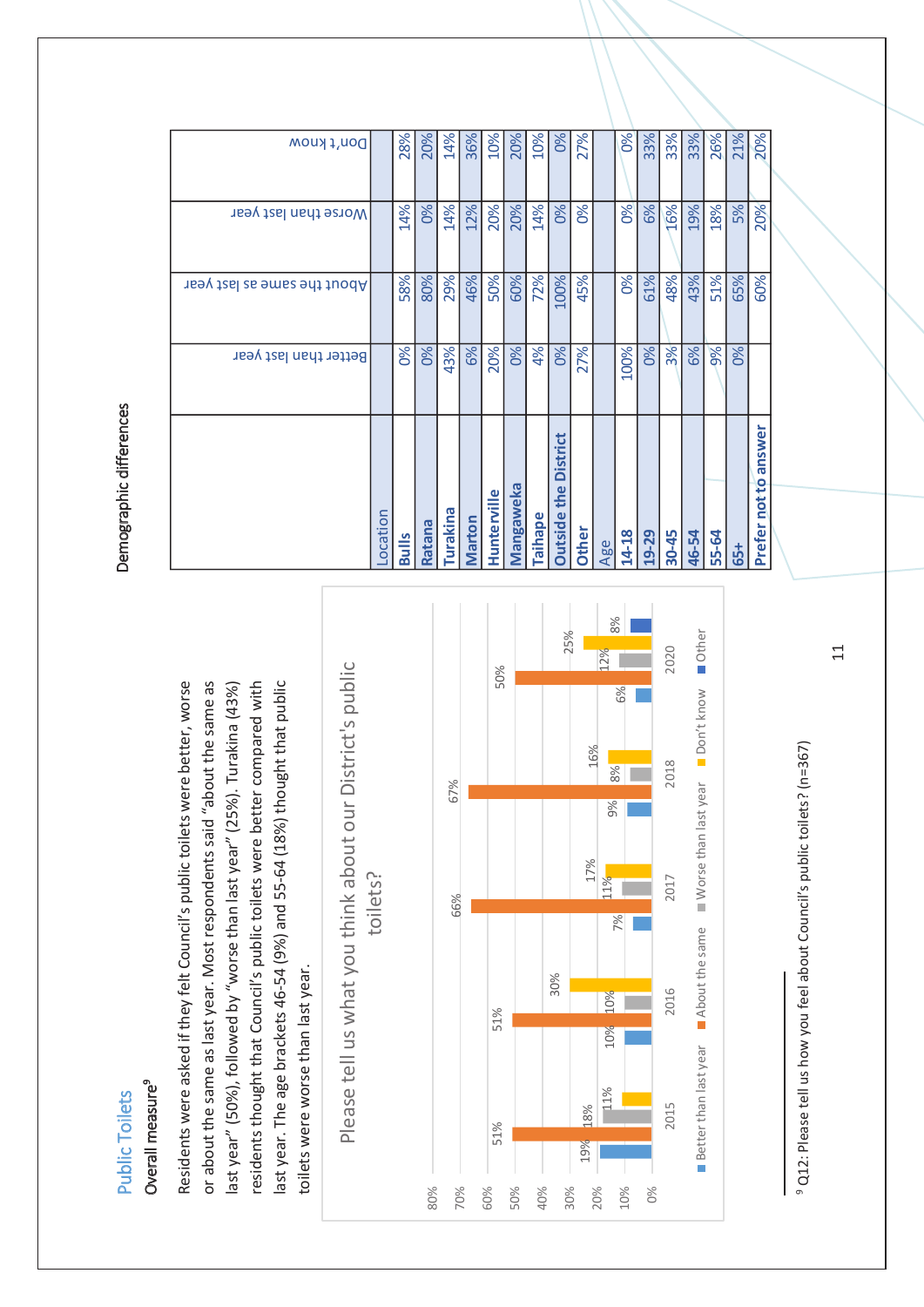#### Cemeteries Cemeteries

#### Overall measure<sup>10</sup> Overall measure**10**

For the first time the survey asked what people thought of Council's For the first time the survey asked what people thought of Council's cemeteries. 52% of residents who responded thought that Council's cemeteries. 52% of residents who responded thought that Council's cemeteries were about the same as last year. Only 2% of respondents thought Council's cemeteries were worse than last year. Residents from Hunterville (40%) and Turakina (29%) were more likely to think that Council's cemeteries were better than last year. No one from Hunterville, Mangaweka, Taihape or outside of the District thought Council cemeteries cemeteries were about the same as last year. Only 2% of respondents thought Council's cemeteries were worse than last year. Residents from Hunterville (40%) and Turakina (29%) were more likely to think that Council's cemeteries were better than last year. No one from Hunterville, Mangaweka, Taihape or outside of the District thought Council cemeteries were worse than last year. were worse than last year.





| Demographic differences                  |                       |                             |                      |                 |
|------------------------------------------|-----------------------|-----------------------------|----------------------|-----------------|
|                                          | Better than last year | About the same as last year | Worse than last year | Don't know      |
| ocation                                  |                       |                             |                      |                 |
| <b>Bulls</b>                             | 0%                    | 51%                         | 2%                   | 47%             |
| Ratana                                   | 0%                    | 71%                         | 14%                  | 14%             |
| <b>Turakina</b>                          | 29%                   | 29%                         | 14%                  | 29%             |
| Marton                                   | 5%                    | 48%                         | 3%                   | 45%             |
| Hunterville                              | 40%                   | 30%                         | 0%                   | 30%             |
| <b>Mangaweka</b>                         | 0%                    | 60%                         | 0%                   | 40%             |
| <b>Taihape</b>                           | 9%                    | 72%                         | O%                   | 19%             |
| <b>District</b><br>the<br><b>Outside</b> | 0%                    | 100%                        | 0%                   | OS <sub>o</sub> |
| Other                                    | 0%                    | 45%                         | 9%                   | 45%             |
| Age                                      |                       |                             |                      |                 |
| $14 - 18$                                | $\%$                  | $\%$                        | $\infty$             | 100%            |
| 19-29                                    | 0%                    | 74%                         | 5%                   | 21%             |
| $30 - 45$                                | 4%                    | 48%                         | 1%                   | 47%             |
| 46-54                                    | 8%                    | 45%                         | 4%                   | 43%             |
| 55-64                                    | 5%                    | 43%                         | 2%                   | 49%             |
| 65+                                      | 9%                    | 66%                         | 2%                   | 24%             |
| Prefer not to answer                     | $\frac{8}{6}$         | 60%                         | 20%                  | 20%             |
|                                          |                       |                             |                      |                 |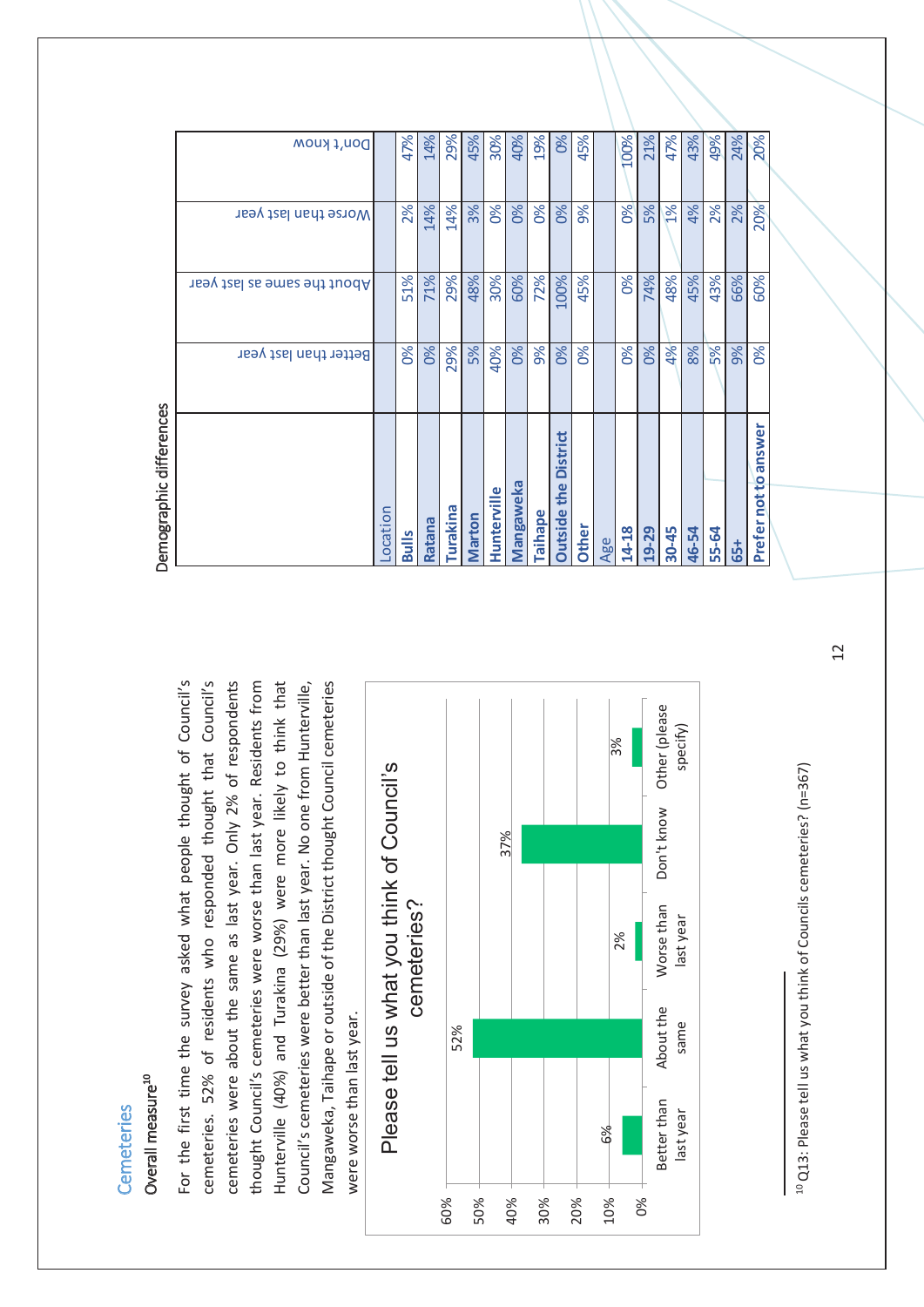#### Overall measure<sup>11</sup> Overall measure**11** Campgrounds **Campgrounds**

For the first time the surveyed asked what people think of Council's For the first time the surveyed asked what people think of Council's campgrounds. 68% of respondents didn't know what they thought of campgrounds. 68% of respondents didn't know what they thought of Council's campgrounds followed by 22% thinking they were about the Council's campgrounds followed by 22% thinking they were about the same as last year. Only 2% of respondents thought Council's campgrounds same as last year. Only 2% of respondents thought Council's campgrounds were worse than last year. 20% of both Turakina and Hunterville thought were worse than last year. 20% of both Turakina and Hunterville thought campgrounds were better than last year. campgrounds were better than last year.





|                                          | Better than last year | About the same as last year | Worse than last year | Don't know |
|------------------------------------------|-----------------------|-----------------------------|----------------------|------------|
| ocation                                  |                       |                             |                      |            |
| <b>Bulls</b>                             | O%                    | 24%                         | 4%                   | 72%        |
| Ratana                                   | 0%                    | 14%                         | OS <sub>o</sub>      | 86%        |
| <b>Guixleun</b>                          | 20%                   | 0%                          | 0%                   | 80%        |
| Marton                                   | 1%                    | 18%                         | 2%                   | 79%        |
| Hunterville                              | 20%                   | 30%                         | OS <sub>o</sub>      | 50%        |
| Mangaweka                                | 0%                    | 20%                         | 0%                   | 80%        |
| Taihape                                  | 3%                    | 31%                         | 3%                   | 64%        |
| <b>District</b><br>the<br><b>Outside</b> | 0%                    | OS <sub>o</sub>             | OS <sub>o</sub>      | 100%       |
| <b>Other</b>                             | $\infty$              | 45%                         | $\infty$             | 55%        |
| Age                                      |                       |                             |                      |            |
| 14-18                                    | 0%                    | OS <sub>o</sub>             | $\infty$             | 100%       |
| 19-29                                    | 0%                    | 24%                         | 6%                   | 71%        |
| $30 - 45$                                | 1%                    | 26%                         | O%                   | 72%        |
| 46-54                                    | 2%                    | 23%                         | 4%                   | 71%        |
| 55-64                                    | 1%                    | 20%                         | 0%                   | 79%        |
| $\overline{5}$                           | 3%                    | 23%                         | 3%                   | 72%        |
| Prefer not to answer                     | 0%                    | 0%                          | 20%                  | 80%        |

Demographic differences Demographic differences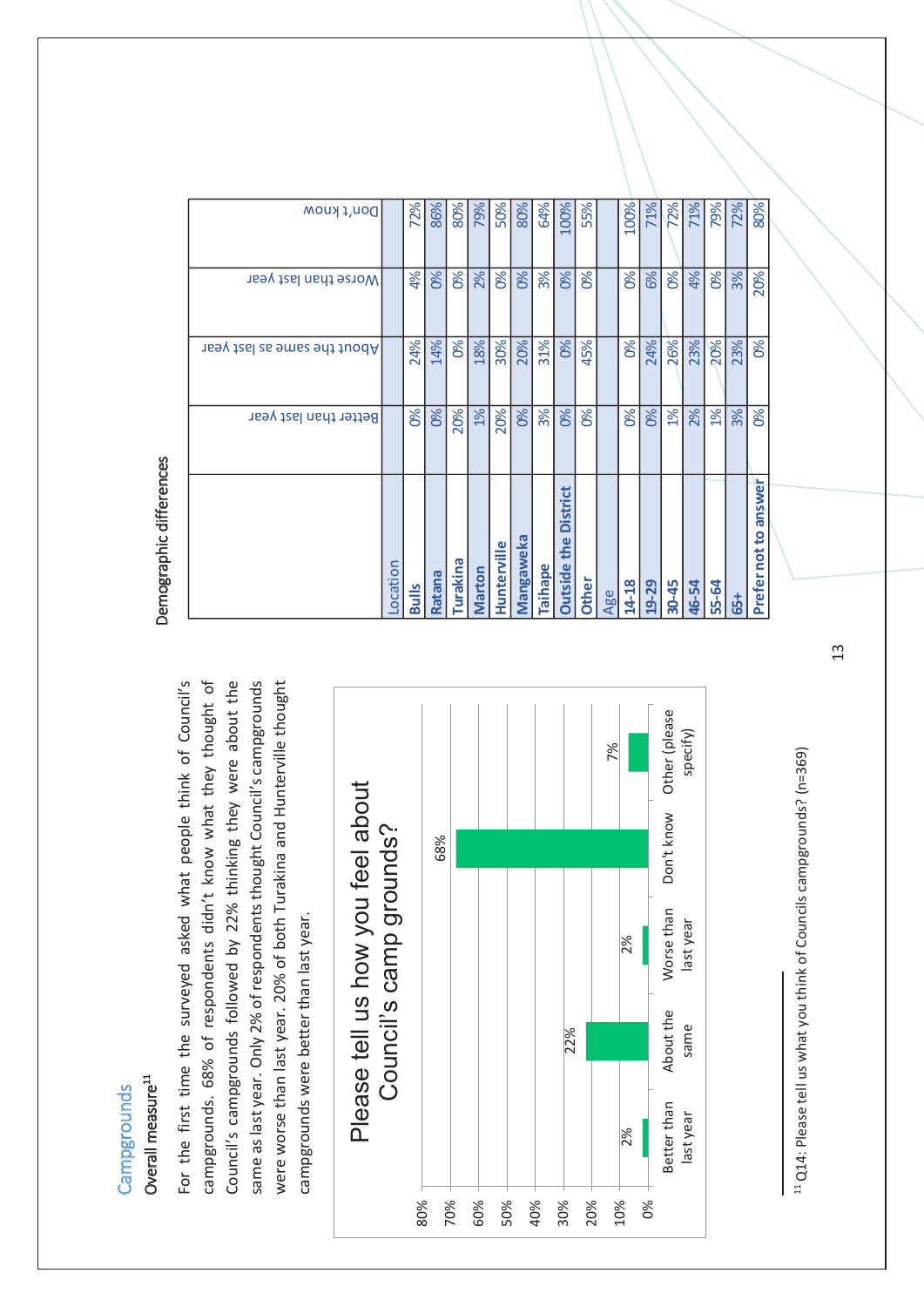Pool visited<sup>12</sup> Pool visited**12** Pools

Drawing on this data, 49% of respondents use at least one of Council's pools, this is up on 2019 (38%). Of those who did use a Council pool 36% pools, this is up on 2019 (38%). Of those who did use a Council pool 36% Drawing on this data, 49% of respondents use at least one of Council's frequented the Marton pool and 12% to the Taihape pool. frequented the Marton pool and 12% to the Taihape pool.



<sup>12</sup> Q15: Which Council pool do you usually visit? (n=370) 12 Q15: Which Council pool do you usually visit? (n=370)

<sup>13</sup> Q16: Can you tell us how often you visit a Council swimming pool?? (N=161) 13 Q16: Can you tell us how often you visit a Council swimming pool?? (N=161)

# Frequency of visits to pools<sup>13</sup> **Frequency of visits to pools13**

When it came to the frequency of visits to pools 5% of respondents visited When it came to the frequency of visits to pools 5% of respondents visited daily and 23% visited a Council pool weekly. Positively 20% of respondents daily and 23% visited a Council pool weekly. Positively 20% of respondents are visiting a Council pool monthly. are visiting a Council pool monthly.

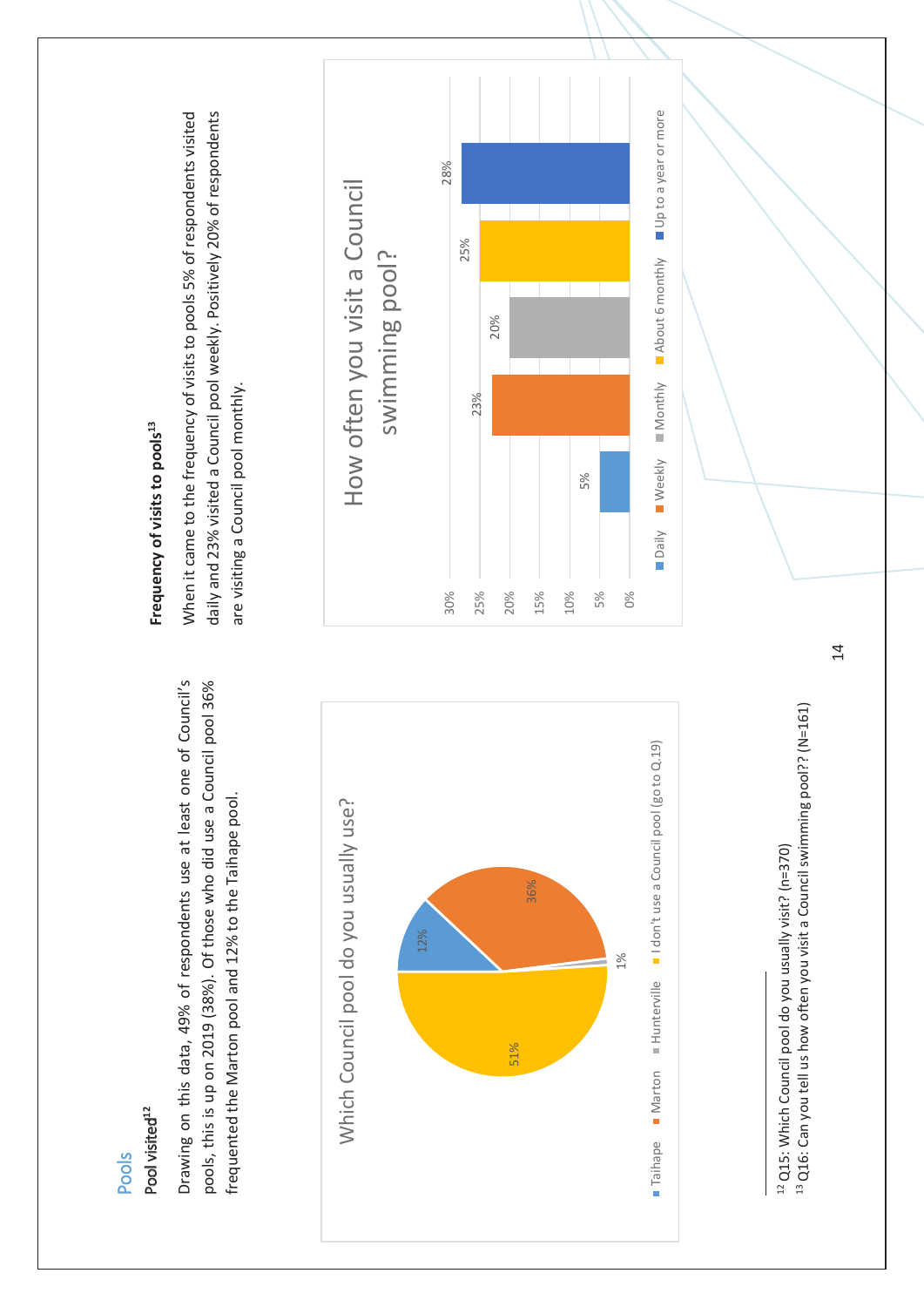### Overall measure<sup>14</sup> **Overall measure14**

Residents were asked if they felt Council's pools were better, worse or about the same as last year. The majority of responses were "about the same as last year" (49%), followed by "don't know" (22%). Respondants from Hunterville and Mangaweka, both 33%, thought Council's pools were from Hunterville and Mangaweka, both 33%, thought Council's pools were better compared with last year. Those between the ages of 30-45 (13%) Residents were asked if they felt Council's pools were better, worse or about the same as last year. The majority of responses were "about the better compared with last year. Those between the ages of 30-45 (13%) same as last year" (49%), followed by "don't know" (22%). Respondants and 46-54 (16%) thought Council pools were better than last year. and 46-54 (16%) thought Council pools were better than last year.



<sup>14</sup> Q17: Please tell us what you think about Council's swimming pools? (N=143) 14 Q17: Please tell us what you think about Council's swimming pools? (N=143)

# Demographic differences Demographic differences

| Worse than last year<br>About the same as last year<br>Better than last year |                | 4%<br>62%<br>0% | 0%<br>67%<br>0% | 20%<br>20%<br>20% | 4%<br>62%<br>11% | 0%<br>33%<br>33% | 0%<br>67%<br>33% | 5%<br>56%<br>14% | 0%<br>100%<br>0%                         | 0%<br>$1\%$<br>0% |     | 0%<br>100%<br>0% | 0%<br>67%<br>0% | 4%<br>62%<br>13% | 4%<br>60%<br>16% | 9%<br>57%<br>9% | 0%<br>57%<br>8% | 0%<br>0%<br>100%     |
|------------------------------------------------------------------------------|----------------|-----------------|-----------------|-------------------|------------------|------------------|------------------|------------------|------------------------------------------|-------------------|-----|------------------|-----------------|------------------|------------------|-----------------|-----------------|----------------------|
|                                                                              | <b>ocation</b> | <b>Bulls</b>    | Ratana          | Turakina          | Marton           | Hunterville      | <b>Mangaweka</b> | Taihape          | <b>District</b><br>the<br><b>Outside</b> | Other             | Age | 14-18            | 19-29           | 30-45            | 46-54            | 55-64           | 65+             | Prefer not to answer |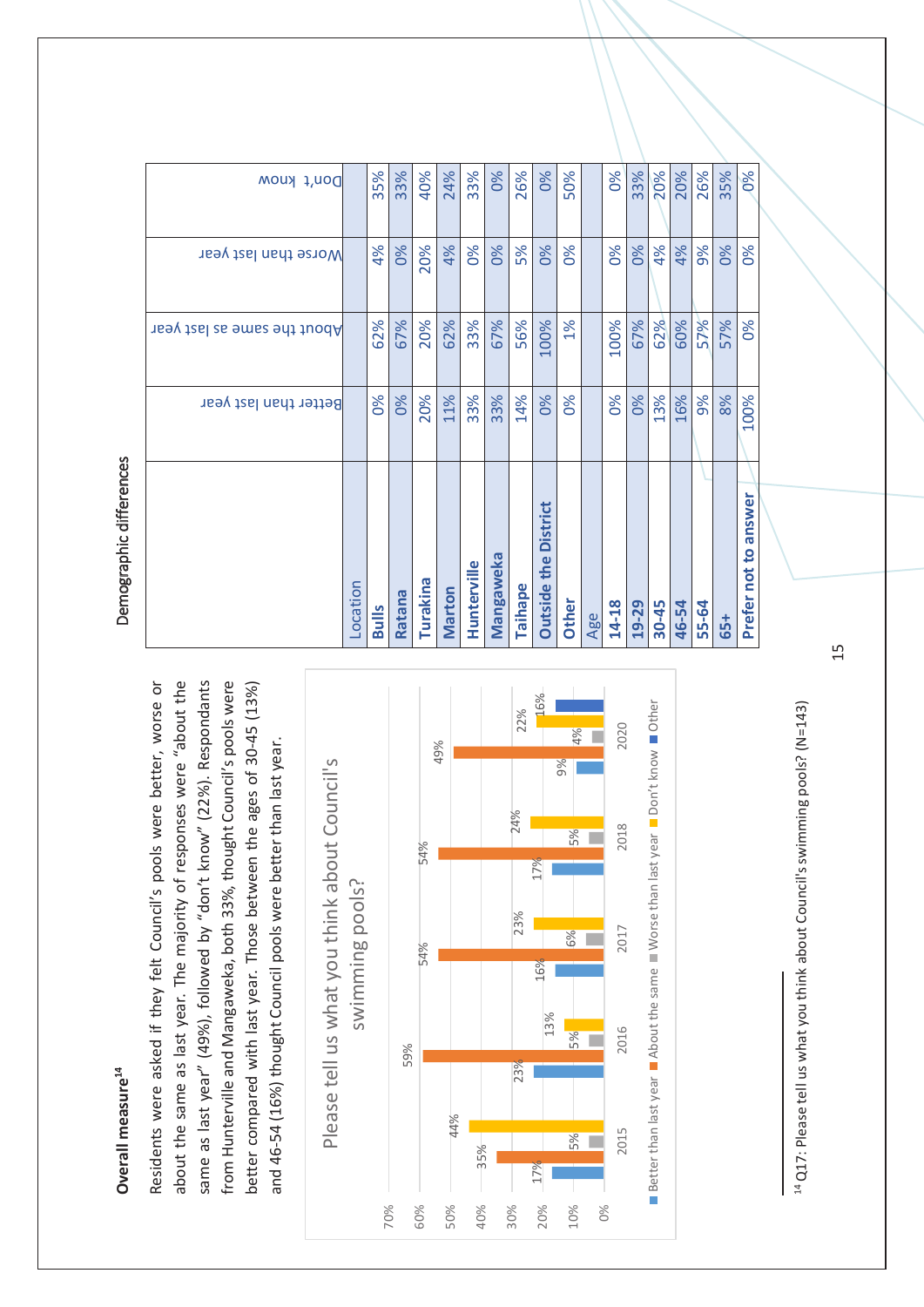# Satisfaction measure<sup>15</sup> **Satisfaction measure15**

Residents were asked how satisfied they were with Council pools. 11% were very satisfied down on 2018 (16%) and 36% were satisfied down on were very satisfied down on 2018 (16%) and 36% were satisfied down on 2018 (39%). Residents from Hunterville (33%) and Mangaweka (33%) were 2018 (39%). Residents from Hunterville (33%) and Mangaweka (33%) were Residents were asked how satisfied they were with Council pools. 11% most likely to be very satisfied with Council pools. most likely to be very satisfied with Council pools.



<sup>15</sup> Q18: How satisfied are you with Council's swimming pools? (N=228) 15 Q18: How satisfied are you with Council's swimming pools? (N=228)

# Demographic differences Demographic differences

| Don't know                             |          | 22%<br>3%    | 33%<br>OS <sub>o</sub> | 40%<br>$\infty$ | 17%<br>5%     | $\infty$<br>$\infty$ | OS <sub>o</sub><br>OS <sub>o</sub> | 12%<br>2% | OS <sub>o</sub><br>OS <sub>o</sub>    | 50%<br>$\infty$ |     | OS <sub>o</sub><br>$\infty$ | OS <sub>o</sub><br>OS <sub>o</sub> | 7%<br>7%  | $\infty$<br>OS <sub>o</sub> | 5%<br>5% | 2%<br>2% | $1\%$<br>$\infty$   |
|----------------------------------------|----------|--------------|------------------------|-----------------|---------------|----------------------|------------------------------------|-----------|---------------------------------------|-----------------|-----|-----------------------------|------------------------------------|-----------|-----------------------------|----------|----------|---------------------|
| Very dissatisfied                      |          |              |                        |                 |               |                      |                                    |           |                                       |                 |     |                             |                                    |           |                             |          |          |                     |
| beitsistied                            |          | 22%          | OS <sub>o</sub>        | O%              | 14%           | 17%                  | 33%                                | 8%        | $\infty$                              | O%              |     | O%                          | 25%                                | 20%       | 16%                         | 13%      | 6%       | $\infty$            |
| beit aissatisfied<br>Neither satisfied |          | 28%          | 67%                    | 40%             | 12%           | 17%                  | OS <sub>o</sub>                    | 33%       | $\infty$                              | O%              |     | O%                          | 42%                                | 24%       | 22%                         | 19%      | 11%      | 50%                 |
| <b>b</b> eitsited                      |          | 16%          | 0%                     | 20%             | 42%           | 33%                  | 33%                                | 35%       | 100%                                  | 50%             |     | 100%                        | 25%                                | 31%       | 41%                         | 35%      | 39%      | 0%                  |
| <b>Very Satisfied</b>                  |          | 9%           | 0%                     | O%              | 10%           | 33%                  | 33%                                | 10%       | 0%                                    | <b>Sol</b>      |     | 0%                          | 0%                                 | 11%       | 6%                          | 11%      | 13%      | 50%                 |
|                                        | Location | <b>Bulls</b> | Ratana                 | Turakina        | <b>Marton</b> | Hunterville          | <b>Mangaweka</b>                   | Taihape   | <b>District</b><br><b>Outside the</b> | Other           | Age | 14-18                       | 19-29                              | $30 - 45$ | 46-54                       | 55-64    | 65+      | Prefer not to answe |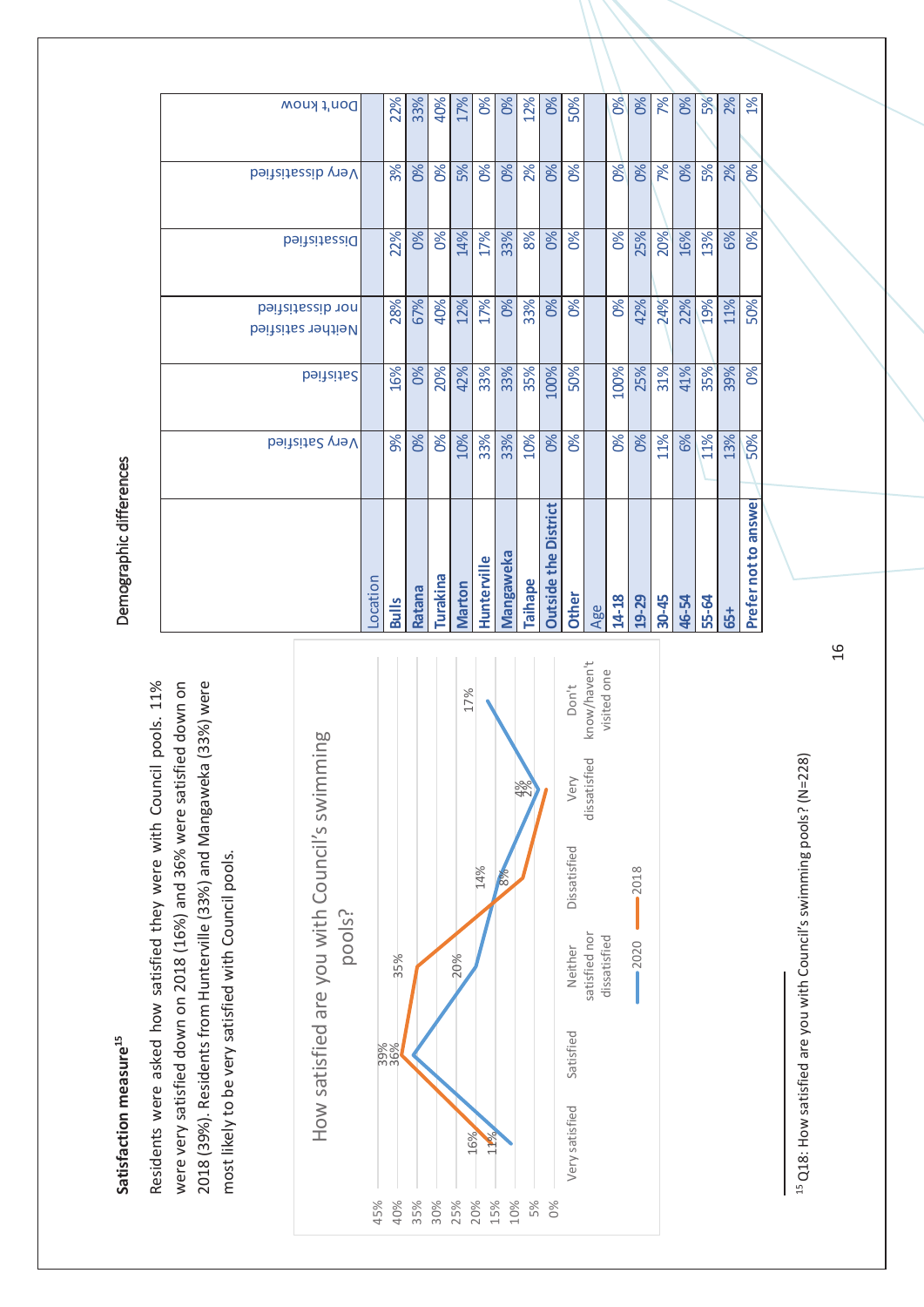Libraries Libraries

#### Library visited<sup>16</sup> Library visited<sup>16</sup>

62% of respondents said that they frequented the Marton library and 62% of respondents said that they frequented the Marton library and 24% to the Taihape library. 24% to the Taihape library.



# Frequency of visits to libraries<sup>17</sup> **Frequency of visits to libraries17**

Of those who visited a library 1% visited daily and a further 15% visited on Of those who visited a library 1% visited daily and a further 15% visited on a weekly basis. 34% of respondants do not frequent a Council library. a weekly basis. 34% of respondants do not frequent a Council library.



<sup>&</sup>lt;sup>16</sup> Q20: If you use a Library, which one do you usually visit? (N=231) 16 Q20: If you use a Library, which one do you usually visit? (N=231)

<sup>17</sup> Q19: Can you tell us how often you visit a Council library? (N=368) <sup>17</sup> Q19: Can you tell us how often you visit a Council library? (N=368)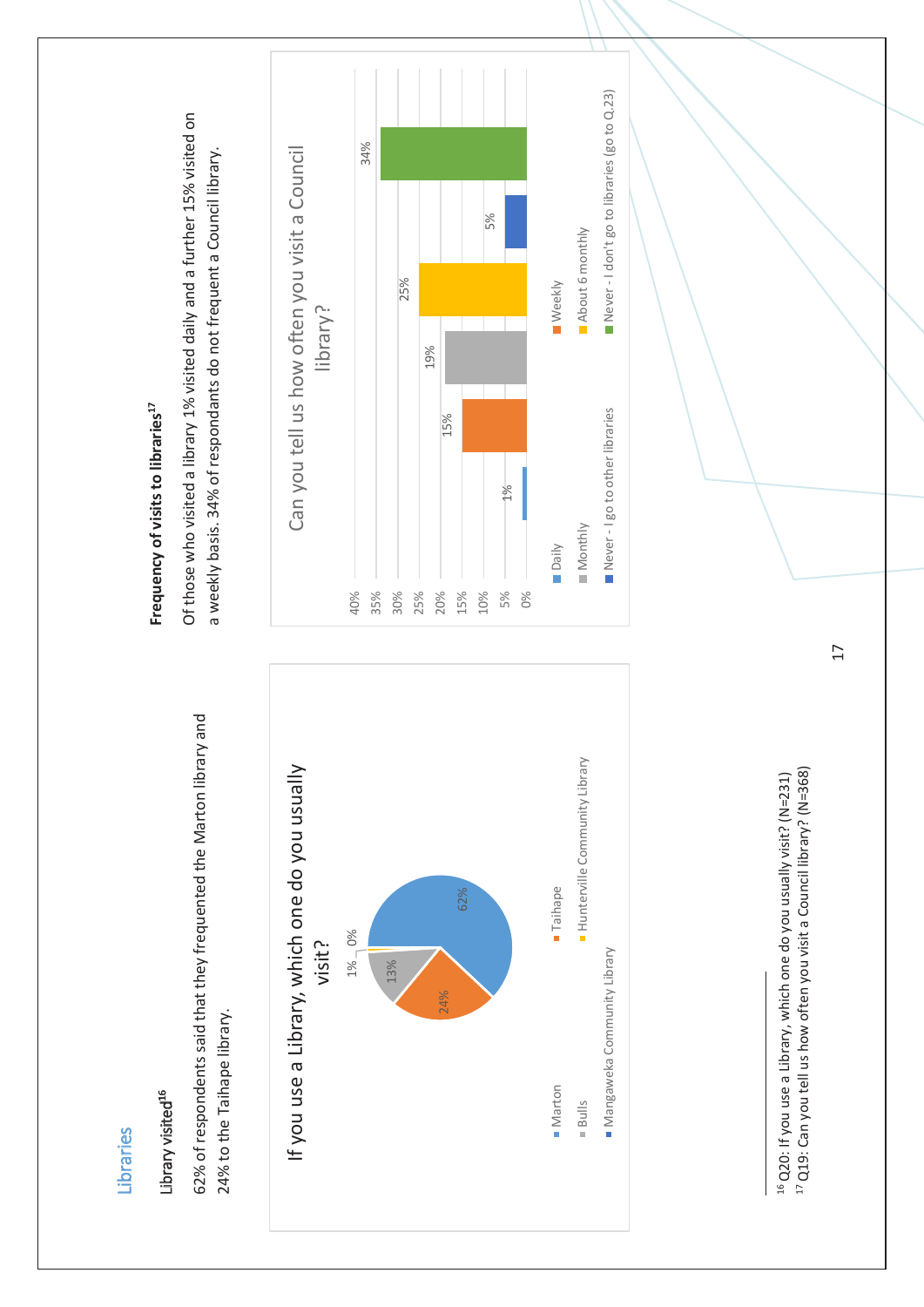#### Overall measure<sup>18</sup> Overall measure18

Residents were asked if they felt Council's libraries were better, worse or about the same as last year. The majority of responses were "about the about the same as last year. The majority of responses were "about the same as last year" (66%), followed by "better than last year" (12%). Those same as last year" (66%), followed by "better than last year" (12%). Those from Hunterville (50%) and Turakina (25%), thought Council's libraries from Hunterville (50%) and Turakina (25%), thought Council's libraries Residents were asked if they felt Council's libraries were better, worse or were better compared with last year. were better compared with last year.



<sup>18</sup> Q21: Please tell us what you think about Councils libraries? (N=250) 18 Q21: Please tell us what you think about Councils libraries? (N=250)

| Demographic differences           |                       |                             |                      |            |
|-----------------------------------|-----------------------|-----------------------------|----------------------|------------|
|                                   | Better than last year | About the same as last year | Worse than last year | Don't know |
| ocation                           |                       |                             |                      |            |
| <b>Bulls</b>                      | 6%                    | 60%                         | 11%                  | 23%        |
| Ratana                            | $\frac{6}{20}$        | 50%                         | $\frac{6}{20}$       | 50%        |
| <b>Turakina</b>                   | 25%                   | 50%                         | 0%                   | 25%        |
| <b>Marton</b>                     | 14%                   | 74%                         | 2%                   | 10%        |
| Hunterville                       | 50%                   | 50%                         | O%                   | 8          |
| <b>Mangaweka</b>                  | 0%                    | 67%                         | 33%                  | 0%         |
| aihape                            | 12%                   | 77%                         | 2%                   | 10%        |
| District<br>the<br><b>Dutside</b> | 0%                    | 0%                          | 0%                   | 0%         |
| <b>Other</b>                      | 17%                   | 83%                         | 0%                   | 0%         |
| Age                               |                       |                             |                      |            |
| $14 - 18$                         | 10%                   | 8%                          | 0%                   | 0%         |
| $19 - 29$                         | 8%                    | 67%                         | 0%                   | 25%        |
| $30 - 45$                         | 9%                    | 68%                         | 9%                   | 15%        |
| 46-54                             | 3%                    | 83%                         | 3%                   | 10%        |
| 55-64                             | 10%                   | 76%                         | 3%                   | 10%        |
| $65+$                             | 20%                   | 67%                         | 2%                   | 11%        |
| Prefer not to answer              | 50%                   | 50%                         | 0%                   | 0%         |
|                                   |                       |                             |                      |            |

ana mana aranhir diffa م<br>م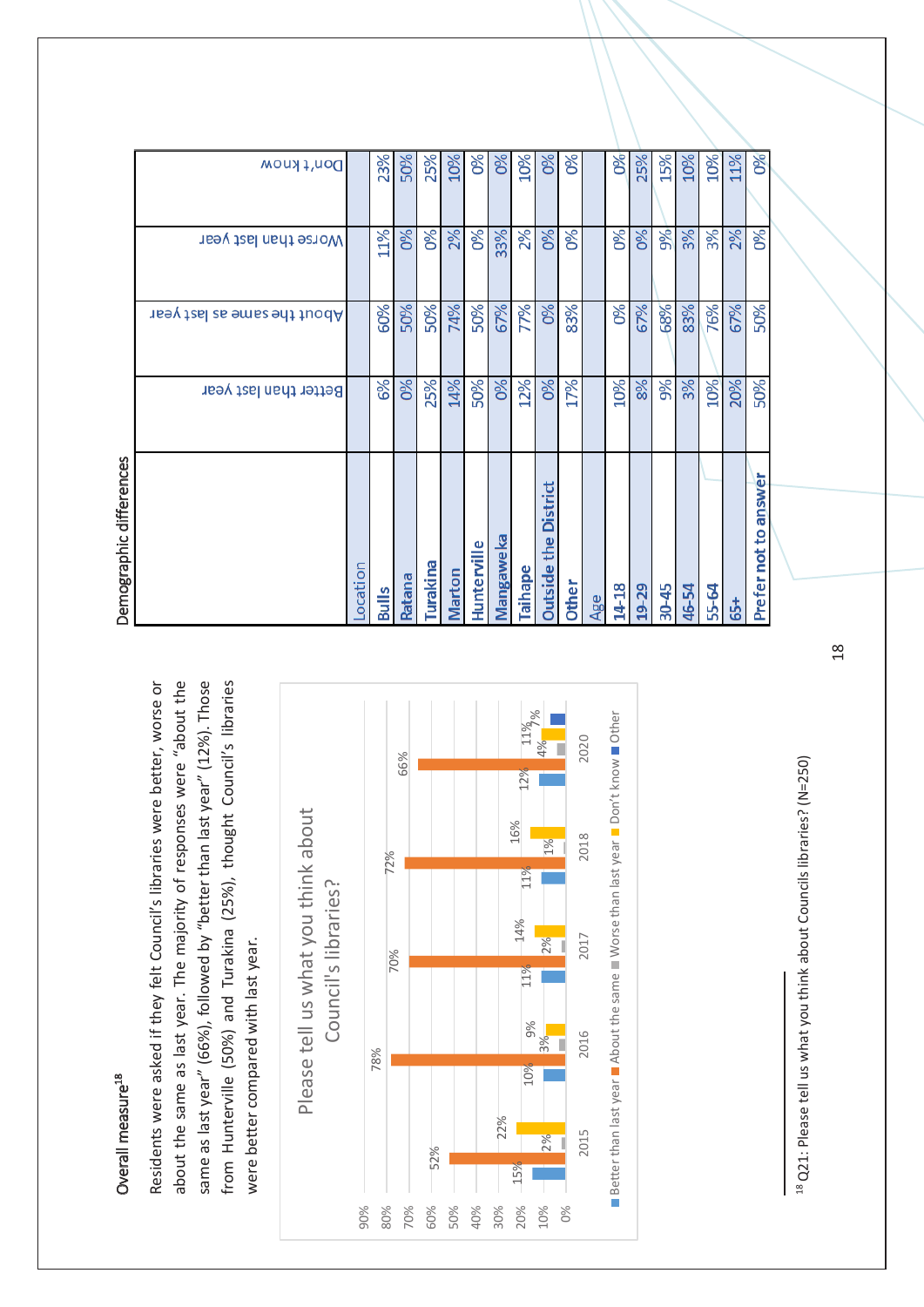## Satisfaction measure<sup>19</sup> Satisfaction measure<sup>19</sup>

Residents where asked how satisfied they were with Council libraries. 69% of respondents surveyed were very satisfied (16%) or satisfied (53%). Very satisfied is down 14% on 2018 but satisfied is up 9% on 2018. Respondents from Hunterville (67%) were very satisfied with Council libraries. Those from Hunterville (67%) were very satisfied with Council libraries. Those aged 55-64 (31%) and 65+ (38%) were most likely to be very satisfied with Residents where asked how satisfied they were with Council libraries. 69% of respondents surveyed were very satisfied (16%) or satisfied (53%). Very satisfied is down 14% on 2018 but satisfied is up 9% on 2018. Respondents aged 55-64 (31%) and 65+ (38%) were most likely to be very satisfied with Council libraries. Council libraries.



<sup>19</sup>Q22: How satisfied are you with the services at Council libraries? 19Q22: How satisfied are you with the services at Council libraries?

# Demographic differences Demographic differences

|                             | Very Satisfied | <b>beitisfied</b> | beitzifiezeib 10n<br>Neither satisfied | Dissatisfied | Very dissatisfied | Don't know |
|-----------------------------|----------------|-------------------|----------------------------------------|--------------|-------------------|------------|
| ocation                     |                |                   |                                        |              |                   |            |
| <b>Bulls</b>                | 13%            | 41%               | 21%                                    | 8%           | 3%                | 6%         |
| Ratana                      | 20%            | 60%               | 0%                                     | 0%           | OS <sub>o</sub>   | 20%        |
| <b>Turakina</b>             | 25%            | 25%               | 25%                                    | $\%$         | $\infty$          | 25%        |
| <b>Marton</b>               | 34%            | 39%               | 16%                                    | 4%           | OS <sub>o</sub>   | 7%         |
| Hunterville                 | 67%            | 33%               | O%                                     | O%           | $\infty$          | O%         |
| <b>Mangaweka</b>            | 33%            | 33%               | 33%                                    | 0%           | OS <sub>o</sub>   | 0%         |
| <b>Taihape</b>              | 30%            | 48%               | 15%                                    | 0%           | 2%                | 6%         |
| <b>Dutside the District</b> | 0%             | 0%                | 0%                                     | 0%           | 0%                | 100%       |
| Other                       | 29%            | 57%               | OS <sub>o</sub>                        | 0%           | $\infty$          | 14%        |
| Age                         |                |                   |                                        |              |                   |            |
| 14-18                       | 100%           | 0%                | 0%                                     | 0%           | 0%                | 0%         |
| 19-29                       | 8%             | 50%               | 8%                                     | 8%           | 0%                | 25%        |
| $30 - 45$                   | 19%            | 42%               | 19%                                    | 6%           | 4%                | 10%        |
| 46-54                       | 26%            | 47%               | 18%                                    | 3%           | 0%                | 8%         |
| 55-64                       | 31%            | 46%               | 12%                                    | 3%           | O%                | 8%         |
| 65+                         | 38%            | 35%               | 15%                                    | 2%           | 0%                | 9%         |
| Prefer not to answer        | 0%             | 50%               | 50%                                    | 0%           | 0%                | $\infty$   |
|                             |                |                   |                                        |              |                   |            |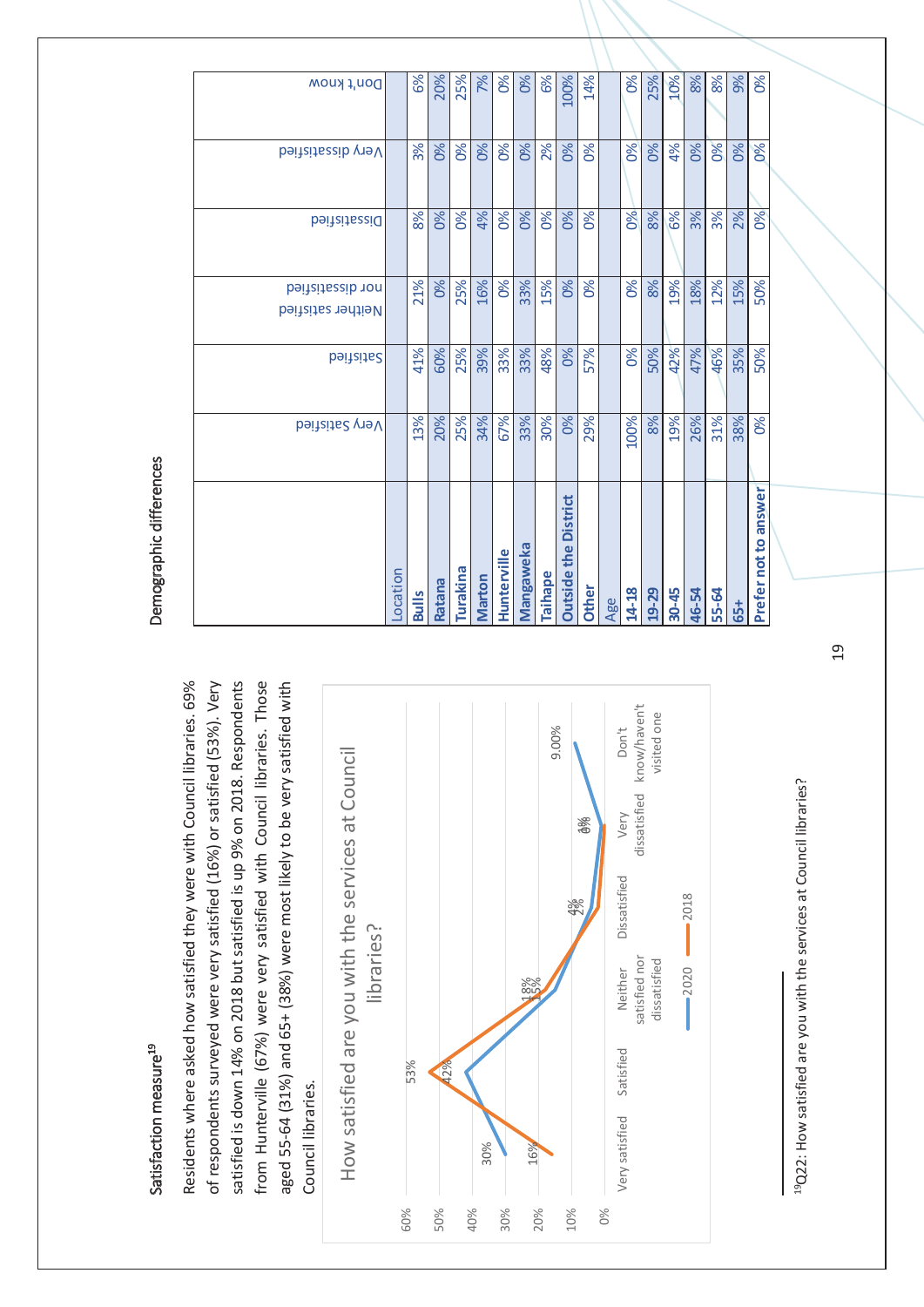#### Water supply Water supply

# Satisfaction measure<sup>20</sup> **Satisfaction measure**20

Residents were asked how satisfied they were with Councils water supply. 31 % of respondents were very satisfied (6%) or satisfied (25%). Respondents who were most likely to be very dissatisfied with their water supply were from Marton (36%). This is most likely attributed to further Residents were asked how satisfied they were with Councils water supply. Respondents who were most likely to be very dissatisfied with their water supply were from Marton (36%). This is most likely attributed to further satisfied (25%). feedback around the taste, smell and colour of the water. 31 % of respondents were very satisfied (6%) or feedback around the taste, smell and colour of the water.



Age

14-18 19-29  $30-45$ 46-54 55-64 65+

**14-18** 0% 0% 0% 100% 0% 0% **19-29** 5% 26% 16% 21% 16% 16% **30-45** 4% 24% 9% 16% 27% 20% **46-54** 4% 21% 9% 15% 23% 38% **55-64** 8% 23% 11% 18% 25% 16% **65+** 10% 35% 10% 15% 16% 14% **Prefer not to answer** 0% 40% 0% 20% 40% 20% 0% 0%

0% 26% 24%

0%

5% 4%

20%

16% 27% 23% 25% 16% 40%

21% 16% 38% 16% 14%

> 18% 15%

11% 10% 0%

35%

10% 0%

40%

Prefer not to answer

15%

9%

21% 23%

4% 8% N<sub>o</sub>

20%

0% 16%

 $\overline{0\%}$ 

100%

0% 16% 9%

50%

<sup>20</sup> Q23: How satisfied are you with your water supply? (N=370)  $^{20}$  Q23: How satisfied are you with your water supply? (N=370)

|                                       | Location | <b>Bulls</b> | <b>Ratana</b> | Turakina              | Marton | Hunterville   | <b>Mangaweka</b> | <b>Taihape</b> | <b>Outside the District</b> | <b>Other</b> |
|---------------------------------------|----------|--------------|---------------|-----------------------|--------|---------------|------------------|----------------|-----------------------------|--------------|
| <b>b</b> eitristied                   |          | 2%           | 29%           | O%                    | 2%     | 20%           | 0%               | 21%            | 0%                          | 0%           |
| beitzitied                            |          | 53%          | 43%           | $\frac{8}{6}$         | 15%    | 50%           | 0%               | 39%            | 50%                         | 20%          |
| nor dissatisfied<br>Neither satisfied |          | 13%          | 0%            | 33%                   | 11%    | $\frac{8}{3}$ | 40%              | 8%             | 0%                          | 0%           |
| beit zitied                           |          | 13%          | 0%            | 17%                   | 24%    | $\frac{8}{3}$ | 0%               | 5%             | 0%                          | 20%          |
| Very dissatisfied                     |          | 9%           | 29%           | <b>D</b> <sup>o</sup> | 36%    | 0%            | 0%               | 3%             | 0%                          | 10%          |
| Don't know                            |          | 11%          | $\frac{8}{3}$ | 50%                   | 12%    | 30%           | 60%              | 25%            | 50%                         | 50%          |

11%

50% 12% 30% 60% 25%

Demographic Differences: Demographic Differences: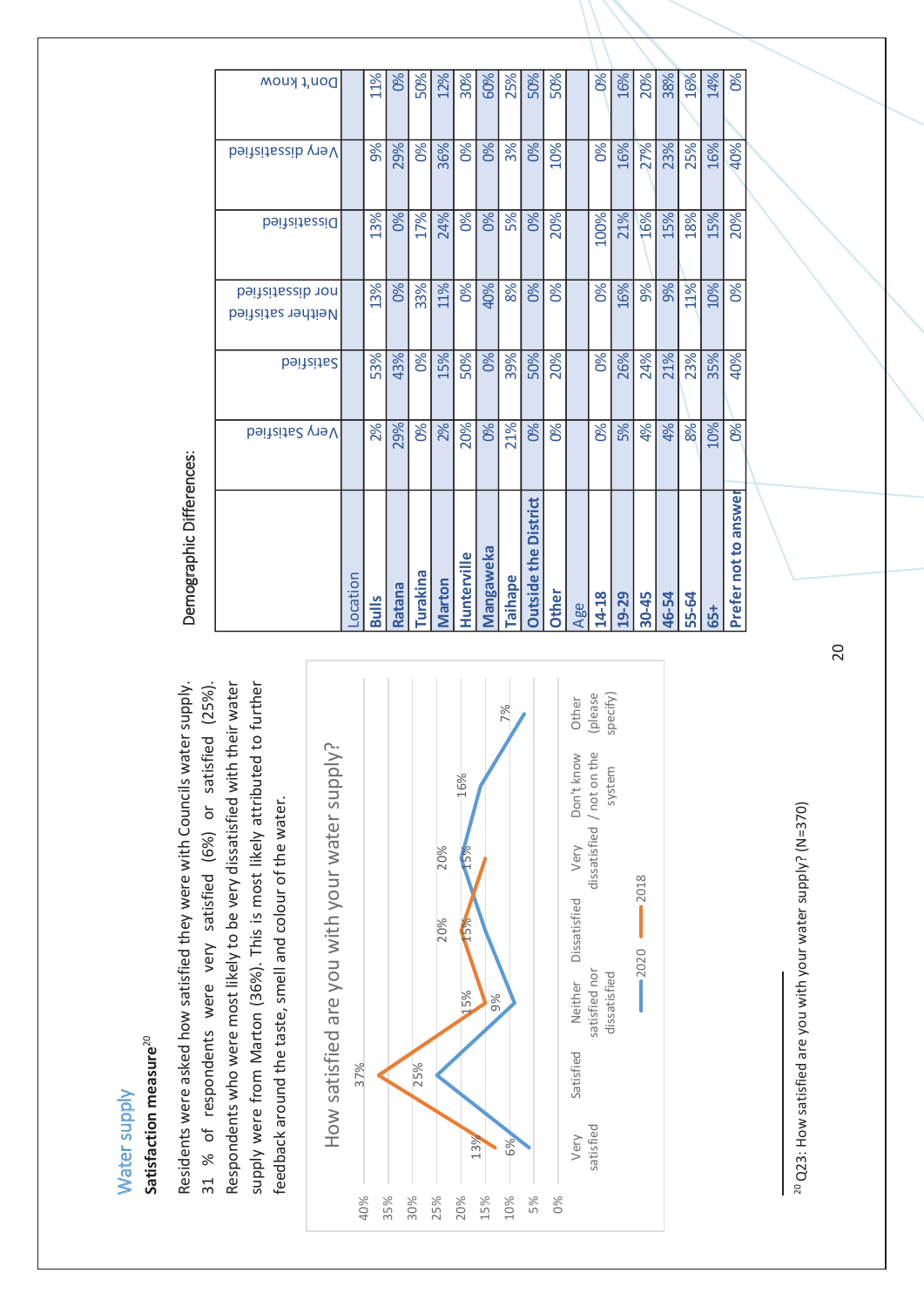#### Wastewater **Wastewater**

## Satisfaction Measure<sup>21</sup> Satisfaction Measure**21**

Residents were asked how satisfied they were with Councils wastewater system/service. 4% of residents were very satisfied and 34% were satisfied. Ratana (14%) and Taihape (12%) were most likely to be very satisfied with Residents were asked how satisfied they were with Councils wastewater system/service. 4% of residents were very satisfied and 34% were satisfied. Ratana (14%) and Taihape (12%) were most likely to be very satisfied with Councils wastewater system/service. Councils wastewater system/service.



<sup>21</sup> Q24: How satisfied are you with Council's wastewater system/service? (N=369) 21 Q24: How satisfied are you with Council's wastewater system/service? (N=369)

# Demographic differences Demographic differences

|                             | <b>b</b> eitaified yneV | <b>beitzitied</b> | beit dissatisfied<br>Neither satisfied | beit zitied     | Very dissatisfied | Don't know |
|-----------------------------|-------------------------|-------------------|----------------------------------------|-----------------|-------------------|------------|
| Location                    |                         |                   |                                        |                 |                   |            |
| <b>Bulls</b>                | 2%                      | 49%               | 18%                                    | 8%              | 6%                | 16%        |
| Ratana                      | 14%                     | 43%               | 14%                                    | 0%              | 14%               | 14%        |
| Turakina                    | O%                      | O%                | 33%                                    | 0%              | 17%               | 50%        |
| Marton                      | 3%                      | 38%               | 24%                                    | 10%             | 11%               | 15%        |
| Hunterville                 | $\frac{8}{6}$           | 50%               | 10%                                    | O%              | O%                | 40%        |
| <b>Mangaweka</b>            | 0%                      | 25%               | 0%                                     | $\frac{8}{3}$   | 25%               | 50%        |
| <b>Taihape</b>              | 12%                     | 29%               | 14%                                    | 9%              | 5%                | 31%        |
| <b>Outside the District</b> | 0%                      | 50%               | 0%                                     | $\frac{8}{6}$   | $\frac{8}{3}$     | 50%        |
| Other                       | $\infty$                | 10%               | $\infty$                               | 20%             | 8 <sup>o</sup>    | 70%        |
| Age                         |                         |                   |                                        |                 |                   |            |
| $14 - 18$                   | $\infty$                | 0%                | 0%                                     | 100%            | O%                | $\infty$   |
| 19-29                       | 0%                      | 11%               | 22%                                    | 17%             | 17%               | 33%        |
| $30 - 45$                   | 3%                      | 26%               | 18%                                    | 15%             | 11%               | 26%        |
| 46-54                       | 4%                      | 37%               | 17%                                    | 7%              | 11%               | 24%        |
| 55-64                       | 4%                      | 42%               | 15%                                    | 8%              | 8%                | 23%        |
| 65+                         | 8%                      | 43%               | 23%                                    | 5%              | 4%                | 16%        |
| Prefer not to answer        | 0%                      | 20%               | 40%                                    | OS <sub>0</sub> | 20%               | 20%        |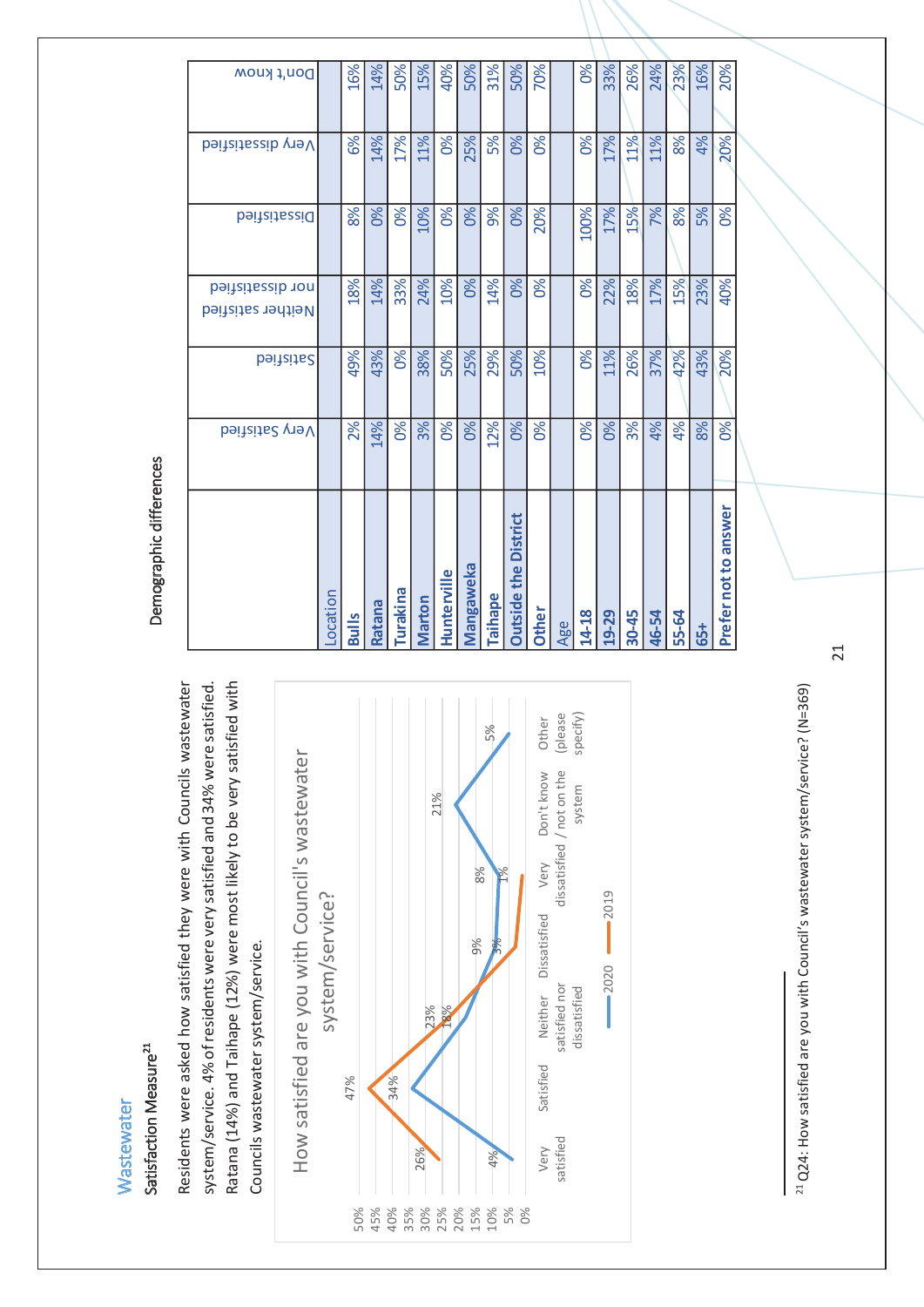## Customer service Customer service

## Service comparison<sup>22</sup> Service comparison **22**

The graph represents resident perceptions of customer service across various Council services taken from this year's Resident survey results. Residents surveyed were presented with six service areas and asked to indicate their overall experience with areas they had dealings with in the The graph represents resident perceptions of customer service across various Council services taken from this year's Resident survey results. indicate their overall experience with areas they had dealings with in the Residents surveyed were presented with six service areas and asked to last 12 months. last 12 months.

- Results indicated that generally residents felt Council staff to be Results indicated that generally residents felt Council staff to be helpful, understanding and accessible: helpful, understanding and accessible:  $\bullet$
- Dog registration and rates payments and enquires had the highest Dog registration and rates payments and enquires had the highest share of "helpful" (both 56%). share of "helpful" (both 56%).  $\bullet$
- Meeting with councillors had the highest share of "accessible" Meeting with councillors had the highest share of "accessible" (45%).  $\bullet$
- Councillors (14%) and reporting something that needs fixing (10%) Councillors (14%) and reporting something that needs fixing (10%) had the highest responses of "hard to contact". had the highest responses of "hard to contact".  $\bullet$



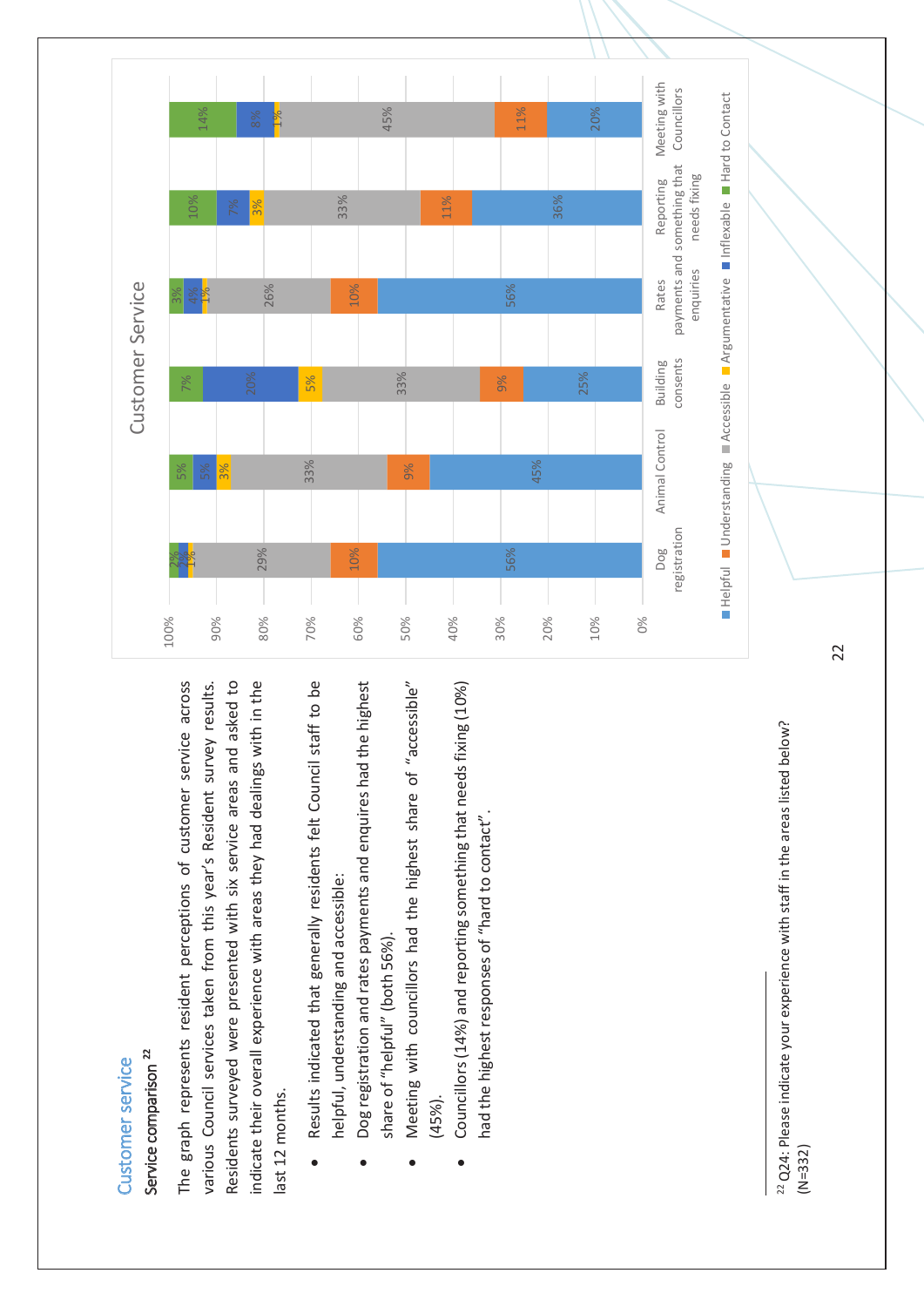# Fix it form - Satisfaction measure<sup>23</sup> Fix it form - Satisfaction measure<sup>23</sup>

remedial action process. 3% of respondents were very satisfied with Residents were asked how satisfied they were with Councils fix it form and Residents were asked how satisfied they were with Councils fix it form and remedial action process. 3% of respondents were very satisfied with Councils fix it form and 16% satisfied. Those most likely to be dissatisfied Councils fix it form and 16% satisfied. Those most likely to be dissatisfied were from either Bulls (10%) or Ratana (14%). were from either Bulls (10%) or Ratana (14%).



<sup>23</sup> Q29: How satisfied are you with our 'fix it' form and remedial process? (N=359)  $^{23}$  Q29: How satisfied are you with our 'fix it' form and remedial process? (N=359)

# Demographic difference Demographic difference

|            | 20%               | 8 <sup>o</sup> | <b>D%</b>                              | 20%       | 8 <sup>o</sup> | Prefer not to answer        |
|------------|-------------------|----------------|----------------------------------------|-----------|----------------|-----------------------------|
| 4%<br>60%  | 3%                | 6%             | 19%                                    | 24%       | 5%             | 65+                         |
|            |                   |                |                                        |           |                |                             |
| 45%        | 6%                | 6%             | 23%                                    | 16%       | 5%             | 55-64                       |
| 55%        | 4%                | 2%             | 27%                                    | 12%       | 0%             | 46-54                       |
| 49%        | 4%                | 4%             | 29%                                    | 10%       | 3%             | $30 - 45$                   |
| 59%        | $\frac{8}{6}$     | 12%            | 24%                                    | 6%        | 0%             | 19-29                       |
| 100%       | $\infty$          | 0%             | 0%                                     | 0%        | 0%             | $14 - 18$                   |
|            |                   |                |                                        |           |                | Age                         |
| 50%        | 10%               | 20%            | 10%                                    | 10%       | 8 <sup>o</sup> | <b>Other</b>                |
| 100%       | 0%                | 0%             | 0%                                     | 0%        | 8 <sup>o</sup> | <b>Outside the District</b> |
| 46%        | 3%                | 4%             | 27%                                    | 16%       | 4%             | <b>Taihape</b>              |
| 40%        | <b>D%</b>         | $\frac{8}{3}$  | 40%                                    | 20%       | 0%             | Mangaweka                   |
| 33%        | 8 <sup>o</sup>    | $\infty$       | 22%                                    | 22%       | 22%            | Hunterville                 |
| 49%        | 6%                | 4%             | 21%                                    | 18%       | 2%             | <b>Marton</b>               |
| 57%        | $\infty$          | 8 <sup>o</sup> | $\infty$                               | 29%       | 14%            | Turakina                    |
| 14%        | 8 <sup>o</sup>    | 14%            | 29%                                    | 43%       | 0%             | Ratana                      |
| 49%        | 2%                | 10%            | 29%                                    | 6%        | 4%             | <b>Bulls</b>                |
|            |                   |                |                                        |           |                | Location                    |
| Don't know | Very dissatisfied | beit zite d    | beit aissatisfied<br>Neither satisfied | beitsited | Very Satisfied |                             |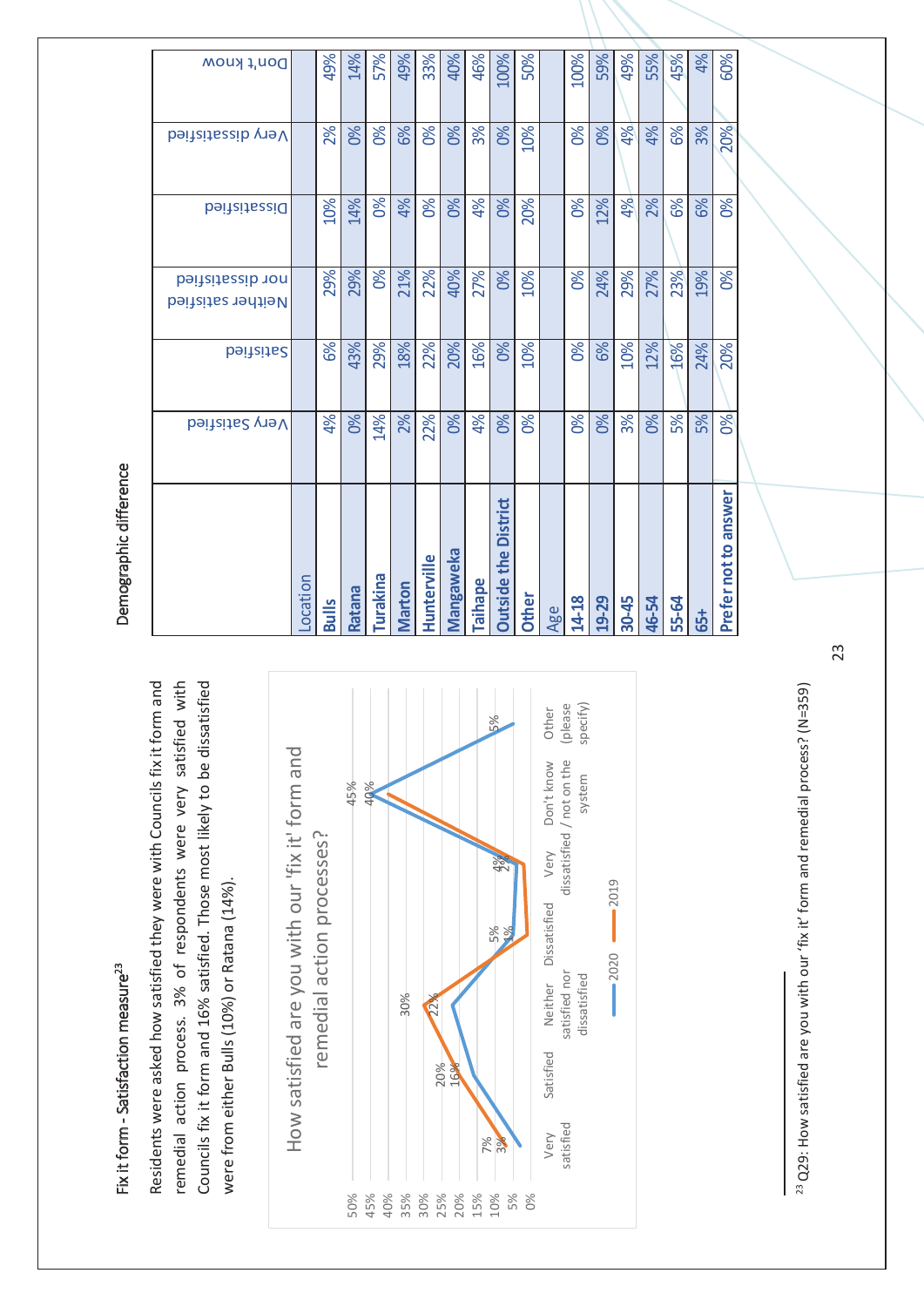# Experience contacting Council Experience contacting Council

### Contacting Council<sup>24</sup> Contacting Council<sup>24</sup>

Residents were asked how satisfied they were with their experience Residents were asked how satisfied they were with their experience contacting Council. 51% of respondents were very satisfied (11%) or contacting Council. 51% of respondents were very satisfied (11%) or satisfied (40%). Respondents from Ratana (43%) and Hunterville (30%) were most likely to be very satisfied with their experience contacting were most likely to be very satisfied with their experience contacting satisfied (40%). Respondents from Ratana (43%) and Hunterville (30%) Council.



<sup>24</sup> Q26:How Satisfied are you with your experience contacting Council? (N=361)  $^{24}$  Q26:How Satisfied are you with your experience contacting Council? (N=361)

# Demographic differences Demographic differences

| 20%        | 20%               | O%             | 20%                                   | 20%       | 20%             | Prefer not to answer        |
|------------|-------------------|----------------|---------------------------------------|-----------|-----------------|-----------------------------|
| 13%        | 5%                | 4%             | 26%                                   | 41%       | 12%             | 65+                         |
| 9%         | 2%                | 3%             | 22%                                   | 53%       | 10%             | 55-64                       |
| 13%        | 4%                | 4%             | 25%                                   | 43%       | 11%             | 46-54                       |
| 11%        | 8%                | 10%            | 27%                                   | 34%       | 10%             | 30-45                       |
| 11%        | 17%               | 11%            | 17%                                   | 17%       | 28%             | 19-29                       |
| 100%       | OS <sub>o</sub>   | $\infty$       | 0%                                    | 0%        | $\infty$        | 14-18                       |
|            |                   |                |                                       |           |                 | Age                         |
| 10%        | 20%               | $\infty$       | 10%                                   | 50%       | 10%             | <b>Other</b>                |
| 0%         | 0%                | O%             | 50%                                   | 50%       | OS <sub>o</sub> | <b>Outside the District</b> |
| 16%        | 4%                | 5%             | 16%                                   | 45%       | 14%             | Taihape                     |
| 20%        | $\frac{8}{3}$     | 0%             | 60%                                   | 20%       | 0%              | <b>Mangaweka</b>            |
| 20%        | O%                | O%             | 30%                                   | 20%       | 30%             | Hunterville                 |
| 9%         | 5%                | 8%             | 30%                                   | 40%       | 11%             | <b>Marton</b>               |
| $\infty$   | 14%               | O%             | 0%                                    | 71%       | 14%             | Turakina                    |
| 68         | $\frac{8}{3}$     | 8 <sup>o</sup> | 29%                                   | 29%       | 43%             | Ratana                      |
| 17%        | 10%               | 8%             | 17%                                   | 42%       | 6%              | <b>Bulls</b>                |
|            |                   |                |                                       |           |                 | Location                    |
| Don't know | Very dissatisfied | beit zited     | nor dissatisfied<br>Neither satisfied | beitzited | Very Satisfied  |                             |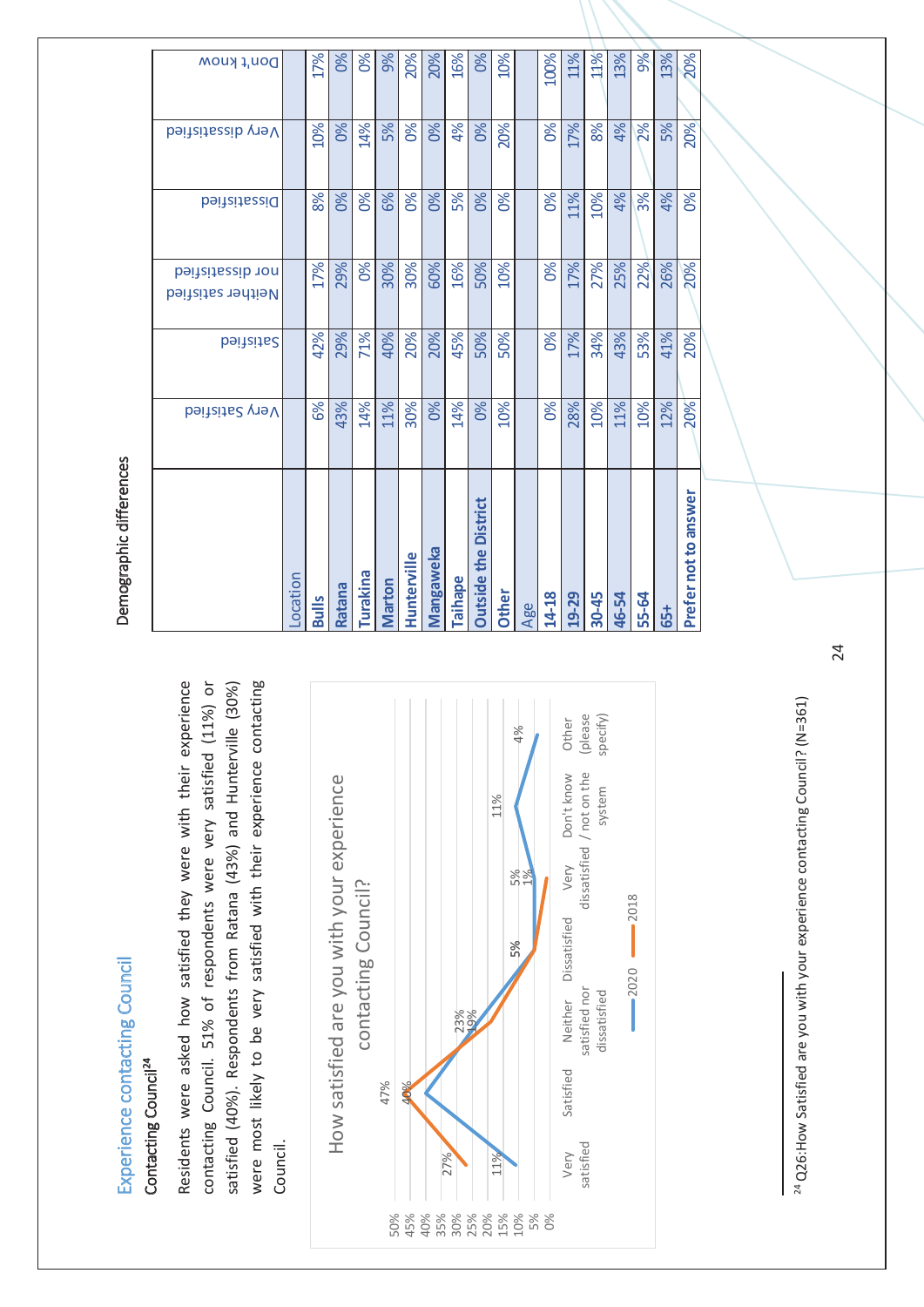#### Co g pariso n against oth er co u ncils

#### Overall measure<sup>25</sup> Overall measure**25**

When comparing Council against others in New Zealand 48 % of residents When comparing Council against others in New Zealand 48 % of residents surveyed thought Council was better than other Councils (13%) or about the same as other Councils (35%). Residents from Ratana (57%) and Hunterville (50%) were most likely to think Council was better than other councils. 42% of Taihape residents didn't know how Council compared to surveyed thought Council was better than other Councils (13%) or about the same as other Councils (35%). Residents from Ratana (57%) and Hunterville (50%) were most likely to think Council was better than other councils. 42% of Taihape residents didn't know how Council compared to other Councils. other Councils.

**Demographic** 

Demographic Differences

**Differences**



<sup>25</sup> Q27: In thinking about what you know about other councils in New Zealand  $^{25}$  Q27: In thinking about what you know about other councils in New Zealand how do you think Rangitikei compares? (N=368) how do you think Rangitikei compares? (N=368)

|                                          | Better than last year | About the same as last year | Worse than last year | Don't know |
|------------------------------------------|-----------------------|-----------------------------|----------------------|------------|
| ocation                                  |                       |                             |                      |            |
| <b>Bulls</b>                             | 6%                    | 32%                         | 52%                  | 10%        |
| Ratana                                   | 57%                   | 14%                         | 29%                  | 0%         |
| <b>Turakina</b>                          | 29%                   | 29%                         | 14%                  | 29%        |
| Marton                                   | 13%                   | 42%                         | 28%                  | 17%        |
| Hunterville                              | 50%                   | 20%                         | 10%                  | 20%        |
| <b>Mangaweka</b>                         | 0%                    | 40%                         | 40%                  | 20%        |
| Taihape                                  | 10%                   | 35%                         | 14%                  | 42%        |
| <b>District</b><br>the<br><b>Outside</b> | 0%                    | 50%                         | 50%                  | 0%         |
| <b>Other</b>                             | 18%                   | 27%                         | 36%                  | 18%        |
| Age                                      |                       |                             |                      |            |
| 14-18                                    | 0%                    | OS <sub>o</sub>             | 0%                   | 100%       |
| 19-29                                    | 11%                   | 32%                         | 37%                  | 21%        |
| $30 - 45$                                | 9%                    | 32%                         | 38%                  | 21%        |
| 46-54                                    | 15%                   | 30%                         | 43%                  | 11%        |
| 55-64                                    | 15%                   | 36%                         | 26%                  | 23%        |
| $-53$                                    | 14%                   | 47%                         | 16%                  | 23%        |
| Prefer not to answer                     | 25%                   | 0%                          | 50%                  | 25%        |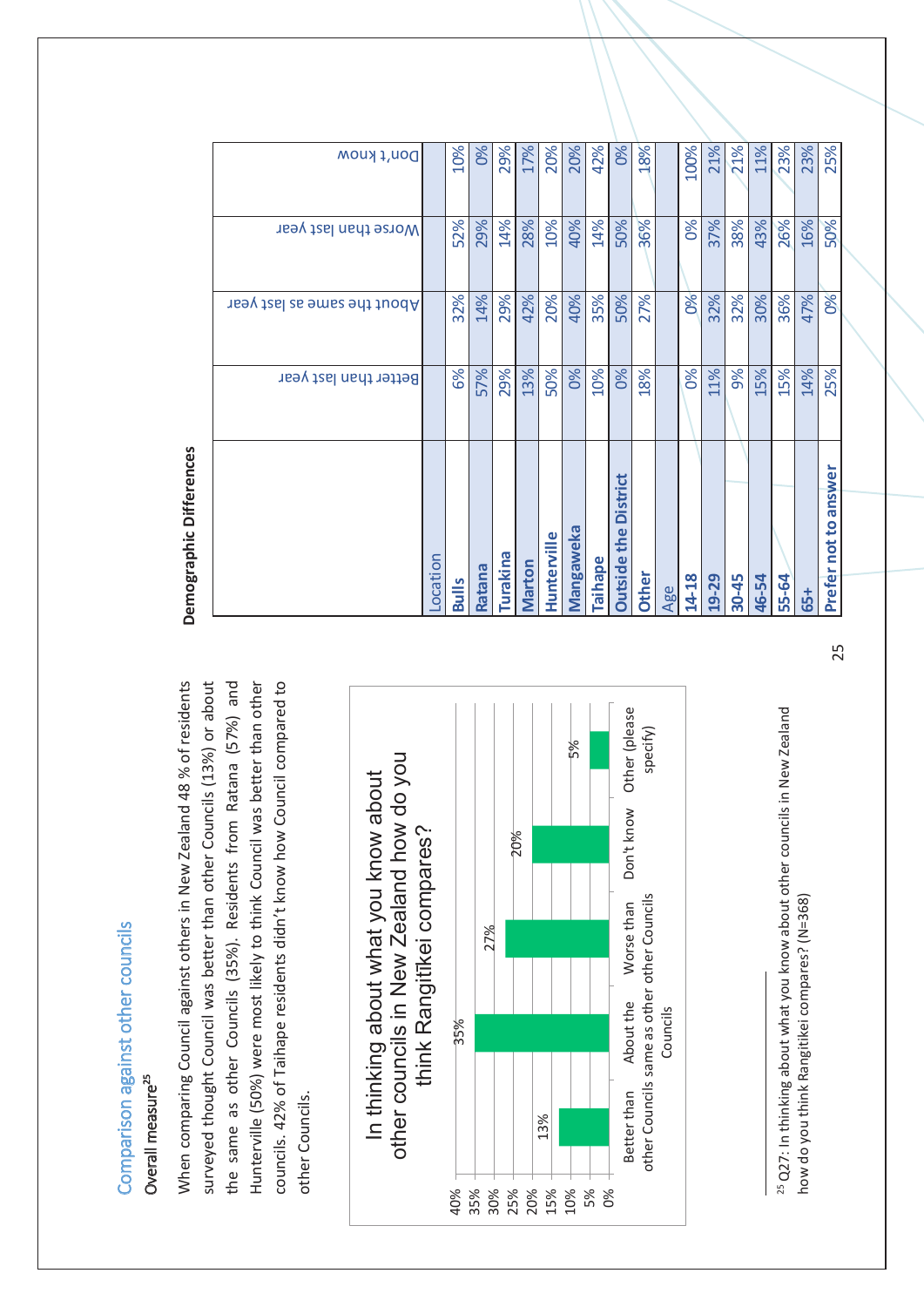#### Service delivery Service delivery

### Value for money<sup>26</sup> Value for money<sup>26</sup>

really, and no, definitely not" Council did not deliver value for money. Residents from Bulls (66%) were more likely to respond that Council does Residents from Bulls (66%) were more likely to respond that Council does 22% of residents felt that Council either, yes definitely or yes satisfactory, delivered value for money. In comparison, 46% felt to some extent "no, not really, and no, definitely not" Council did not deliver value for money. delivered value for money. In comparison, 46% felt to some extent "no, not 22% of residents felt that Council either, yes definitely or yes satisfactory, not deliver value for money. not deliver value for money.



# <sup>26</sup> Q28: Do consider Council delivers value for money? (N=369)  $^{26}$  Q28: Do consider Council delivers value for money? (N=369)

# Demographic Differences Demographic Differences

| No, definietely not     |          | 26%             | O%     | O%       | 12%    | OS <sub>o</sub> | OS               | 8%      | OS <sub>o</sub>             | 17%             |     | O%    | 5%    | 25%   | 14%   | 11%   | 6%  | 20%                  |
|-------------------------|----------|-----------------|--------|----------|--------|-----------------|------------------|---------|-----------------------------|-----------------|-----|-------|-------|-------|-------|-------|-----|----------------------|
| No, not really          |          | 40%             | 29%    | 29%      | 36%    | 30%             | 60%              | 21%     | 50%                         | 50%             |     | O%    | 47%   | 29%   | 48%   | 35%   | 27% | 20%                  |
| Neutral                 |          | 26%             | 29%    | 14%      | 31%    | 40%             | 0%               | 45%     | 50%                         | 25%             |     | 100%  | 32%   | 36%   | 21%   | 32%   | 36% | 40%                  |
| Pes, satisfactory level |          | 8%              | 29%    | 57%      | 17%    | 10%             | 40%              | 24%     | OS <sub>o</sub>             | 8%              |     | O%    | 16%   | 8%    | 13%   | 20%   | 26% | 20%                  |
| Yletinitely             |          | OS <sub>o</sub> | 14%    | O%       | 4%     | 20%             | OS <sub>o</sub>  | 3%      | O%                          | OS <sub>o</sub> |     | O%    | 0%    | 3%    | 4%    | 2%    | 6%  | OS <sub>o</sub>      |
|                         | Location | <b>Bulls</b>    | Ratana | Turakina | Marton | Hunterville     | <b>Mangaweka</b> | Taihape | <b>Outside the District</b> | Other           | Age | 14-18 | 19-29 | 30-45 | 46-54 | 55-64 | 65+ | Prefer not to answer |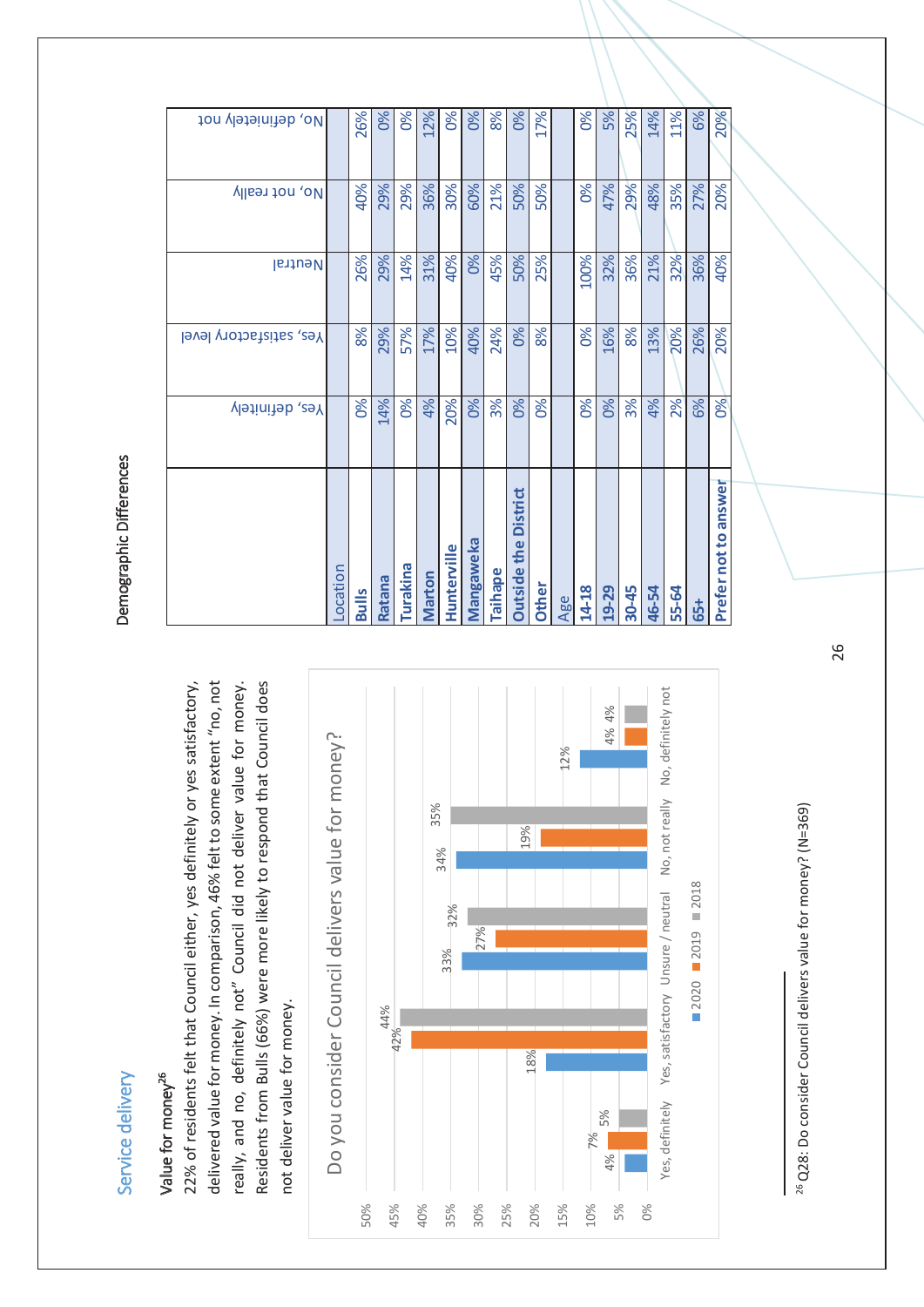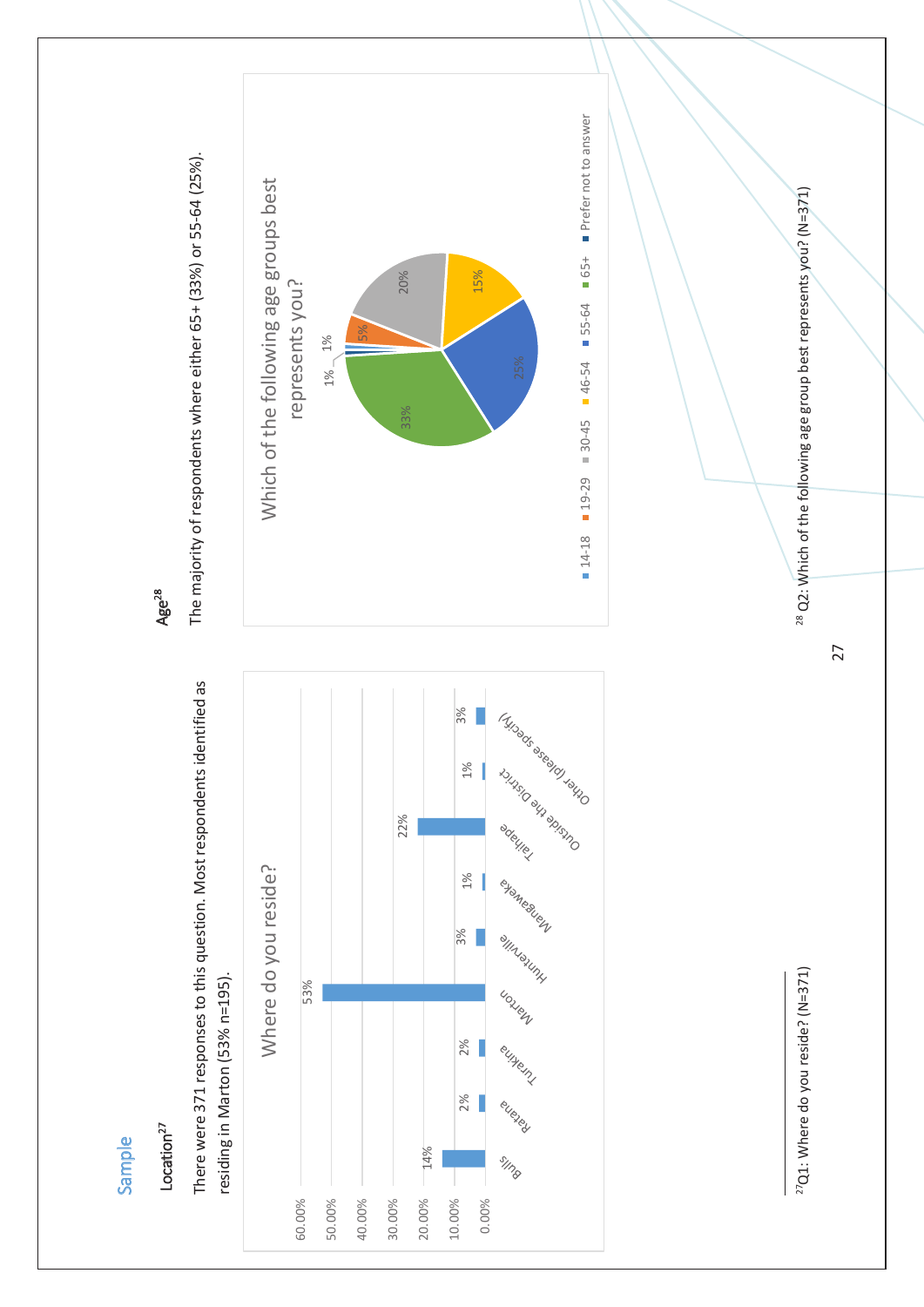# Ethnicity<sup>29</sup>

New Zealand European made up the vast majority of respondents (85%). New Zealand European made up the vast majority of respondents (85%).



<sup>29</sup> Q3: What ethnic background do you primarily associate yourself with? (N=355) 29 Q3: What ethnic background do you primarily associate yourself with? (N=355)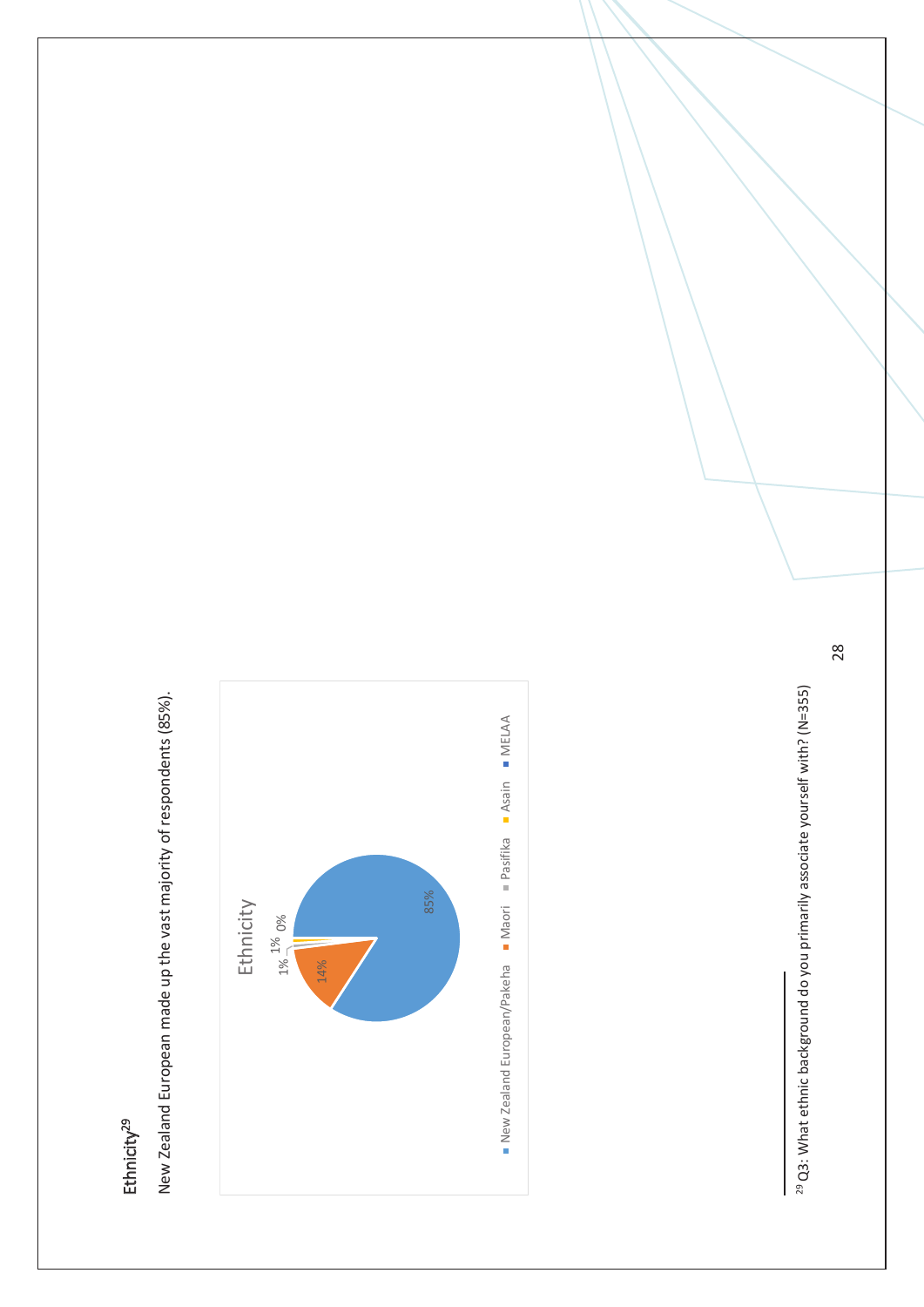#### Verbatim comments

#### *Please tell us what you think about Councils sports fields?*

- *Grandstand in taihape is shameful and needs to be pulled down*
- *Taihape Grandstand needs upgrading.*
- *Don't use them*
- *I don't use the sport fields but they are maintained well, look tidy, I enjoy Marton Park grounds to walk through and centennial.*
- *The Parks & Reserves team do a good job. It is great to have them in house now and they take pride of beautifying our district.*
- *Good*
- *8*
- *The park in taihape is terrible; unsafe for little ones with big gaps between platforms and constantly over taken by the Area school*
- *Rubbish by river needs taking care of*
- *Why has Wilson Park cycle track been left to decay to a state that it is un usable*
- *Don't use them*
- *The maintenance of the Memorial Park Grandstand is best described as demolition by neglect*
- *No Upgrading or maintenance of the Taihape grandstand*
- *Wilson Park has a lot of potential always neglected*

#### *Please tell us what you think about Councils roading network? (Council does not maintain State Highways)*

- *When a piece of road has been fixed one what expect that they would not have to return 6 months later to do it all over again. The verges need to be better maintained in the rural areas especially during summer*
- *Very poor roads that seem to be getting worse. Contractors seem to be patching rather than fixing properly so they dont last*
- *Still waiting for the road workers to return and finish the job in the bowl at the end of Princess Street*
- *some are good some are bad. roadside littering is poor*
- *return the pedestrian island in bulls. That road is going to kill someone now its gone*
- *Non consistancy in up keep*
- *Need upgrading on the foot paths*
- *more rubbish along SH1*
- *Launching into a serious of major roadworks after lockdown was incredibly frustrating as it seemed wherever I wanted to go I had to detour*
- *It seems that if roading is outside of the 'Marton' area not a lot seems to get done - Parewanui rd has been a disgrace for the last 20yrs & all we get is 'patch ups' essentially. Time to spread our rate payers money to areas other than Marton!!!*
- *I live out in a rural area, and there were a lot of slips on the main road to town during heavy rain nearly 2 years ago now - the road has still not been fully repaired*
- *I have asked for the drain on the side of Carlson road to be dug out as it's over grown and I get flooding on my property. But falls on deaf ears. Disgraceful.*
- *Higgins as contractors appear to be slow in work being done it also appears that a lot of work is redone in a short period.*
- *Haven't seen a lot of change.*
- *footpaths need upgrading*
- *Could be better - Rural road 10 minutues from town still metal*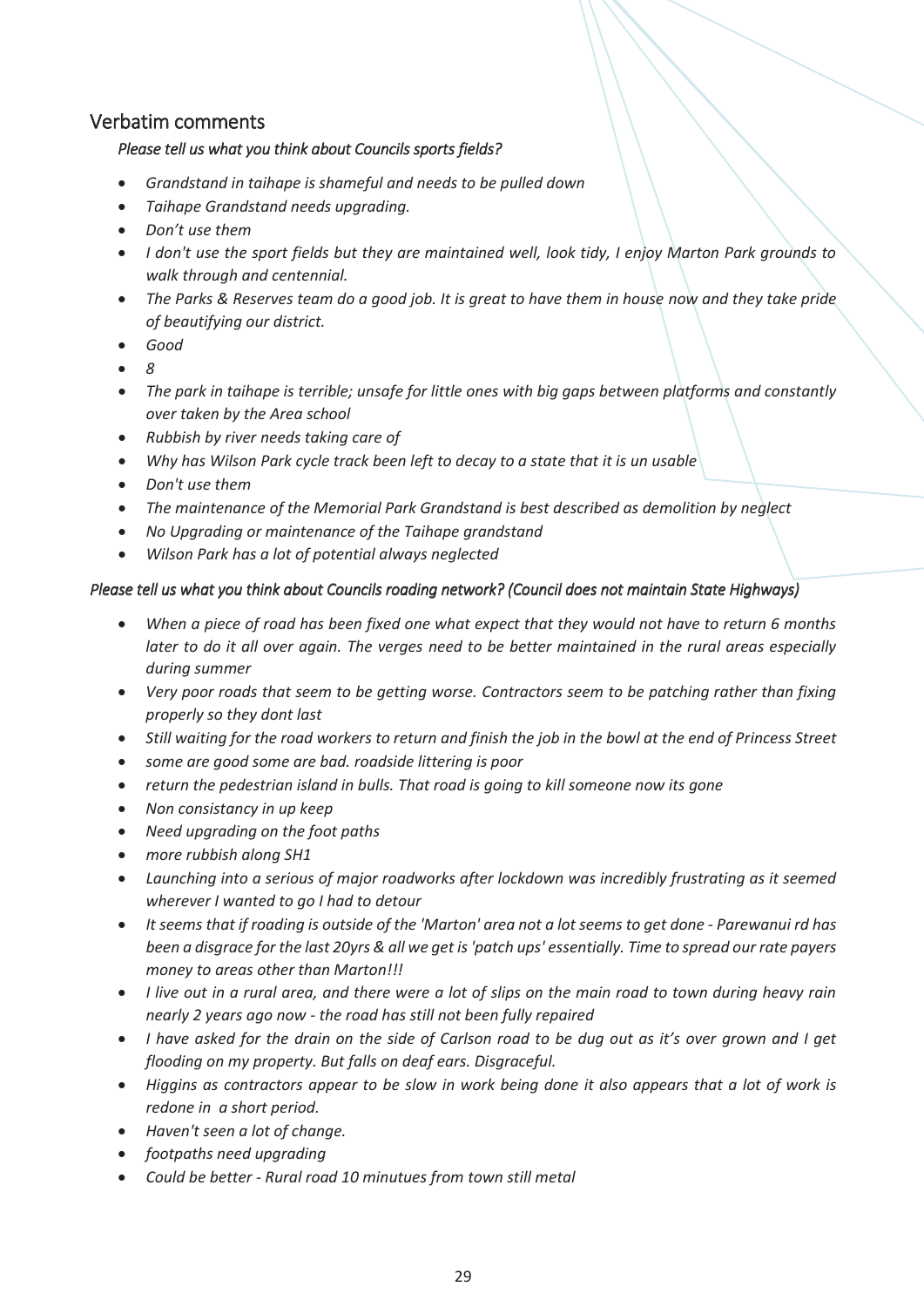*Always doing roadworks - I'd like to say this is a good thing but hey its a real holdup*

#### *Please tell us what you think about Council's community buildings (including halls)?*

- *I don't necessarily use them often enough to make a good analysis*
- *regarding Council's property in Marton they look shabby considering the importance of it being a county town. Marton is the first stop from Wanganui or Taihape for visitors. Its clearly obviously poor people live in the vicinity of Marton.*
- *Not happy with the spending 'blow out' for the new building in Bulls with it seems no repercussions to those who signed our money off!!*
- *Don't use them*
- *Don't use inside many of them but outside appearance is fair.*
- *So disappointed with the size, design and expense of the new building in Bulls*
- *The cost of the new development being so far over budget illustrates poor stewardship, management and governance. It is hard not to call it incompetence from the public information available.*
- *A gross budget blow out with little reunification's for the contractors. Absolutely appalling. Also I am not convinced the best interests have been taken into consideration. We should be using NZ products and doing our utmost to ensure that is a priority.,*
- *Not sure about the ugly hall that does not fit urban design of Bulls.*
- *New to area, haven't found them yet or used any*
- *new community centre a waste of ratepayers money that could be used for footpaths and other falling down buildingsther*
- *The new community center is a shambles.*
- *I sit councils intention to work with communities and communicate effectively with communities around purpose and cost?s*
- *The incompetency has been acknowledged re new build cost at Bulls.*
- *communication around Bulls community Centre average*
- *hunterville does not have any council community buildings*
- *Why is so many funds being spent on a facility in Bulls being funded by the whole area*
- *Have property in Bulls and I think the amount spent on the community hall there is obscene.*
- *Love to see the Memorial Hall upgraded. Being on the main road it has potential to b e a real feature. I know the RDC has achieved a good deal in the last year in the area of community areas, and wish I had a big pot go money to help - but sadly do not. The M Hall is very tired and dated. I can remember when it was the buzzing centre of indoor sports etc........love to see that again.*
- *Worse than last year, ear memorial hall beeds a super clean!!!!*
- *Memorial needs to have plates cups etc supplied*
- *Marton has too many halls. Are they used frequently?*
- *Heating in Town Halls main stage area*
- *Disapointed about the womens club building*
- *The new build at Bulls is a disaster, and the effects of this disaster will have negative consequences for other urgent works required. The timeline of expenditure is heavily geared to the southern wards, to the detriment of Taihape. The earthquake strengthening timelines set by central government and spend timeframe in Bulls and Marton will essentially leave no time to attend to Taihape.*
- *they desperately need attention*
- *You have wasted millions of our ratepayer money on that building in Bulls, which doesnt need to be that huge. And you went over budget.*
- *The taihape grandstand is being let fall into disrepair. The facilities are third world and could be upgraded*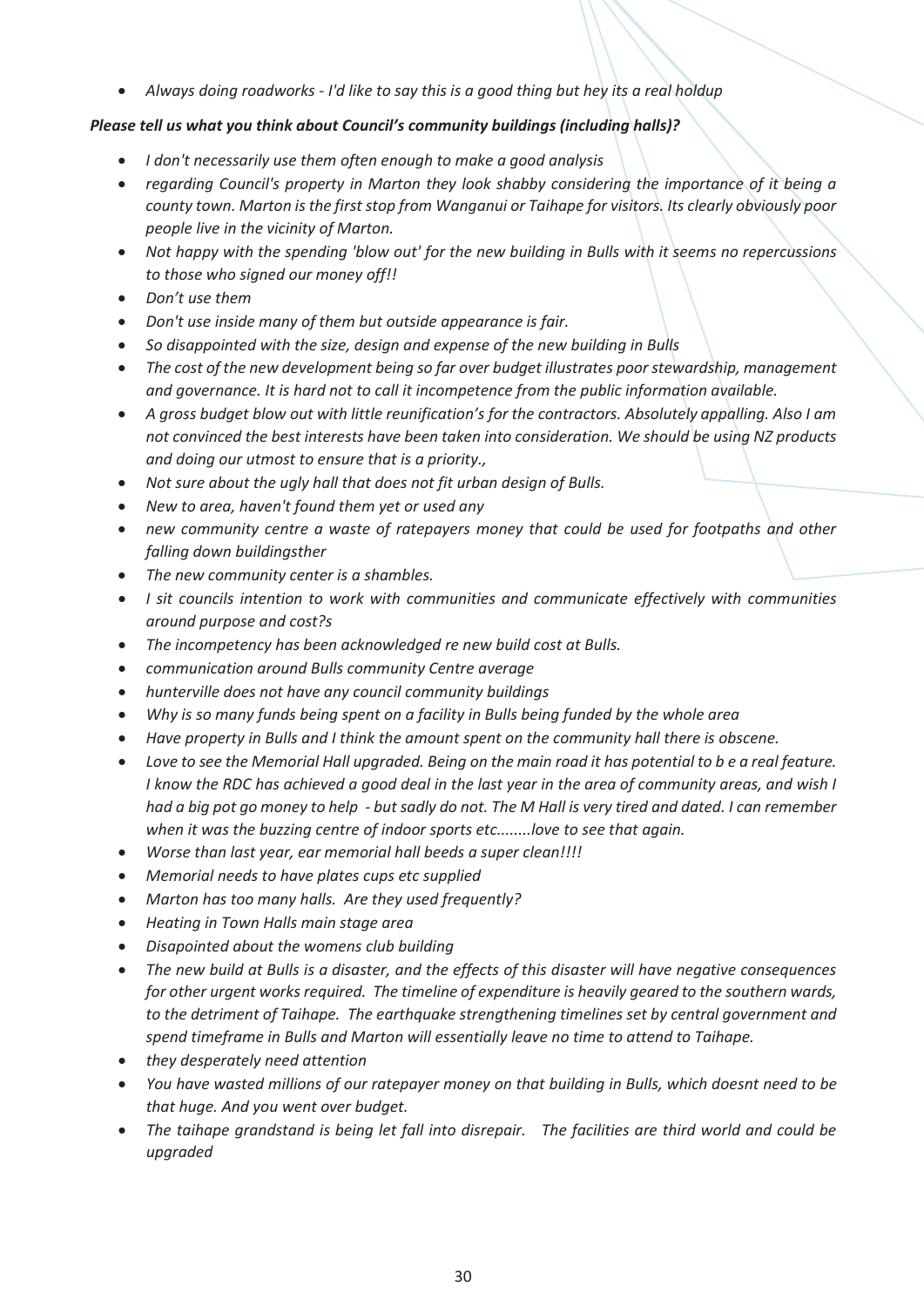#### *Please tell us what you think about our District's public toilets?*

- *Managweka is very good, Taihape is good, Marton needs to be upgraded smartly, Bulls is good*
- *rough & stinking of urine especially in Marton*
- *Taihape and Hunterville well maintained*
- *The old public toilets in Bulls need to come down - I see lots of people still tying to use them.*
- *Used them only once in Taihape and were disgusting dirty*
- *Never used them.*
- *What toilets*
- *Cleanliness has slipped at wilson park. and close far too early in summer*
- *New Toilets in progress I see*
- *Not good that you can't pee after approx 5pm. Will be great when the new ones come on board.*
- *I wouldn't go there*
- *Marton's township toilets are in a need of an upgrade. .*
- *I am frustrated that it takes much longer than indicated to have toilets completed in various locations.*
- *Not good*
- *It would be nice to have more toilets in Marton town. :)*
- *Need new toilets in Marton*
- *Where???*
- *Toilets at the Taihape recreational grounds need upgrading.*
- *Well maintained and popular with travellers*
- *We need to have 24 hour toilets even though there is the risk of vandalism.*
- *Where are they?.P*
- *Haven't used them*
- *Toilet by the rec has dangerously slippery floors*
- *dont use them*
- *I use Marton and Bulls' - very good.*
- *Need to be open longer in the evenings in summer*
- *In taihape we have good abd bloody awful. The park toilets need replacing*
- *No 24hour toilet - 5pm onwards, go to New World or home*

#### *Please tell us what you think of Council cemeteries?*

- *Mostly attend tangi at Maori urupa which is not funded by council*
- *Don't visit them. Nor intend to in the future*
- *On my last visit there were dead rabbits on the ground, I appreciate it was over the Covid period but still not a good sight. When Athol Sanson was here the whole town, that is parks, cemeteries and street booms were on a more regular and highly maintained look good basis.*
- *Great*
- *Lovely*
- *when visiting recently the grass was extremely long, and on recent burials the clay was piled high with huge clumps of dirt. Was not very nice when visiting close by.Compared to Wanganui which we visit often and always find it immaculate*
- *The lawns have been mowed but the grass wasn't caught so the RSA plaques are all covered by lumps of dried manky grass. Very disrespectful.*
- *9*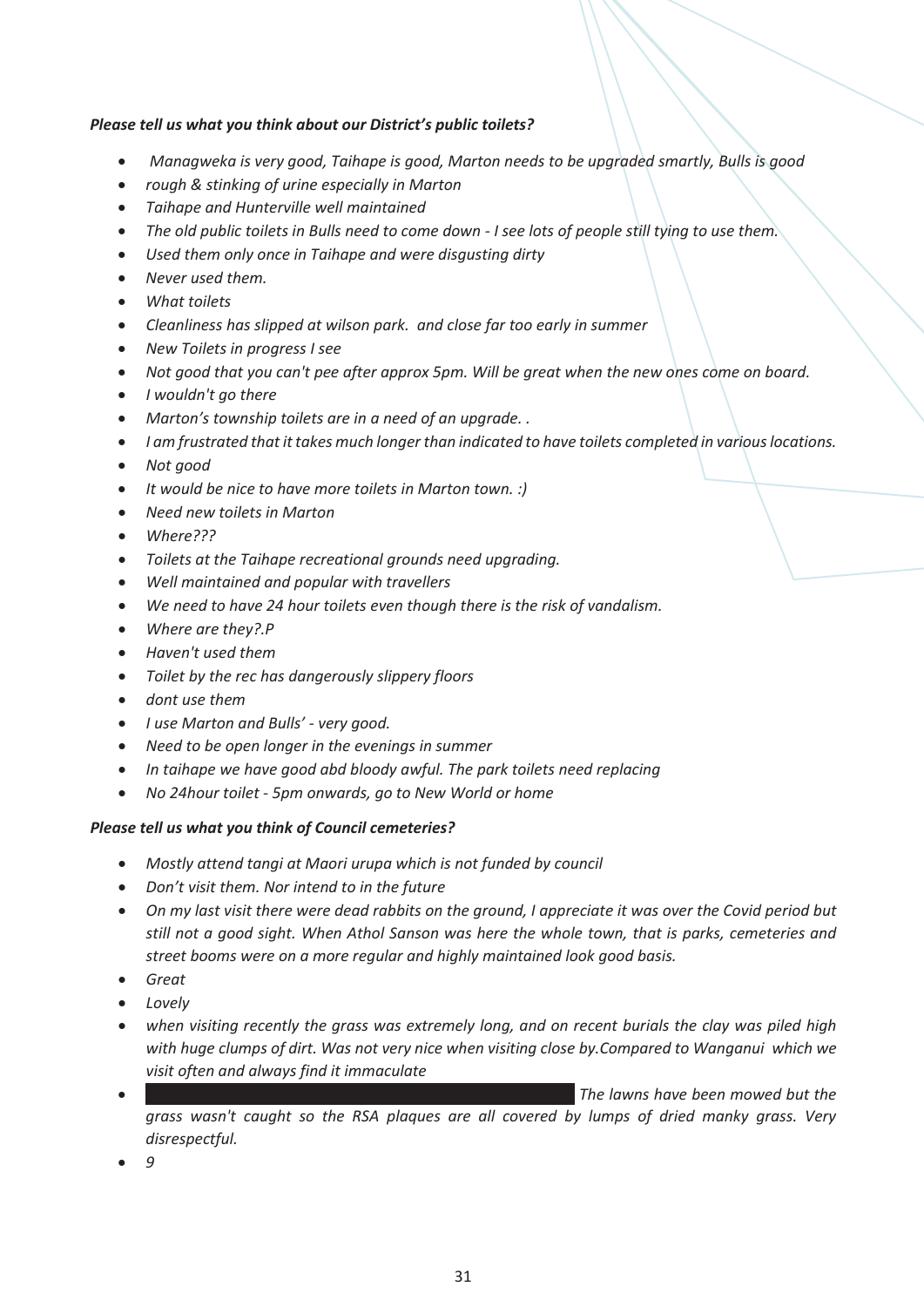- *8*
- *Thank god I haven't had to reside there yet.*
- *No space for cremations had to take my husbands ashes to P.N*

#### *Please tell us how you feel about Council's camp grounds?*

- *don't use them*
- *We have campgrounds?*
- *Don't use them*
- *Don't use them.*
- *Do we have campgrounds?*
- *What camp grounds????????*
- *poorly advertised and promoted*
- *Where are Marton camp grounds*
- *there is not any in marton*
- *Didnt know we had any council owned ones*
- *Where are they?*
- *Haven't used them*
- *Camp ground at Papakai Park is good but we cant swim in the river due to it deemed not safe for swimming*
- *N/A*
- *9*
- *Do you own it even?*
- *Keep the freedom campers out! Covid is helping that!!*
- *Is there one?*
- *Don't use them*
- *The "new" motorhome park by the bowling club is nice and flat, however the gate is always closed and as it is broken is a challenge to deal with. More lighting would be great and more water taps. Maybe a toilet and a rubbish bin for the truckies that park behind the rec would be beneficial*
- *The rubbish is appalling. Stop freedom camping*
- *Non in Marton so can't answer.*
- *Camp grounds?do we have any*
- *Haven't used any*
- *What campgrounds ?*
- *need for another*
- *Haven't got any*

#### *Please tell us what you think about Council's swimming pools?*

- *As there is no option for other (please specify) in the next question I will answer here - we are not happy our rates pay for something we do not use especially when it's not available all year round! User pays.*
- *Don't use them*
- *Would be better if marton pool was open all year round*
- *Not utilized enough. Nothing to draw kids in on weekends.*
- *Need to have more*
- *Need more pools*
- *Needs to be open all year around*
- *I find it very scruffy and needs a good tidy up, and should be open year round*
- *Please open during winter time*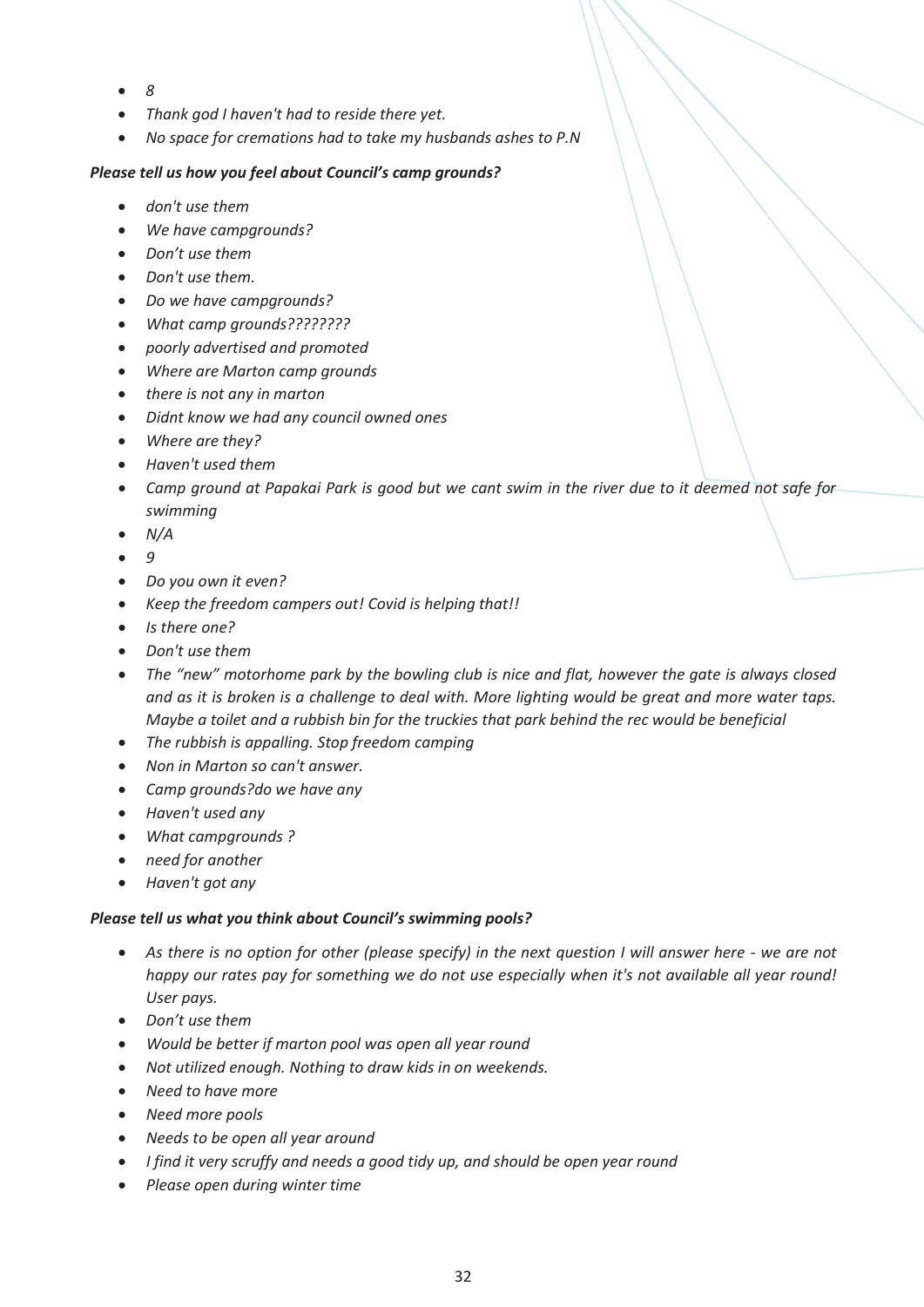- *Never use them*
- *Only really caters to swimming sports not casual swimmers. People more likely to travel out of town or river*
- *Totally disgusted with the lack of maintenance that could make this pool a fantastic asset for our community*
- *I wish it would open year round*
- *Its boring nothing for childrens activities*
- *Dont like the Marton pool.*
- *Please keep the pool open longer*
- *The women's changing room needs to be renovated to allow a warmer place to get dressed and shower, I drive home because I'm already cold in the facility and often timesI did try to shower, they were cold at 7.00 am! The pricing is very expensive and the concession ticket 'discount' is a joke.*
- *Needs to be open all year*
- *Unfortunately the Taihape pools are only open half of the year. It would benefit the community if the pools were open all year round.*
- *Not open during winter*
- *Don't use*
- *Like separation of small pool and big pool. Outdoor area Bbqs and also water slide and water floaties (BIG ones!) Would be super. Spa pool for oldies*
- *Haven't been for a couple of years. Had to go to Fielding because Marton pool wasn't open at the time when I wanted to get exercise.*
- *Need heating all year*
- *They are a disgrace. They do not welcome families, only focused on lessons. Letting the community down as we go out of town to take kids swimming. Yet this is part of our rates???*
- *I have not used the pool since I got burnt by them being over chlorinated and the ill behaved unsupervised young children, teenagers and young adults.*
- *Don't use them*
- *Rules are tight. Let the kids be loud and have fun*
- *Staff fantastic*
- *great staff*
- *Pretty good, except the fact Marton is closed so long.*
- *Hours are no good for many people. Evening swimming would be great.*
- *Boring for kids*
- *Marton pool roof needs a clean or work*
- *Don't use it becasue of the changing rooms*
- *Don't use it*
- *I used to enjoy the pool facilities 3 years ago.*

#### *Please tell us what you think about Council's libraries?*

- *Lovely & pleasant facility to visit*
- *Excellent love the 7 day a week service*
- *Again, not happy about paying for something we do not use in the rates!*
- *Don't use them*
- *The staff service is always very good.*
- *Very good for special needs people*
- *They are great for people with special needs*
- *Awful*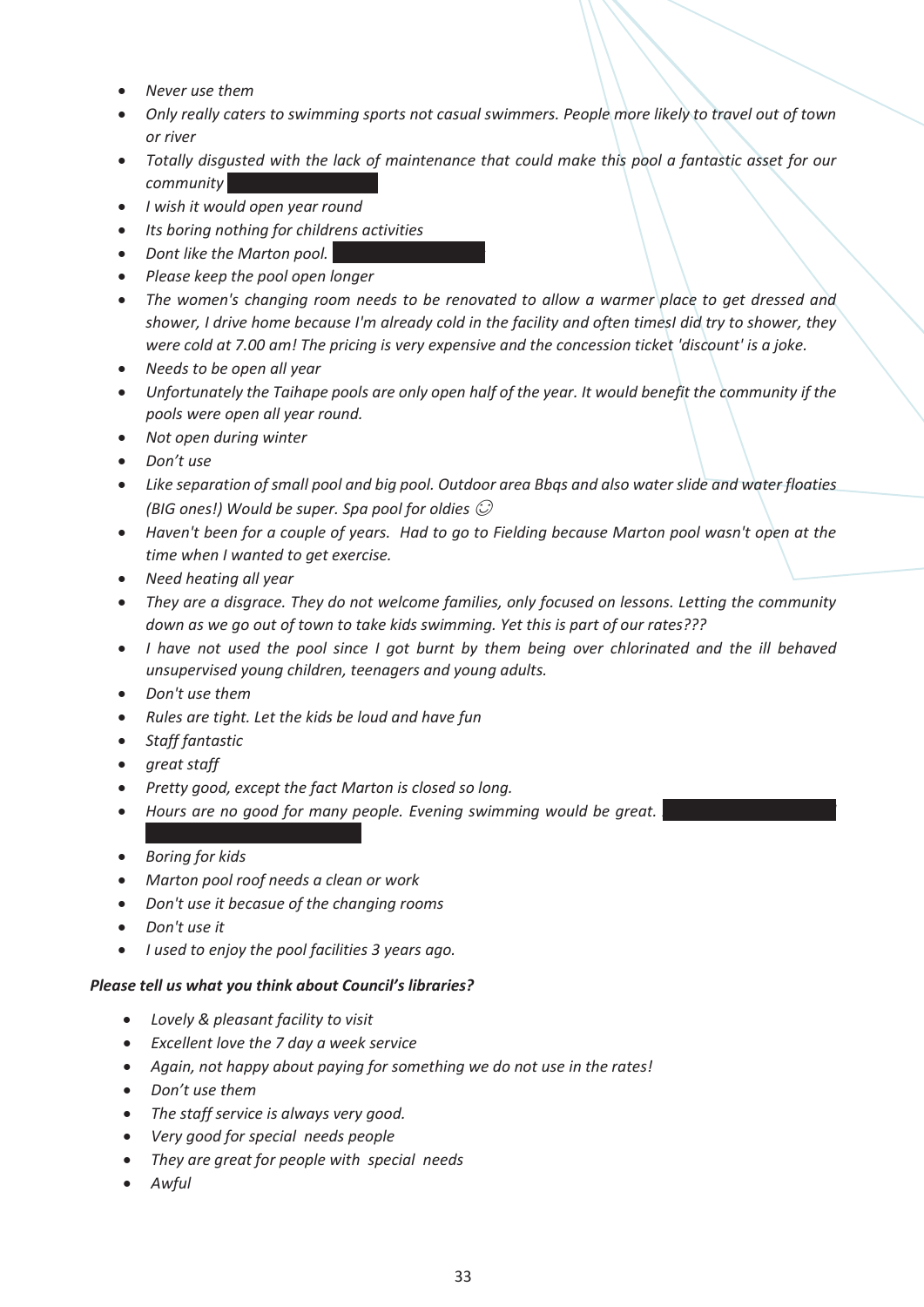- *Excellent*
- *Marton library is historic!!!! One of only two remaining Carnegie Libraries in NZ. Other is in Oamaru. Check it out!*
- *Stock cleanliness has improved since Covid lockdown. Need lots of new stock and new buildings.*
- *really great service - thank you*
- *staff do their best*
- *Always a warm and inviting place to visit*
- *The staff at Marton are very helpful.*
- *Can never get books I want*
- *Just about read all books I'm interestedin*
- *To small*

#### *How satisfied are you with your water supply?*

- *I live in a rural area and am responsible for supplying my own water system*
- *I have my own rainwater supply so why do you charge me water rates? Because I pay water rates you should provide me with water when I run out.*
- *It has been and will continue to be a problem within the town of Marton, although I give credit to some infrastructure has been improved, I do however have concerns to the dams current situation, works being done on the dam wall - is it a band aid fix or a longterm fix. With current plans for greater subdivisions within the area can these infrastructure provide what is required.*
- *Would like a better quality of water and better pressure.*
- *The drinking water is DISGUSTING!!!!*
- *Am on tank water*
- *Vey Dissatisfied!!!!! Its disgusting pay crazy rates and can't even drink the water. We either have to go and fill up bottles at the hall or use a purifier! its on going and never seems to get better*
- *Marton water has a terrible taste.*
- *Taste of water not nice. We have installed a water filter at our home.*
- *The summer of stagnant foul tasting waster has been awful. Although I know it is tereated to be safe the taste is disgusting. Council needs to invest in a bore to get good water.*
- *we are on tank water only*
- *Own rain water*
- *I pay high rates but cant use my rainwater as it is contaminated because of the mill*
- *Rural on tank water*
- *Tastes like dirt. I did like the purified water by the community centre! Does Marton have a natural spring, you could get permission to offer to people eg Petone has one and people fill their bottles there*
- *We use a filter system which helps with drinking water. It is a pity water restrictions had to go on so long.*
- *How dare you increase our rates when our water is so poor*
- *We are not on council system but yet we pay for it \$141.20 in our rates.*
- *Private water supply*
- *I have my own*
- *staff work well*
- *Its an ongoing challenge I know - and has bad wraps. Some days the stench is just horrible.*
- *Disatisfied, although I can see work on improvement the troblem of dirty water still occurs. I do not buy in drinking water. I drink the water boiled.*
- *Water tastes and smells disgusting.*
- *I live in Bulls and it is great, I work in Marton and it is horrible!*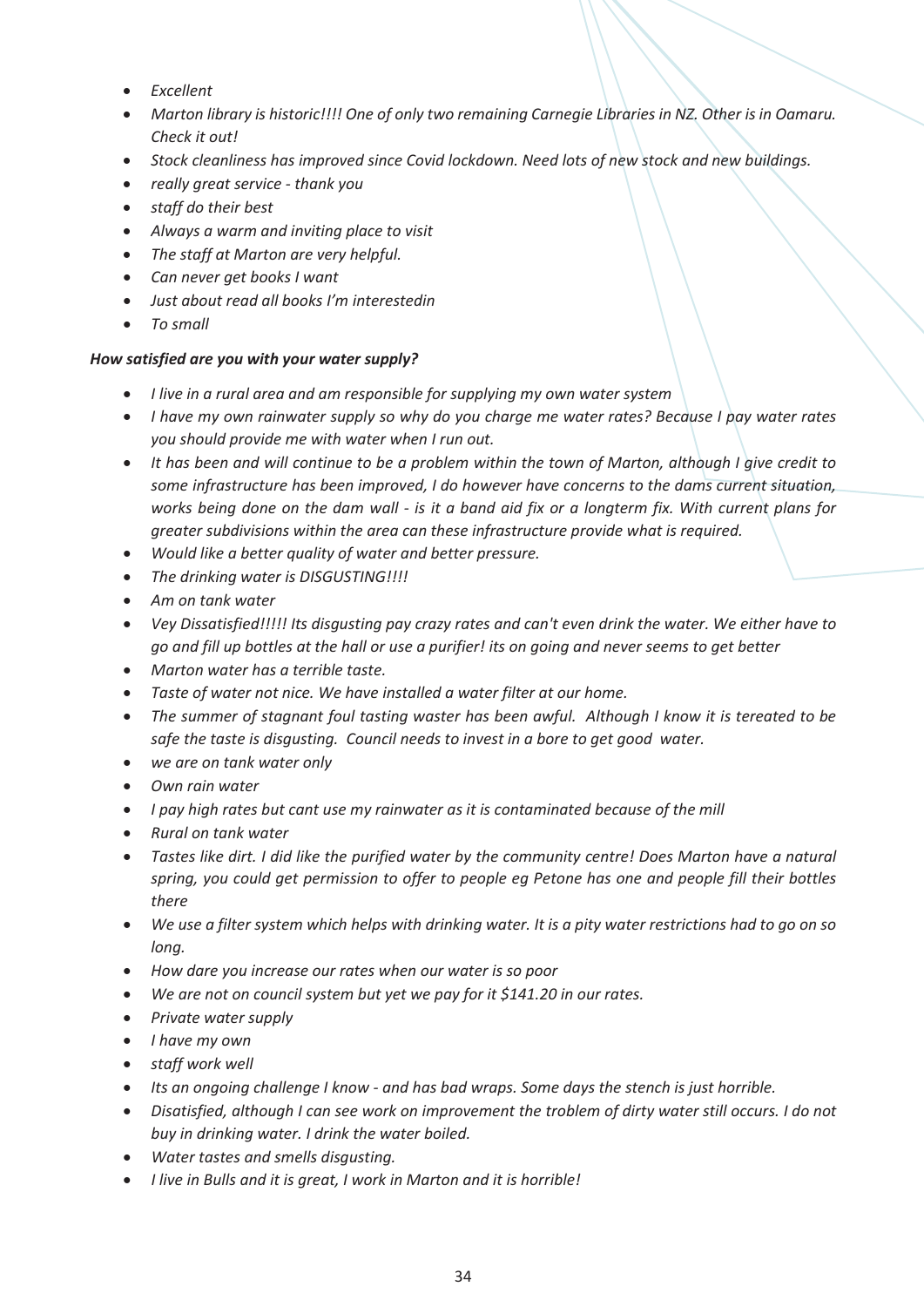- *SUPPLY MY OWN*
- *Not reticulated despite requests and commitment from council to consider our request favourably.*

#### *How satisfied are you with Council's wastewater system/service?*

- *I live in a rural area and am responsible for providing my own sewage system*
- *We are on tanks*
- *Don't use them as I have my own and since I pay sewerage rates can you please come clean out my sewerage tank.*
- *As stated above, if we have an increase of houses can the current structure provide and cater for the needs.*
- *Am on a septic tank*
- *Overflowing manholes at entrance to town surrounded by toilet paper and sewerage...not very inviting*
- *We have a septic tank*
- *we are on a septic tank*
- *Transfer station very well run*
- *Own system*
- *Does not apply to my place*
- *Bulls storm water needs fixing*
- *As above*
- *We are not on the council system but yet we pay for it \$88.20 in our rates.*
- *I have my own*
- *I live where there are often issues with flooding. Council is working to address and some improvement is noticeable. Council is now in control of waterways/creeks running along side housing. I have offered to clean out the waterway/drain but was not permitted. I do believe presidents can keep a forehands on approach to help in this area, if they are willing to do so.*
- *Drains need to be kept unblocked by contractors before rain comes*
- *supply my own*
- *I have a septic tank so provide my own wastewater system.*

#### *How satisfied are you with your experience contacting Council?*

- *They are not experienced in my opinion and are not fair in how much they charge people for things they never use.*
- *Havent had to*
- *When reporting repairs and maintenance required for public safety no follow up and no action*
- *Variable, depends on the topic and the person I need to deal with. I've had both extremes, however, more of the excellent and (happy to report) only one time this year where*
- *Unhappy that Animal Control does nothing about neighbour's dogs barking at 4am every morning!*
- *Business person didn't return calls*
- *haven't had a reason to contact*
- *Always have to leave a msge,real person never there*
- *I don't contact them and I pay rates online.*
- *Haven't had to*
- *Excellent front desk service.*
- *You need a don't use option for question 25. Staff at the office in Marton and Bulls info centre are wonderful.*
- *Reception staff great*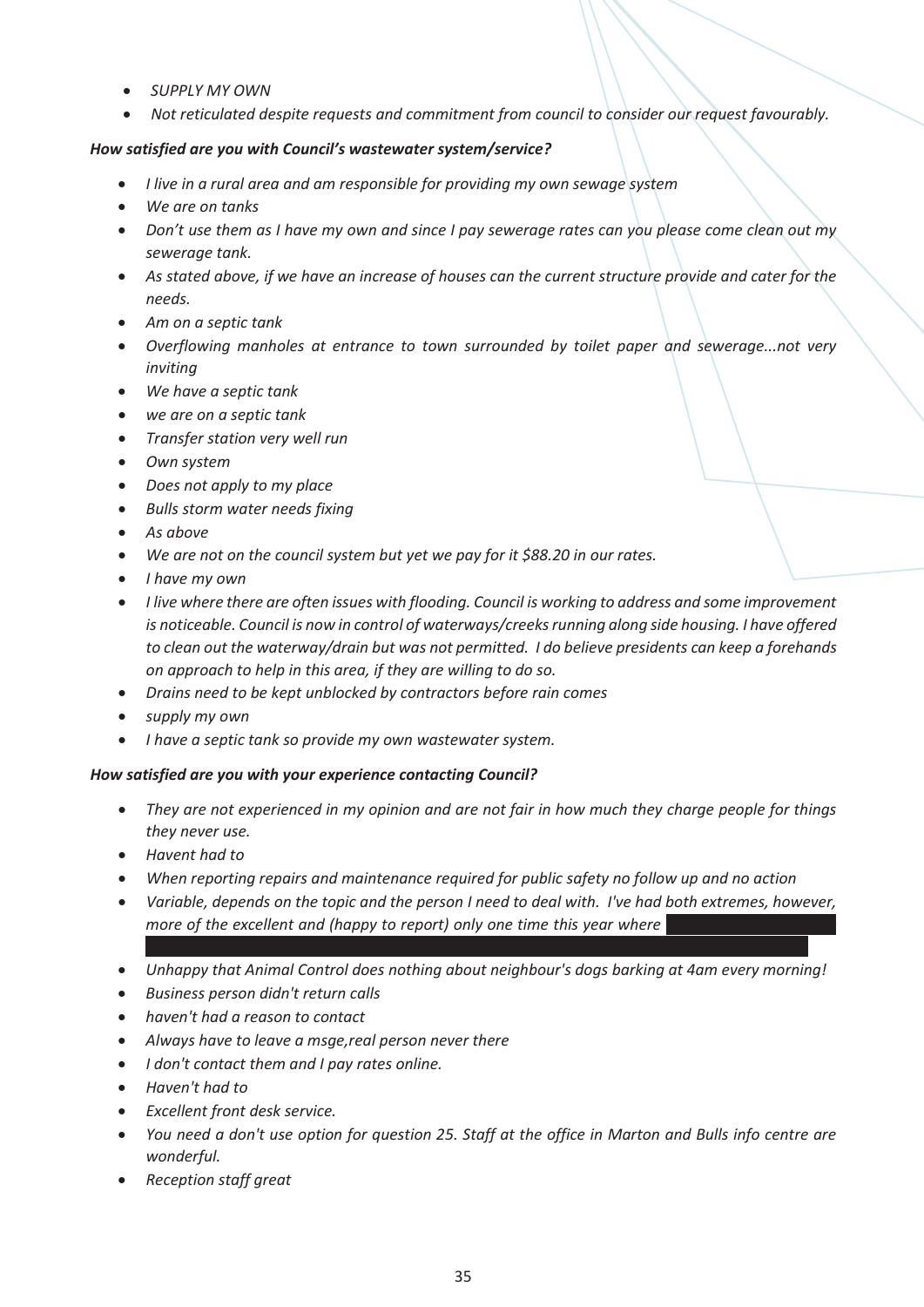*I havent had the need*

#### *In thinking about what you know about other councils in New Zealand how do you think Rangitikei compares?*

- *Very good Covid response in Taihape*
- *Havent lived in any other area so could not speculate however why are we paying more in rates compared to our neighbors when they have a bigger property & land???*
- *Not fair. They don't know what they are doing.*
- *Recently with the Bulls Community Centre it leaves doubt to capabilities.*
- *A bit distant, not much opportunity for public input into whats happening*
- *Terrible focus on a future that has a much greater environmental focus. Why just watch and minitor the spread of pink ragwort. Deal with it now. 1 years seeds = 7 years weeds*
- *Better in some cases*
- *Need to relise that its not all Marton and Bulls*
- *Poorly distributed funds amongst each town*
- *We get no funding. Worse than others.*
- *Budget-terrible for bulls town hall*
- *slow to have a plan and lead with welfare in virus outbreak*
- *I honestly couldn't compare - each district has both positives and negatives. Sadly the negatives often make the most noise.*
- *Not bad, but I'm very unimpressed you aren't taking pay cut/freezes and freezing rates at the moment due to the economic issues NZ has!*
- *Needs to value the northern region more.*
- *Rates per capita soo expensive*
- *Rates per capita are too expensive*

#### *How satisfied are you with our 'fix it' form and remedial action process?*

- *I used this to have a bag of rubbish (discovered dumped along a road) but littering remains an issue along the Rangitikei Roads.*
- *Gutters and Roadside need more input.*
- *What 'fix it' form & remedial process???*
- *They don't fix.*
- *Never seen it used as the is never any feed back*
- *Not a happening thing*
- *Never happens ( in the never never plan)*
- *did not know one existed*
- *Don't know of this*
- *Not familiar with this...*
- *no idea what this is*
- *never used it*
- *please fix the leaking roofs of council buidlings on broadway. it is a terrible look for the town image*
- *I've used this once..it was like putting a bandaid over the problem..helpful but the problem still exists*
- *Not sure what this is*
- *should I have heard of it?*
- *Haven't used it - don't know what you mean.*
- *Never used it - but is a sound spathway*
- *Dog control has always been great with a fix it form. Magpie complaint at park was never actioned*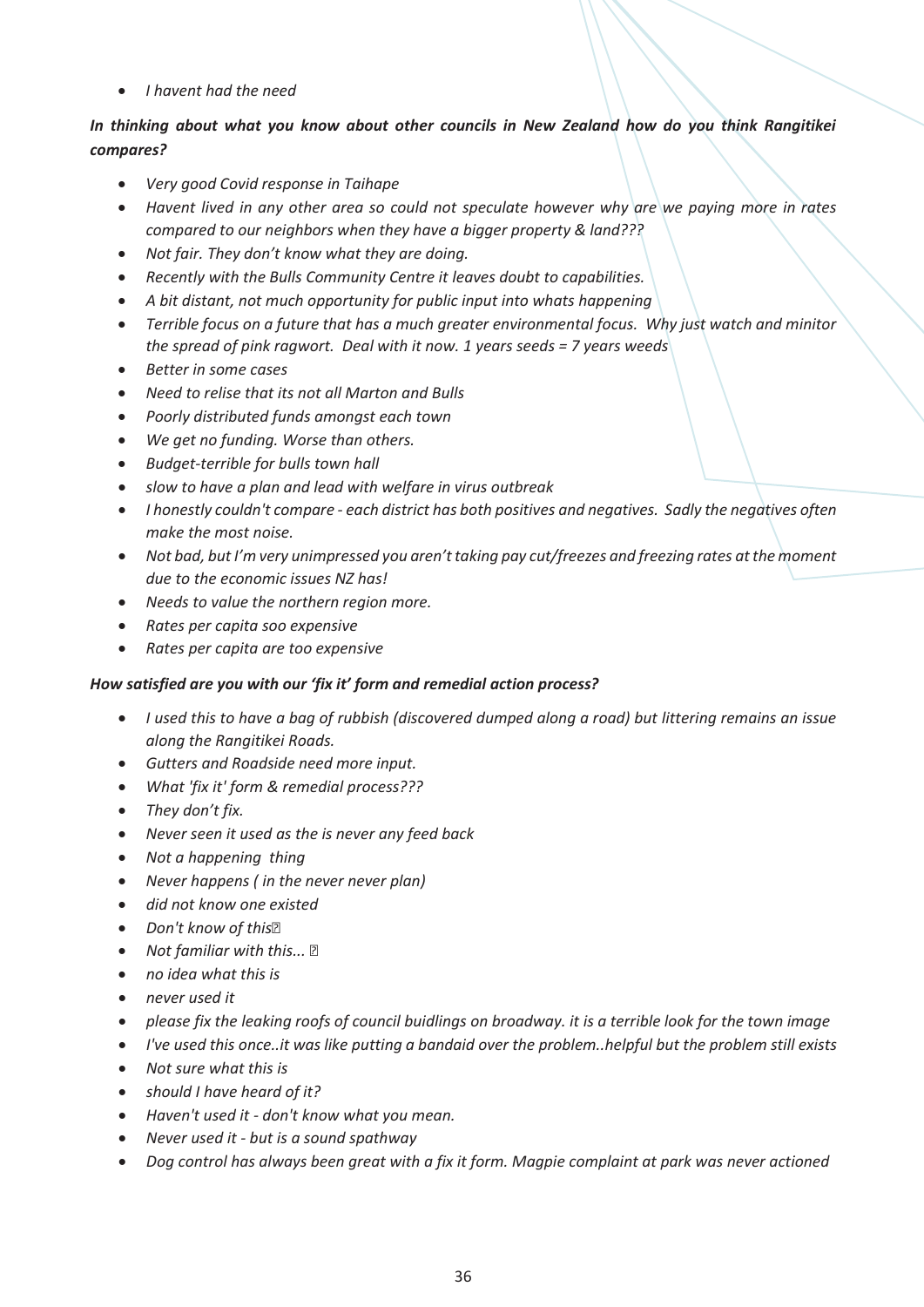#### *Do you have any further comments, questions or concerns?*

- *Disappointed with overspending with Bulls centre and hope lessons are learnt with any other council builds. Would like to see an improvement with road repairs, very hard driving round this area. Quality*  of workmanship is very poor. Staff are generally very high quality and pleasant to deal with.
- *I'd like to know what the rates paid are actually used for when we do not have street lighting or rubbish collection along our road.*
- *The council needs to consider curbside recycling or alternative options during a lockdown such as covid. Opening the bulls refuse station on a Wednesday was pathetic as people like me who worked through to keep the country running ended up having to stockpile recycling at our homes.*
- *Too many derelict or unregistered cars on my street and other objects blocking footpaths.*
- *After filling out many fix-it forms, I can say that I have had almost no response to them. Additionally, while council is easy to contact, amd especially during lockdown the welfare staff have been incredibly helpful, I find counsellors harder to contact and do not think the council provides value for money - especially not with the extreme rise in rates that is forecast.*
- *Complete lack of confidence in the council concerned with Bulls & the lack of business spending with regards to not knowing the 'blow out' with regards to the new build on Criterion/Bridge street when it's the rates money they are spending. How can something of this magnitude happen i) when it's hard working family's money? ii) to blow out so far before anything was picked up & questioned??? My perception is that lots of rate payers money is spent in Marton & we are not seeing it spent in other Rangitikei areas. If there is information to share that disputes this then please do so. Thanks*
- *Why do I pay water and sewerage rates? I do not use any other than my own and you do not bother to provide water when I do not have any and you never clean out my sewerage tank. ?? No excuses please.*
- *These surveys are loaded and leave very little room for a comment, they make me feel like they are a feel good survey for yourselves more than a true reflection of being able to say what you think.*
- *I am VERY disappointed with the design, delays, cost and amenities in the new Bulls building. That the RDC continue to add expenditure by using 'experts' from out of our region, don't utilise our own very able residents and increase their expenditure by their inept at providing due diligence when planning. Not realising that a project manager is definitely required for BIG projects. I hope the RDC reconsider spending and building in Marton and Taihape until their debt is lowered. (especially due to the immense overrun in Bulls) I am very concerned about allowing raw sewage to flow into our waterways. I am not happy that this incurred a fine to Horizons. Where is the accountability for such bad decisions with our rates money? Why should sewage be transported down to Bulls.....it will cost millions more than they're budgeted for. Please utilise public media platforms to be more up front with issues that influence and affect/effect residents within the whole of the Rangitikei, not individual Wards. I don't think Councillors listen to concerns of ratepayers or do due diligence in their responsibilities.*
- *Our street name Fantail Place is still not registered on google maps.*
- *Better opening hours for recycling station or kerbside recycling - our place ends up looking like a tip*
- *Rates are going up for people in older homes retired people younger families in one wage you are going to chase them away.Roads out in the rural area shocking .The rubbish leaking into bulls river from old tip and rubbish been dumped polluting our river,shocking.The amount of run off you can see going into the drain before Scott's ferry at times it smells that goes into our river is terrible farmers further up need to be looked at .The old toilets in bulls have people stopping still daily to use .*
- *Issues with water quality, parks and buildings. Especially in Bulls. We have the same playground equipment at the domain and it is the grounds that are used the most. On a plus Majority of workers at the council are great individuals. However compared to other councils you lacks diversity.*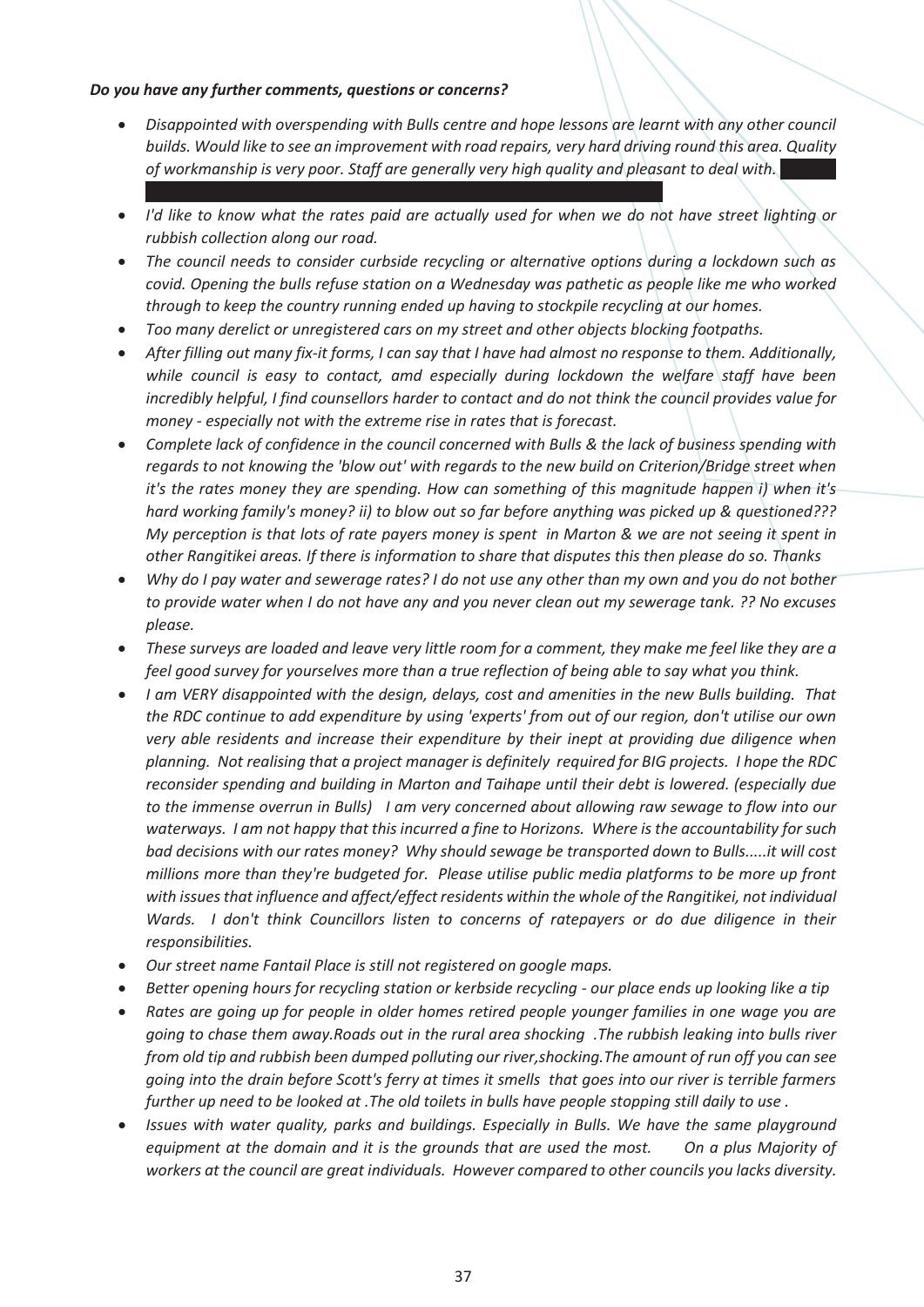- *The rates we pay are pretty high, I wouldn't mind seeing some of the money we pay being spent at the bulls domain,a new more kind friendly park would be great alittle closer to the field so it's not over shadowed by the cliff. Also the drain down there is dangerous for kids needs to be fenced off properly so they dont have access. Up graded toilets and changing rooms would also be great.*
- *This doesn't allow for commenting on councils budget blow out with the Bulls community centre.*
- *I would really like to see more 'beautification' happening in Bulls. I've found marton has lovely gardens down the Main Street etc but Bulls is severely lacking. There is nothing nice to look at here.*
- *Very disappointing to have no action following the community feedback on recycling/rubbish collection. The council's response that any action is deferred because waste management is evolving is difficult to comprehend. Almost all councils in NZ offer at least recycling collection so it is time for Rangitikei to catch up, especially given the minimalistic standard of services compared to the high cost of rates. Coming up with excuses for not taking any action following community consultation doesn't exactly show the council in a good light to the ratepayers.*
- *The fix it form works well and when I've submitted action has been undertaken to rectify problems.*
- *Grossly poor costing Enourmous waste*
- *We as farmers are the back bone of this community and we dont get much and dont get much no rubbish pick up.pay for things we dont receive. Although we are happy to pay for some things with the hudge rates we pay as we all come to town and support local business*
- *The farming community once again is devided by council thinking we all have fat wallets .!! We are happy to pay for what we use. when we come to town and need to use the utilities. when we come to town to support the local business. we as farmers are the back bone of the community and have been for a extremely long time. And with out us the the community is lost*
- *Grading of metal roads is not regular enough - 6 monthly at best. Always having to chase council and Higgins to get it done when due. Why is Manawatu Council is more frequent on it's roads?*
- *Again, council should not have a licence to print money by having far toooooo high a wage bill (largeeeeeee salaries) which has to be paid for my ratepayers*
- *spend money on water sewer stormwater systems instead of new buildings*
- *The council needs to start providing greater assistance to community groups that help build greater resilience in our communities against shocks like Covid 19*
- *The decision NOT to consult on this years annual plan is appalling. Just because other councils do it does not make it right. You are spending rate payers money, with that comes responsibility. My confidence in our Mayor is low! Too much secrecy and too many poor decisions (Bulls community centre).*
- *no*
- *why does our tap water make things turn black?*
- *I think it shows arrogance and a total lack of understanding to be proposing rate increases of 3 times the rate of inflation this year particularly. The services we get from council are average to say the least in my opinion and I find the Bulls white elephant debacle close to criminal but certainly unethical. How come those who are going to be funding the majority of it had no say as to whether it should have gone ahead. How much of the rate increase is going towards paying for this. If I had made the mistakes on this project that have been made I would expect to lose my job but when rate payers are picking up the bill who cares.*
- *I think Marton needs focus on the stray cat problem and our poor water.*
- *The customer service in a couple of places needs improving. Can the council provide a Kiwi host refreesher course for certain businesses in Marton. Simple things like acknowledging customers or saying, Hi how's things? Go's a long way*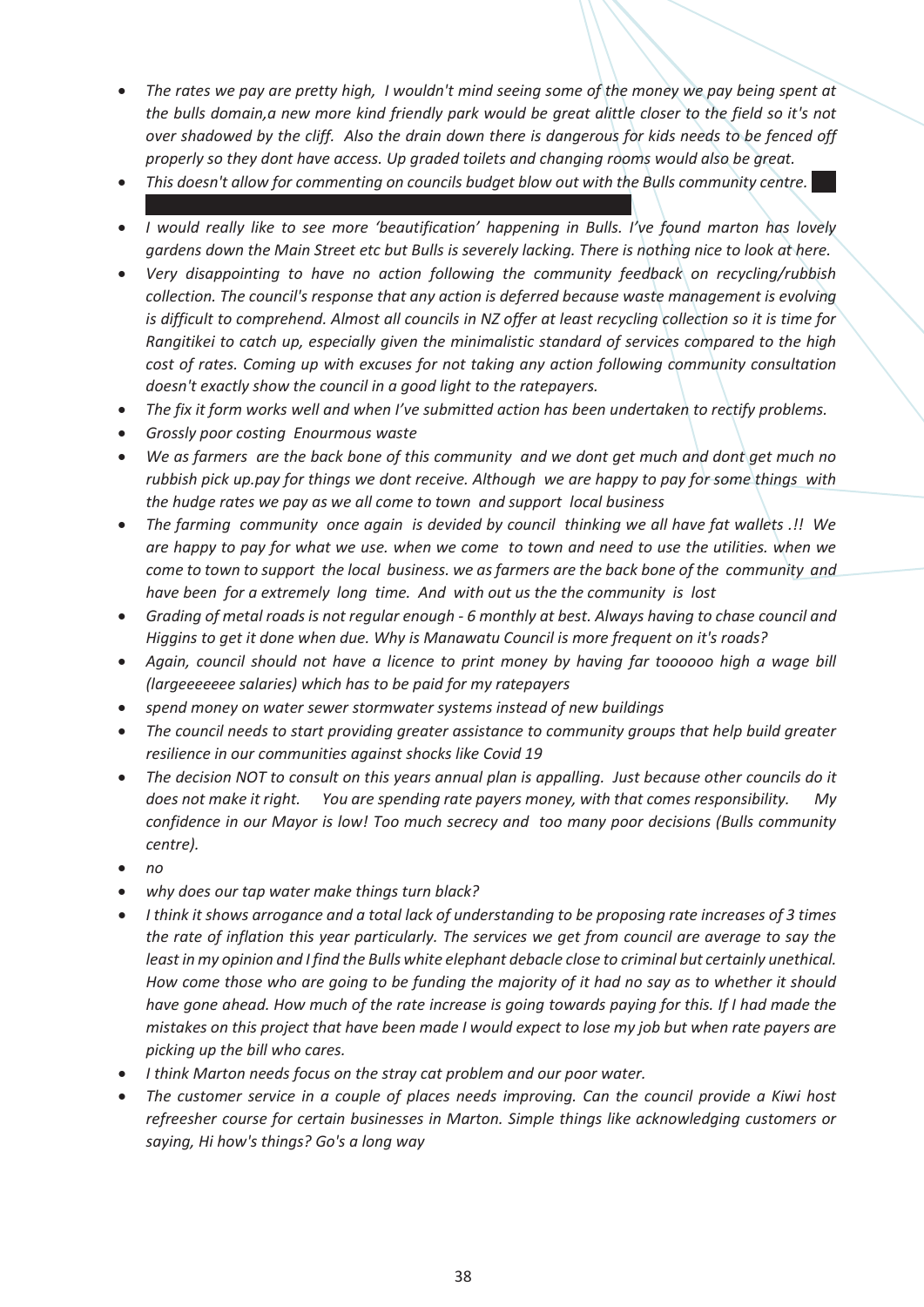- *The water is disgusting, we are unable to drink it, when showering the smell is like a swamp. and many times through out the year the washing comes to brown. Ive been paying rates in Marton for 40 years and there has been no improvement.*
- *Do not agree with annual plan not being consulted. Not happy with how the rezoning project handled, poor consultation, poor quality reports that were not posted in time to enable response, lack of transparency regarding intended bio chemical plant and large scale timber milling. Thousands of trucks passing our property, damage to quality of life, noise, lack of sleep, extensive increase in trains, pollution. Other councils were declaring climate emergencies and you seems intent on creating one. You don't care that you are creating a worse living environment for your poorer areas of town. You seem to only care about farmers, investors and seemingly wanting to turn a beautiful town into an industrial wasteland. Why did you not hold public meetings to get our feedback first. You paid out money to send out information about a recycling bin proposal but no direct communication regarding your plans to change the whole nature of our town. I have lost faith in the council to do the right thing and behave in a democratic and honest transparent manner. My response would have been vastly different if you had not hoisted this life changing rezoning project on us.*
- *Details required for consents is excessive and more than other councils require.*
- *Regular updates on water quality, and rubbish disposal plans would be helpful.*
- *Please open the pool during winter.*
- *Great that you finally updated the Plunket playground. Please organise more community events! If you are employing someone as a Youth Coordinator... couldn't you also employ a families coordinator? Promote the fantastic lifestyle for young families in the Rangitīkei? Open the pool and offer swim lessons year round... too many people are going to Makino for the year round lessons. Get some younger councillors in council!*
- *Updated rubbish collection information on your website would be great.*
- *Wilson park is disgraceful. Both the buildings and the state of the equipment. The bridge is unsafe. The car park is a joke as it's inaccessible. The junction residents pay same rates and have open drains outside property's. Try that in Armagh Tce or Mcilwaine Place. The village green a public space has a brick wall held up by supports public hazards abound*
- *In particular addressing the sub division that is currently underway in Hereford Street. It would be good PR for the developer to perhaps drop a mailer into letterboxes in the vicinity informing us what is happening, when they are working etc. This is not meant as an objection to what they are doing but keeping neighbours informed about potential dust problems noise etc would go a long way to ease potential problems.*
- *Get the water fixed. Something needs to be done and maybe a shared expenditure between horizons and the RDC. The public's health is at risk! This is not a third world country, or maybe we are heading that way.*
- *Very old and out of date systems and conversations. Biased*
- *No*
- *Very disappointed with the cost overrun at the Bulls community centre If that happened to private enterprise bankruptcy would follow*
- *Would like to see a Shopper's bus going to Palmerston North*
- *with all the new houseing coming to marton why are our rates so high. we need recycling at gate ways. we do not need a new counil building.*
- *We moved here and the water is disgusting, really considering selling up and moving away, the money we spend a week on water is horrendous when you add rates etc on top it's causing our kids eczema to flare*
- Yes. Would like to see more provision for cyclists and walkers (eq walkway along NGA Tawa Road). *Marton Community Hall in Wellington Road very tired inside. Disappointing RDC not shown on TV as*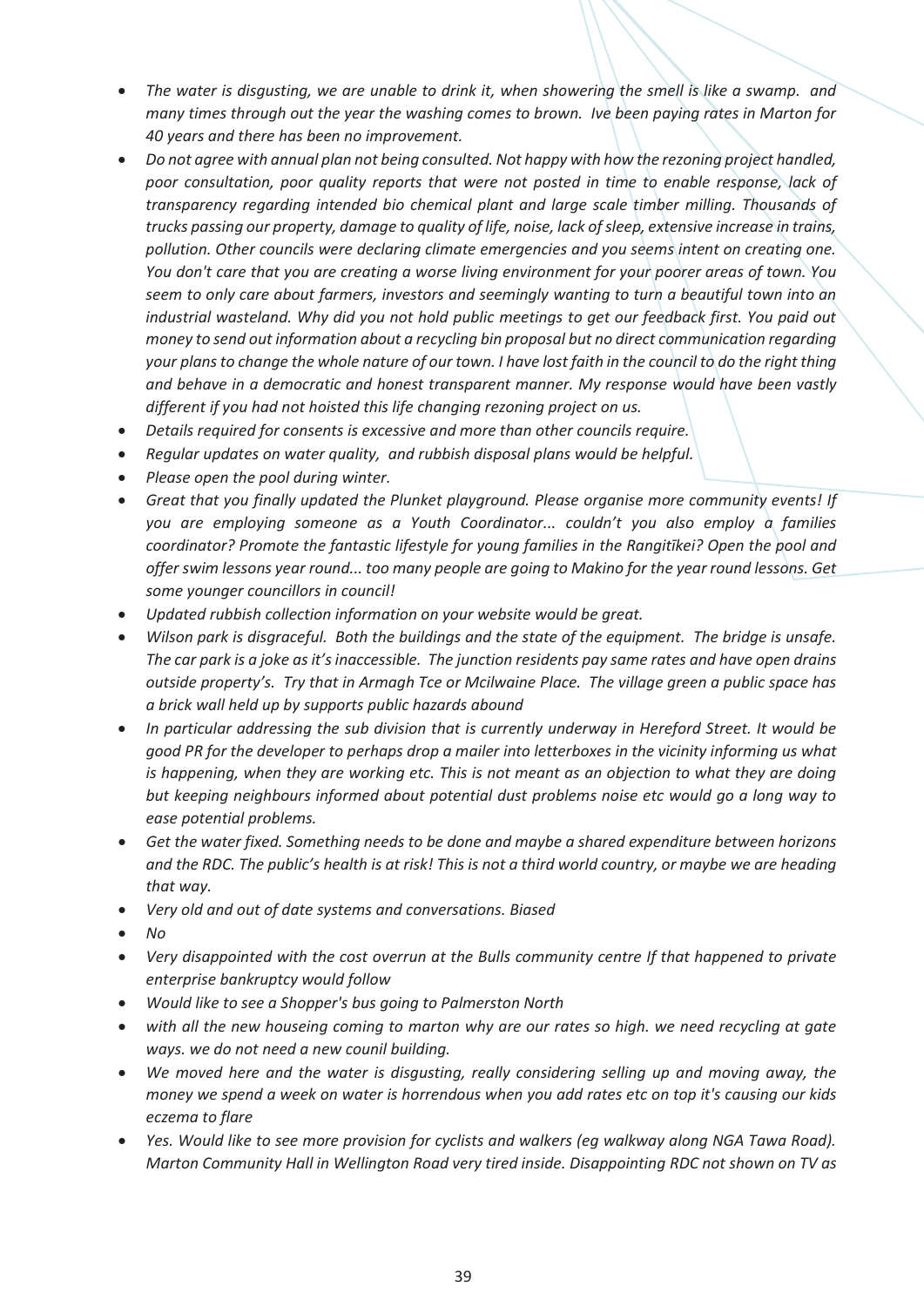*a council not increasing rates this coming year. Someone in central government needs to ask councils if those staff who were idle for the seven weeks during Covid 19 lockdown were on full pay. RDC rates are high enough as they are.*

- *The rates are an absolute rip off*
- *Awful water supply to the point where it's non-drinkable forcing residents to \*buy\* drinking water. Constant rates increases while supplying less quality of services each year. RECYCLING!!!!! every other council does kerbside pickup. But I bet if you ever offer it our rates will go up by a rediculous amount.*
- *We have recently moved from wellington and for the amount we pay in rates here, I don't think the council service is up to scratch. The playgrounds for kids here are not very good, the fields are lovely though. The library is dire and desperately needs to be upgraded there is no recycling collection service although the rubbish collection is outstanding. The council staff I interacted with to get LIM report were very good. But there is a long way to go to get Marton where it could be. Please get us there, it's a beautiful town, just needs more.*
- *Yes dumping of rubbish is too expensive*
- *disappointed with the Bulls project over run*
- *I'd like to see less rubbish on the sides of our roads around Marton. So more regular clean ups.*
- *Do something about the water please, there is nothing consistent about it, one day it's ok next it tastes and looks like dirt!!*
- *Hugely impressed by the council building inspector's efforts to get our new house through the compliance process before the lockdown.*
- *About the properties that the Council have purchased on High st Broadway, What are the plans for these?*
- *Many footpaths are poor state with broken seal and tree branches encroaching on the footpath. Clearly some residents have no pride in their town. Also, the are quite a few unregistered and in warranted vehicles parked on public roads and berms. Council needs to police this illegal activity.*
- *Drinking water is appalling. Dog poop all over streets. Footpaths in poor state. Especially in Bond st.*
- *Rezoning 217Ha rural land industrial without consultation is not a good look.*
- *Water stinks and we have to filter twice before drinking. Allow us to get rid of our recycling outside of stupid hours. I'm sick of the build up in our garage and it attracts rats and mice.*
- *That community building in bulls is an absolute disgrace. No need for it, and no one wants it specially since ratepayers are carying the burden (once again) for a stupid expensive decision!! There better not be coming an new council building as well!!*
- *Its 2020 and there is still no kerbside recycling. This needs to be a priority.*
- *Please prioritse completing and opening the new Bulls complex so the community can begin using it. Also prioritsing water management -supply and water quality for drinking. The community of Marton would welcome a long term plan and solution. Thank you.*
- *why is our drinking water so awful? I have a triple filter unit I installed and it still has a faint taste of being nasty. Filter it better please. Its hard, hard on the laundry. Also we need recycling bins. My rates are 2700 and we should be employing someone else to recycle including community detention.*
- *Disgraceful handling of new building in Bulls 7 Million over budget should come out of the Mayor and CEO salary. Would love to discuss this.*
- *That building in Bulls is a waste of space and the money should have been spent on upgrading the quality of the water and kerbside recycling.*
- *No*
- *Why were there no questions about how well you have dealt with consultation on the Annual Plan? - Q25 - I would have liked to be able to tick both argumentative and difficult to contact. - I was surprised there were no questions regarding what residents would like for the future - or will you be*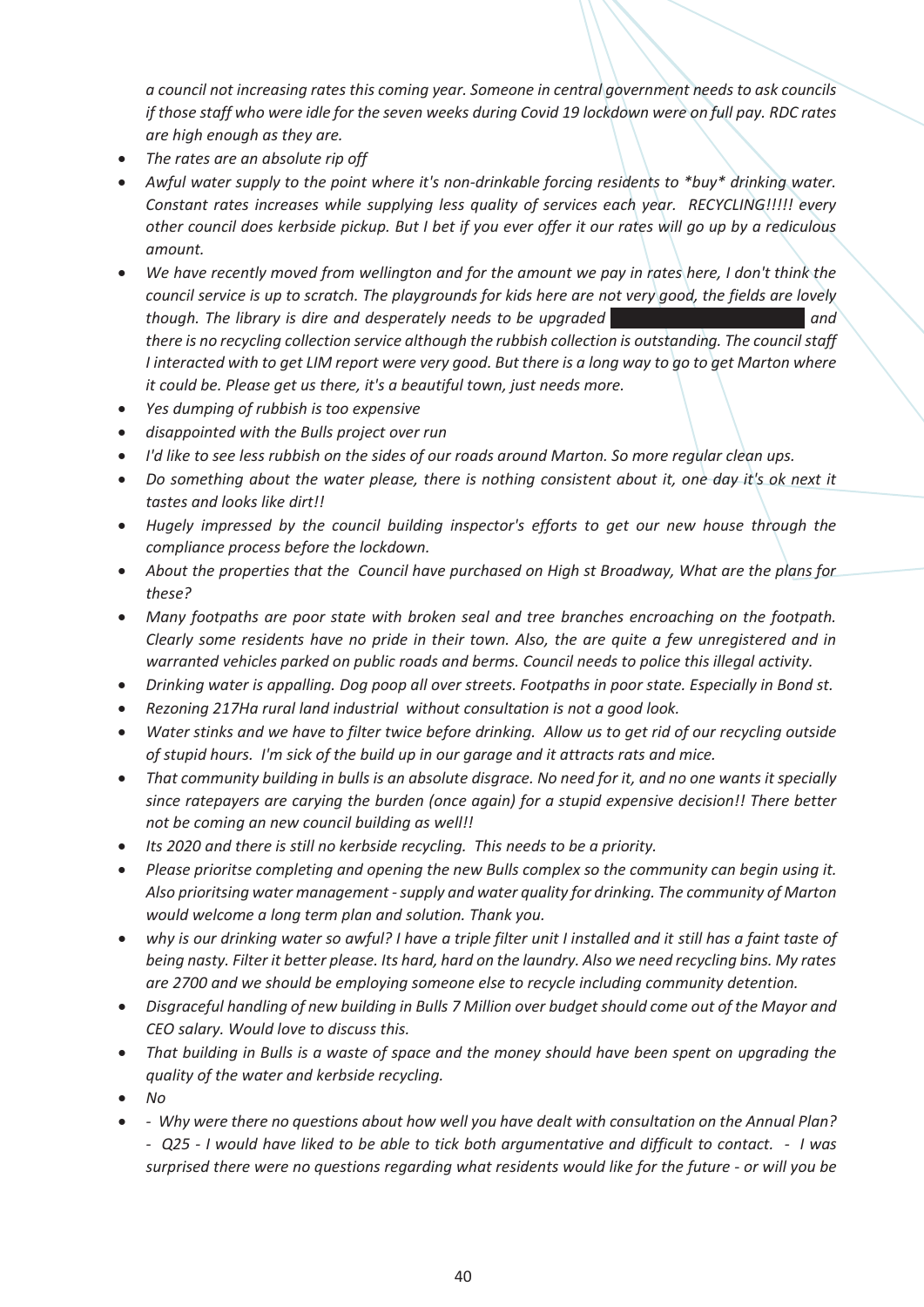*asking a separate round of questions. When do Residents have an opportunity to provide submissions to the Annual Plan and the next Long Term Plan? - Q28 - It should have had an "other" option, as some respondents may feel differing areas equate to differing levels of value for money. - I like that the Library Staff regularly put useful info on their facebook page. - I like that RDC Staff put useful info on their facebook page. - Communication is getting better, but (to me) has a long way to go. - Using the Fix It form is good (since notifiers now get a copy of whatever they send in), responses are good and updates are provided when appropriate. - I regularly see people gripe about things on Marton facebook pages, but it is rare that anyone (especially a council representative) provides answers or pointers to solutions. - The majority of staff provide a helpful and friendly service (especially the admin and front office team). - I've been disappointed when I've had cause to ring out of office hours, the team there do not always know even the streets / parks / buildings, or other facilities in the district.*

- *Pathways need fixing. Signal street abominable other small streets also. Fixing skerman st has been a disaster for residents*
- *No, all good*
- *The summer of stagnant foul tasting waster has been awful. Although I know it is treated to be safe the taste is disgusting. Council needs to invest in a bore to get good water. Even since the rain the taste is still horrible.*
- *Water quality sucks. It smells, discoloured on a regular basis. Why should we pay more for a poor service delivery*
- *I think the RDC is doing a great job. Thank you everyone :)*
- *Open pool year round Bulls community centre has been a fiasco with councillors and mayor dodging criticism*
- *No, RDC are doing a good job*
- *I would like to see Council introduce limited water restrictions earlier in the Summer as a matter of policy, rather than wait until the dams are half empty and more stringent restrictions are required.*
- *Improve the water quality and availability (Soil flavoured and not enough storage capacity)*
- *URGENT! Serious action needed to slow down speeding motorists in Marton. Cuba Street is a race track at times. Install speed bumps or similar to stop the hoons using it. Or cut Cuba St in half and make it 2 dead end streets. Do something before there is a fatal accident.*
- *This survey could have been tweaked to supply far more valuable data. "25. Please indicate your experience with staff". This should have been rated from Very happy to Very Unhappy. There should've also been another item for "unused" that way you get to see which of these services are not getting used as well as how happy people are with the service. All of the services questions could have used the same format."Argumentative, Inflexible, Hard to contact" options don't make sense, a single experience could have all these things. Here's some thoughts: - Little to no interest in supporting local business. - Ignoring highly capable and passionate local businesses in favor of expensive agencies from other distant regions. - Awful water supply to the point where it's nondrinkable forcing residents to \*buy\* drinking water.* -

*very poorly. - Constant rates increases while supplying less quality of service each year.*

- *No*
- *Litter along the major roads in the district / areas around Marton is a disgrace. Contractors must clean up weekly and not allow rubbish to accumulate on the berms of roads, and in gutters / wast water areas on the sides of roads. ...this should be a priority in keeping Marton up to standard. Pleased to see regular road works to keep residential streets up to standard. Great to see new public toilets being installed in Marton-proactive idea....well done!*
- *The state makohine lane in Ohingaiti is disgusting and dangerous. Along with other locals I have tried getting the council to do something about the wrecked cars, rubbish and stray threatening dogs but there has been no response whatsoever. After talking to of the other people on the road I found out*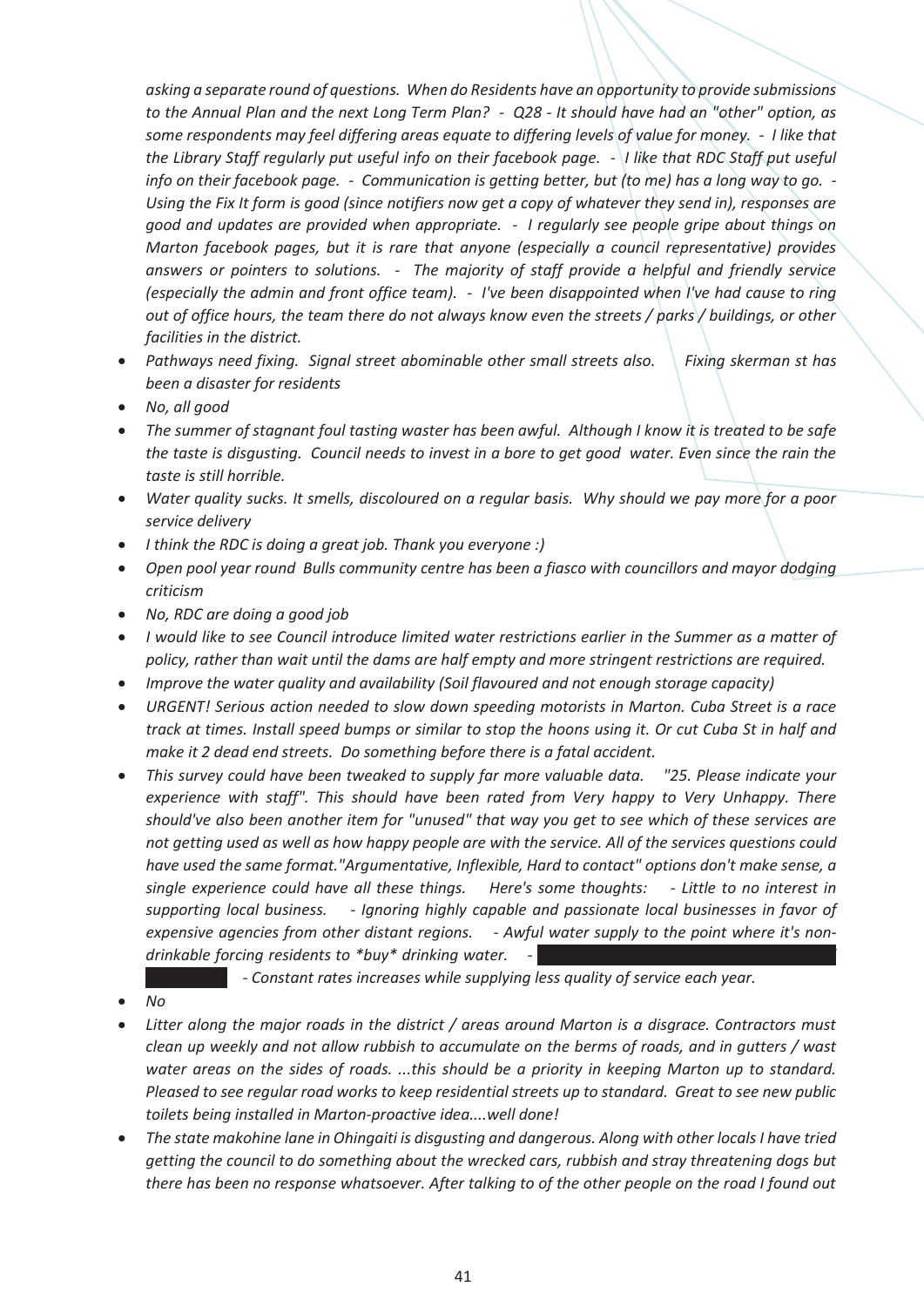*the owner of the dogs isn't even there so theyve been left to do as they please. It's getting out of control*

- *question 25 needs a not applicable option - I have not and don't ever intend to bother the council about dog registrations ;)*
- *We've been trying to get wandering dogs and the disgusting state of a particular property on makohine lane, in Ohingaiti, taken care of for well over year. In that time there has be absolutely nothing done from any council body. Its is unacceptable that the council would allow this to occur at the expense of dutiful ratepayers around the village. This needs urgent action and cannot be ignored. It is beyond a safety issue now and any accident caused by mess must be attributed to inaction from the council*
- *You need to listen to your rate payers*
- *We have a farm on Kotukuraeroa Road which receives little maintenance and metal. We are reliant on this road so don't want to be forgotten.*
- *Q12 Cleaner very good but the Facilities are slowly deteriorating Q14 Manaweka camp groud requires a upgrade with power sites and water to these sites*
- *Empty the roadside bins! It's disgraceful that we have signs saying STOP ROADSIDE LITTERING but the roadside bins are overflowing with waste*
- *Taihape is on the main highway, there needs to be a much better playground, modern and appropriate for a wider age group and the area school needs to stop using it and leave it for the community and traveller. the swimming pools are too basic. Being a heated indoor pool they should be open all year round and be upgraded with more modern features!*
- *Heating in town hall New playground in outback area to attract people to stop in our town*
- *Street paving needs attention in Taihape*
- *Hopefully can improve sewer system around district in particular Taihape area. What measures are going to happen with old Puterino dump site? Why can't there be improvements to the Taihape grandstand? Location of new Toilet block at Memorial park in Taihape on Number 3 feild is going to be located in an area where be difficult to get to. Why can't the current toilet block beside grandstand be upgraded*
- *Q7. I feel the Taihape Memorial Park playground has not had anything added to it for about 20 to 25years. It is looking old. I feel this is a huge well used place for our children and community area. Q12. Public toilets at Railway station. It is not the cleaner. It is the state of what condition and wear of many years of no maintenance being done. Disgrace to our town which is well used by travelling public.*
- *RDC could always do better, lack of communication is my main concern. Not understanding those on fixed or low incomes Recycling needs to be addressed that it can be picked up curbside.*
- *bulls office totally over the top Taihape misses out as usual*
- *I think we need a notice board outside either town hall or rec to tell us what is happening at the rec each week. Lack of local paper to tell us who's playing rugby, horse sports, whats happening in our town, not only for oldies but new people to our town. The little booklet is good but not good enough.*
- *Yes Ruru Road has areas of long grass which could be cut with Weedeaters, areas of weeds and long grass on edges, which once again could be cut with weedeaters.*
- *Council needs to start recycling at the gate. Most other towns already do this. Its a hassle taking recycling to the centre.*
- *N/A*
- *Rates are too high for what Taihape gets.*
- *Not happy with upkeep of footpaths and alley ways - rubbish and weeds. Disappointed the main street, appears grubby and old, needs a good refresh and major clean. Plants not looked after, seems*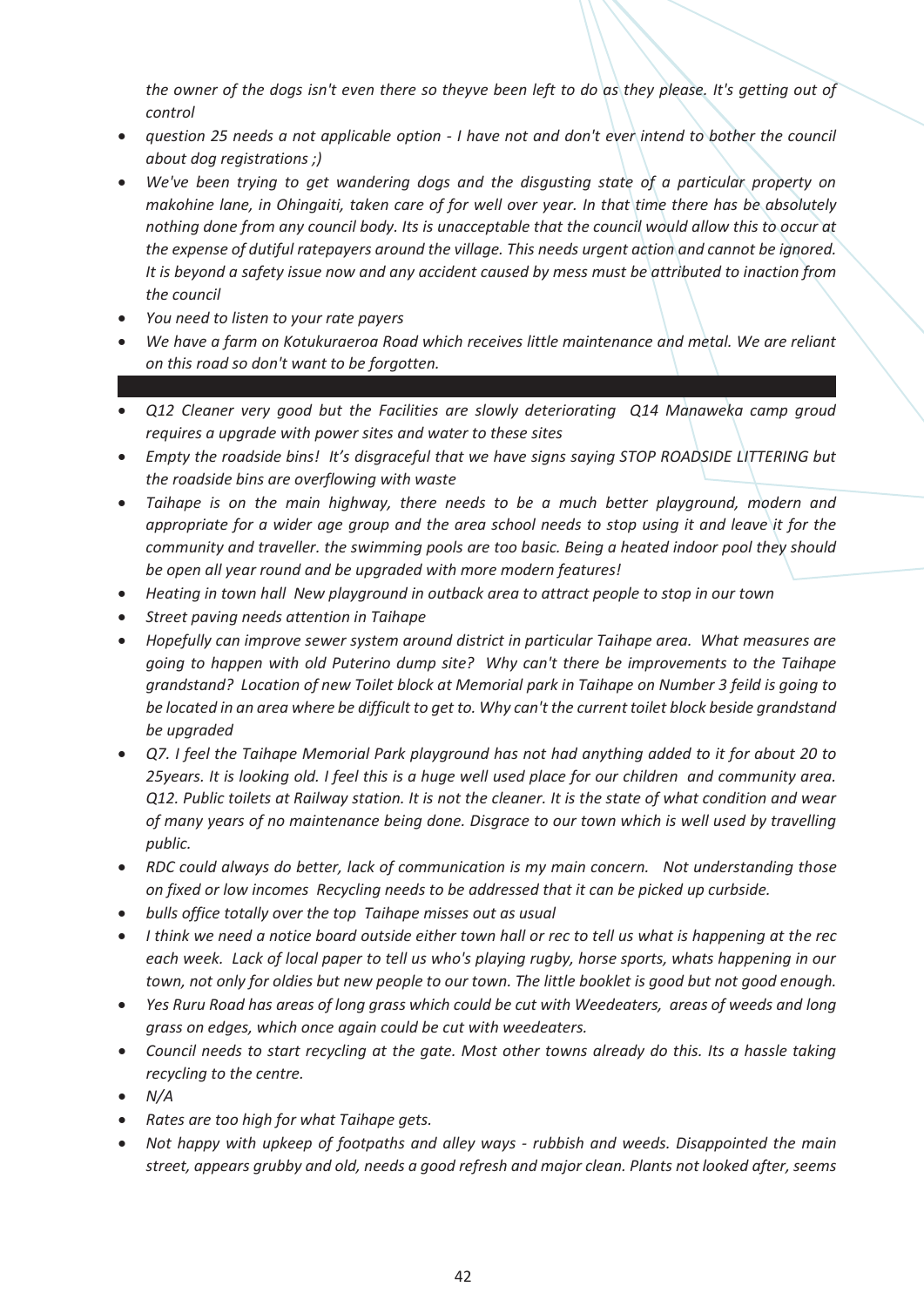*to be the Council are not responsible for beautification and should be. Building owners should be encouraged to wash and maybe repaint. The roads are still not safe for people to cross especially those with kids and scooters. Medium islands not replaced on sh1 between mobil and 4square.*

- *Overal this Council is doing a great job.although some areas are over staffed.l be leave we could do without Marton community services*
- *Couldn't rate the parks very high because Council only owns the equipment in the playground and it is very outdated.*

*Dog ranger is a judgemental, non understanding bully. Very threatening, bring back the likes of fred* 

- *The Bulls town hall project is an absolute disaster and all involved should be relieved of their employment. It should never have been allowed in the first place.*
- *Poor rubbish collection for areas within a 10k radius of towns.*
- *Am newish to Marton. Think it's a great place! So much opportunity to brand the place. If Martinborough can become such a desirable boutique destination I'm sure Marton could too!*
- *Our little lane is visited by council regularly in that a truck drives down and back although there is no work done on it... Only once council dropped some stones on it... We as residents have to mow and spray it ourselves and if there are potholes that forms it is us that rakes them over...*
- *Glad to see remedial drainage work under the overbridge being addressed. Hope the length of Wellington Rd can eventually be made less bumpy. Could we install a huge water tank to address summer water shortages.*
- *I'm appalled that there was no public engagement around the decision of keeping the Captain Cook statue. Clearly this is a council that only listens to a white Colonial perspective and has no respect for*

*equity, diversity or te Tiriti o Waitangi, which is a major disappointment for a Maori woman who moved to this town with her family and who pays rates to a council that clearly doesn't represent her or people like her. This is also a council that clearly doesn't care enough for the environment either and working on this with local iwi as you're meant to (not just Ngati Apa either, there are other local iwi like my own who live on the Rangitikei river that this council discharged raw sewage into). Not to mention the sick state of the Tutaenui stream that once flourished through this area. This could be a progressive sustainable district that families want to move to, but we need progressive councilors who engage in respectful processes and make courageous decisions.*

 *Get rid of the captain cook statue it is a total eyesore! Fix the leaking rooves of the council owned building on Broadway. it feels so unsafe walking under it. allowing sewarge to flow into the rive at Taihape is unacceptable. Our drinking water in Marton is still hideous and I'm too scared to drink it. i am happy that you cleaned the filter at the Memorial Hall. but we aren't a 3rd world country and i should have to walk a kilometre to get drinking water safe to drink. Publish an independant audit on the quality of the drinking water against national standards and see where we stack up. Love Cath Ash she does a great job. Love Andy the Mayor and hope he makes choices that protect the environment!!!*

 *The council staff, mayor, elected councillors and their decisions/activities are often not transparent or publicly accountable to the ratepayers who fund the Rangitikei District Council. Don't just tell us* 

- *PLEASE DON'T PUT THE RATES UP ANY MORE.*
- *The Marton water supply is atrocious. At present it is costing us around \$20 a week for drinking water. That is over \$1,000 a year on top of the almost \$3000 we pay for rates. When you are on a fixed income [national super] that is not easy. The money wasted on the Bulls build would have been much better spent on a spent on providing a decent drinkable water supply for the district.*
- *Why havent all the cars on the corner of Cuba and Pukepapa Rd been removed yet sometimes you cant even get down the road because it has been block by cars trailers etc.*
- *Select "all that apply" at question 5 doesn't work but otherwise you're doing an acceptable job.*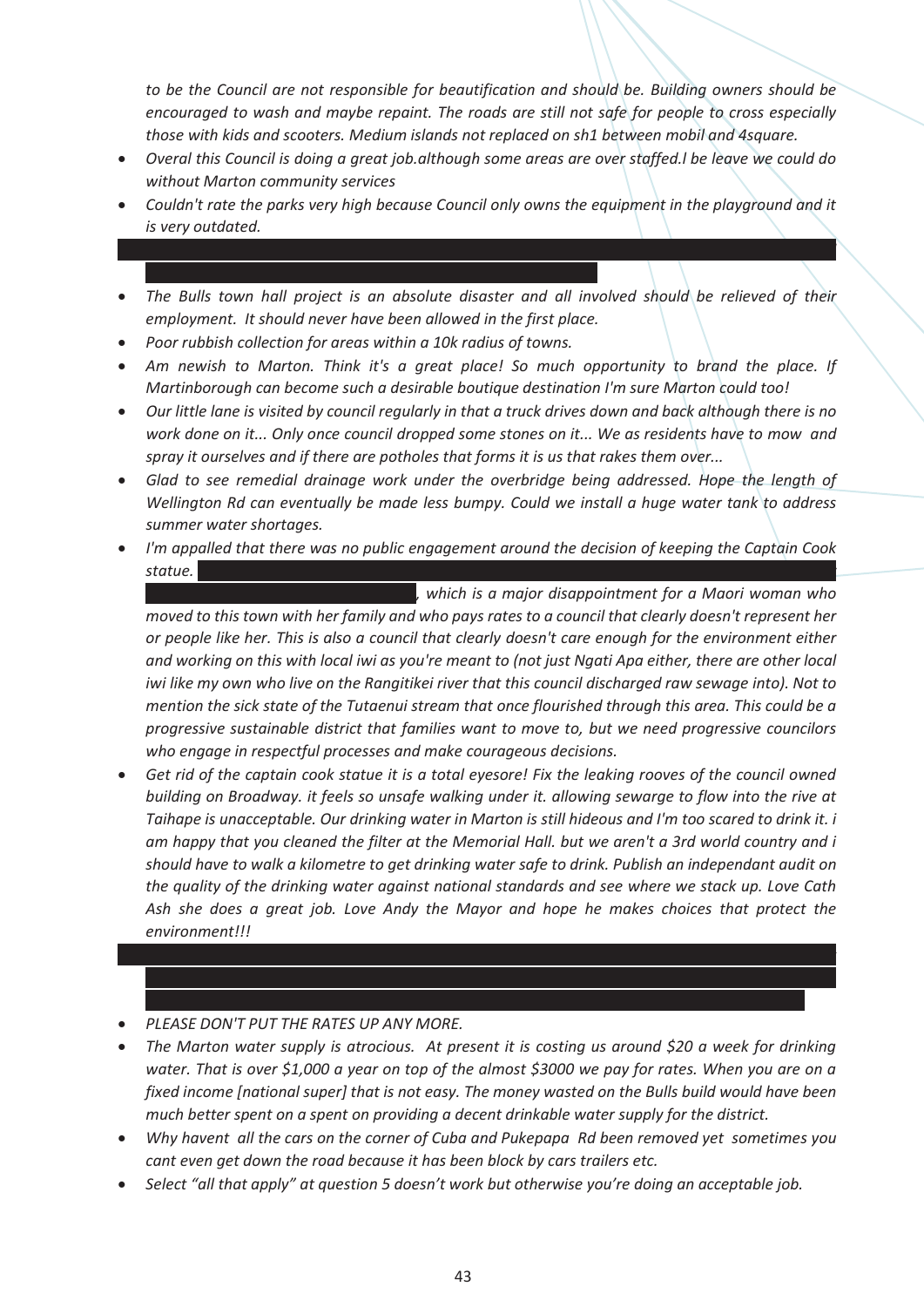- *Still not sorting the overgrown footpath issues - perhaps this year team !*
- *We need drinkable water*
- *Our water is absolute crap, do something about it! The rates are ridiculous compared to other places, even bulls! You put out a survey for kerbside rubbish and recycling, what are you doing about that?? There is no speed restriction around Marton junction school and people use that street as a race track! And the cars down Cuba Street! Get it sorted those cars are unregistered and unwarranted and downright dangerous! So many people are angry nothing is getting done despite the complaints. Work with the police to get rid of them before there is an accident! I've personally had abuse thrown at me when trying to drive past to get to the intersection and they have had their cars parked in the middle of the road. Sort it out!*
- *Why are we forced to pay for the bulls development when it is so far off budget. i* what has happened to those involved? Nothing! Our rates are *increasing. Absolute bull! The pools make our children feel like intruders... All lane ropes up at 3.30pm with only 1 person swimming, we want to be supporting local but want our kids to be able to play!*
- *The Water quality for Marton residents is appalling, the water stinks of decaying vegetation, and has a disgusting taste, i have had to install a filter system to my house which just makes my water even more expensive, and still does not completely solve the issue.*
- *Council does not seem flexible eg not allowing/encouraging alternate types of housing such as tiny homes*
- *I would really like the council to review the Cook memorials, particularly the statue in the main street. I moved to Marton in October last year and I'm shocked to see a monument of colonialism so overtly shoved in everyone's faces, with the statue and all the of landmarks named after Cook in Marton. This is really disrespectful to local Māori, hapu and iwi who's tupuna suffered for generations because of white supremacists like Cook and his crew. As a rate payer I would massively appreciate the gesture of council seeking public feedback on the monument. Best case scenario in my mind; tear it down and change the names of all Cook landmarks in the town. Second best: put a plaque on that statue about the truth of Cook and how he falsely claimed discovery on a place where indigenous people had been living for centuries whilst he crew murdered Māori civilians, and erect another monument directly opposite of pivitol local iwi figures and their contribution to the development of the rohe.*
- *Recycling needs addressing Water quality needs addressing*
- *Please, change the ugly signage promoting Marton,on both state highways 1&3,they look hideous.Be proud & bold.*
- *The state of many roads in Marton are terrible - perhaps councillors should bike around a few*
- *I would like Council to seriously reconsider this new planned project using our farm land. Marton is relatively clean and pollution free. I do NOT want to see this industry come here*
- *I am still waiting for the new water system to be better than it is, before I get my Plumber to change my taps, so that the water can run into the tank*
- *Great staff at the library and council offices. So helpful and pleasant.*
- *Need a truck park (Taihape) as they are wrecking the curb channels around town. Toilets are very clean but need upgrading. Hedge could come out of the cemertery (Taihape) and erect a new fence.*
- *I am very concerned with the state of the new community centre. The budget is bordering on criminally out of control. The issues with size and seating raised since the planning stages have been largely ignored. What happens if an investigation is opened into the handling of this project?*
- *There is a gap between staff/councillors and ratepayers with staff and Council preferring to talk to people who agree with them*
- *I would pay higher rates to have better roads - I drive in the middle of the Pukehou flats on Parewanui Road to save the car.*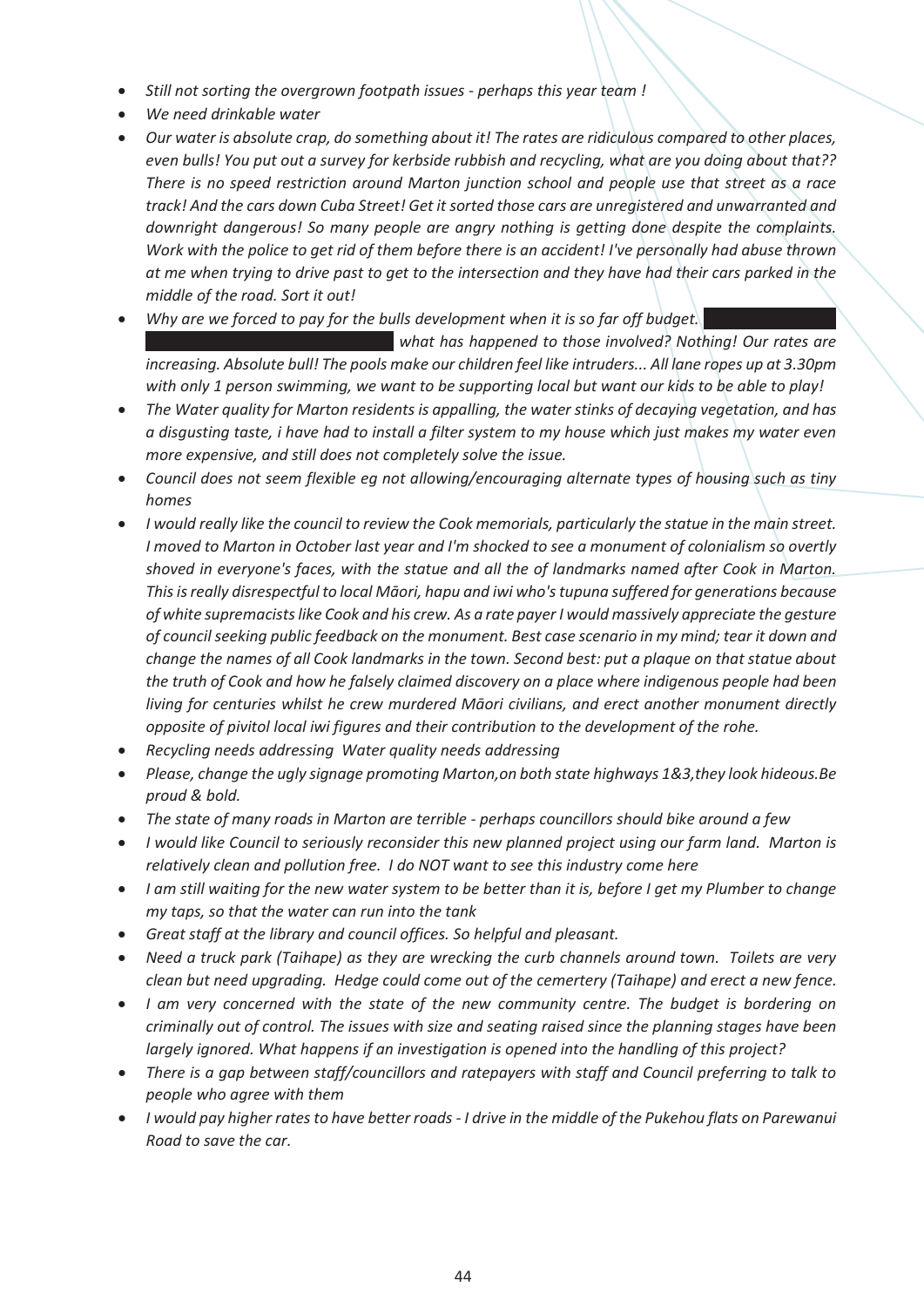*Water scheme was discussed with Council three plus years ago to get water from Hunterville scheme to residents in Hendersons Line. To this date no information has been forwarded. Would like an outcome for better water supply particularly in years like this one with a drought. Neighbour has water supply from Marton supply and wondering why we can not connect into this. Would love someone to contact us to discuss.*

*There seem to be divisions between people /community/staff/Councillors rather than strong working* 

- *It is really so bad that there was no process gone through regarding the Milmac housing development opposite the Bulls School - the school was not involved in any consultations regarding this and neither were the neighbours. To have 4 driveways coming out opposite the school and right beside the school pedestrian crossing, plus one more before the SH3 crossing, is just asking for a child to be hit by a car from one of the 15 houses - and is there going to be any requirement for the home owners who boundary Wilson St, to keep their gardens controlled so that there is visibility for the cars coming out of the drives onto the road to limit the number of school children who are hit and possibly killed. And the fact that the Bulls community centre started at \$3 million, went to \$5 million and ended up at \$10 million is atrocious.*
- *My concern has been with chairperson of community committee. Unsure if still same Carolyn bates. Communication for electronic notice board needs to be a different contact so more community groups will use it. A non personal email address for all contact to the secretary would be better.*
- *No*
- *With the new housing development in Ratana, where will the storm water go? I live at the end of the creek. I am starting to get householders green waste and there is a huge dip at the entrance to the neighbouring farm. So, I am concerned about where the storm water waste from the new development is going.*
- *CBD of Taihape some building outer faces looking shabby. No rent control for out of town landlords on buildings. Low or no maintenance of auditorium of Town Hall, no heating. Crn or Hautapu & Matora Rds corner slows traffic and causes congestion further up the roads. Help to maintain Stewart reserve, over run with old mans beard and blackberry. Better facilities for camper vans over nighting. New developments in housing to increase population. A crack down on Meth/drug use and houses who cook/deal.*
- *I am deeply concerned about the big dollars spent at Bulls, a project not wanted by many of the residents of Bulls, with no business plan and huge cost overruns. The sum total of these faults resulting in a disaster for the ratepayers. The low priority of Taihape in the regions spend. The building of an ablutions block at Memorial Park, without considering alternative, more sensible outcomes does not engender faith in RDC to have learnt anything about community consultation. For the reason to proceed being to do 'something' rather then to be seen doing nothing is a ridiculous decision making strategy*
- *Why does the council not seek to restart the planning for the memorial park instead of rehashing the ideas.*
- *We get nothing in our rates like you do in other districts and the rates are more expensive in comparison with cities we have lived in. Rangitīkei is a big rip off council. The mayor only turns up to*
- *lack of communication through local community council with Bulls community as a whole. Minutes of meetings should be put into the community via the Bull a tin so we are aware of whats happening in pur own community,*
- *We have sent several emails to the council over the last few months 're dog reg (e.g. our dog past away), dumped rubbish and building consent information and no one has bothered to get back to us. As for ripping us rate payers off with building this new unneeded eye sore of a hall and selling off haylock park when it was gifted to the Bulls community,*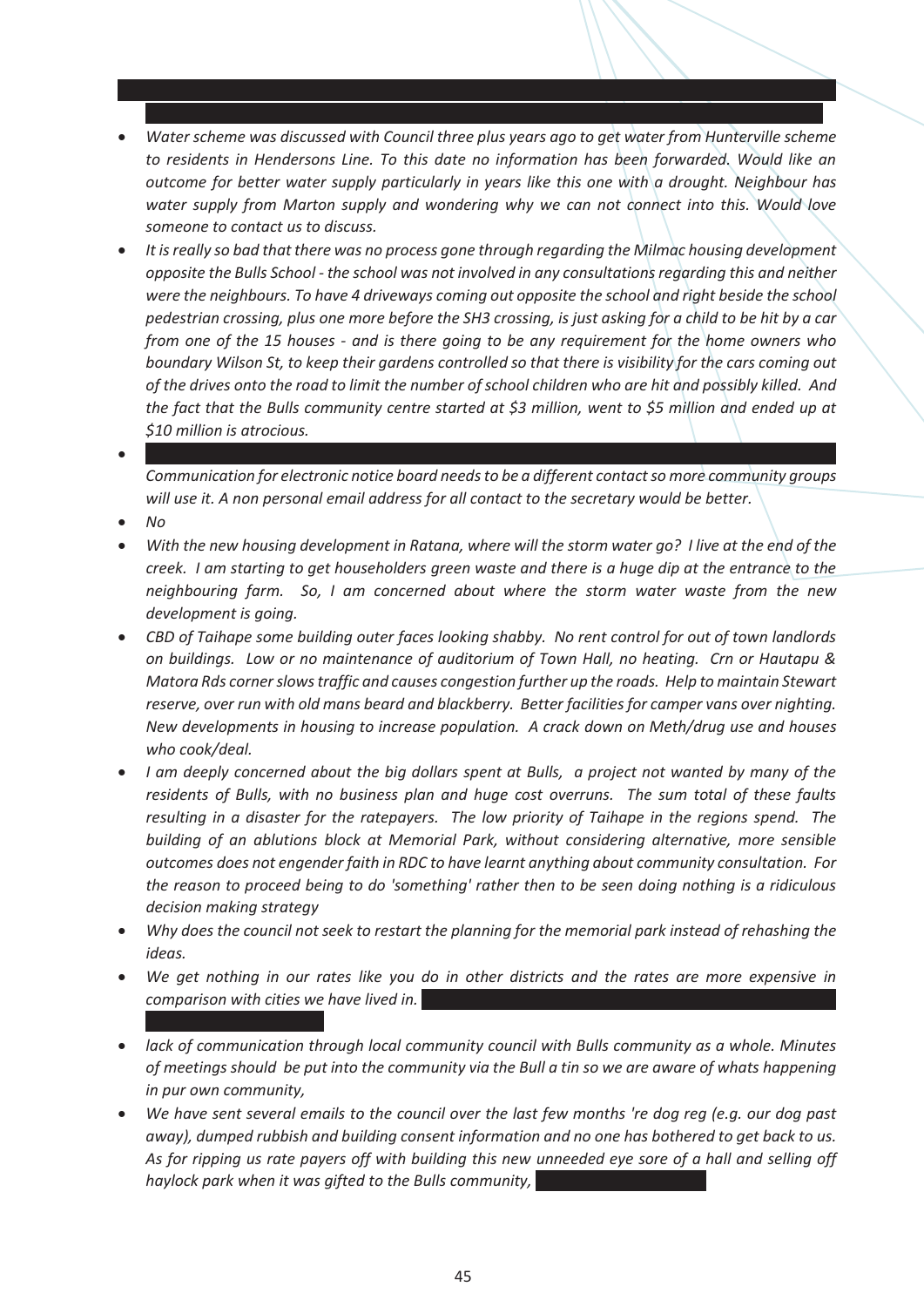- *I know we only have a small rate payer base and our rates are high. But don't sell assets. Just save a*  bit longer. Assets once sold are not coming back. And watch those pennies. We are a poor council *and our rate payers are going to be poorer post Covid-19*
- *cost over runs for the Bulls civic center.major problem. somebody needs to be held accountable and not covid 19*
- *The pool is a huge asset to the town and should be open year round.*
- *very concerned about council spending, cost overruns, poor project management, inappropriate spending, inability to focus on core ratepayer needs and lack of transparency.*
- *The Junction area always neglected, footpaths, Kotahitanga hall, wilson park has more potential then memorial hall one.*
- *Some aspects of this survey need fixing - Q 5 "select as many options as apply" but would only accept one; Q 16 - pools - are not open all year round and this is not reflected in the options; Q 25 needs N/A as an option*
- *As a Marton dweller I am extremely dissatisfied with my rates paying for the debacle of the overspend on the building in Bulls. I am also very concerned about the apparent lack of thorough investigation over the cost initially.*
- *It looks like difficult times ahead for the Council. The proposed rates increase in an economic recession will be controversial. The non notified apparently "shovel ready" (according to the Mayor) project on the Eastern Boundary of the district , I think will become a major issue for the council. The council should immediately improves its communication with ratepayers.*
- *fix the water taste*
- *Concerned about the cost of the new building in bulls. Unacceptable that ratepayers need to cough up the shortcomings... we would be VERY unimpressed if this council pushes through a rates increase in the current difficult times!*

*The councils reputation reference building consents is abysmal. The stress that you have put the* 

- *About the Building on the Cnr of High st and Broadway ,also the council land on Grey Street*
- *Rates are excessive. Bin bags should be free. Swimming pool should be open all year.*
- *Our council need to actually listen to the community about our needs such as water etc. Address the things needing to be fixed*
- *The rates are a rip off with poor services in return. The mayor keeps going on about big district small budget, yet he blows it all in Bulls.*
- *Water is undrinkable filth. I pay my rates on time every time. I am charged and pay for undrinkable filth. Shame on you! Do the right thing, refund water charges! Now you decide to increase rates so I have to pay more for undrinkable filth. I think you spend more time patting yourselves on the back and concocting ways to extrude more and more money than you do providing a decent service.*
- *Council communication with the public is improving*
- *Communication is the key, although some improvement still needs work.*
- *Your plan for Taihape is crazy upgrade present site at rec, who is going to use the building you are planning*
- *Would love to see some improvement. Would love to see some additional equipment at memorial playground. Some parks in Palmerston North now have exercise equipment installed.*
- *The old buildings in Taihape need more consideration. Especially the Grandstand. It seems nonsense to spend our money on a new toilet/shower block on a new site as proposed,when our Grandstand needs money spent on it. Start with upgrading and maintaining what we already have (in the Grandstand)!*
- *Resource consents very poor.*